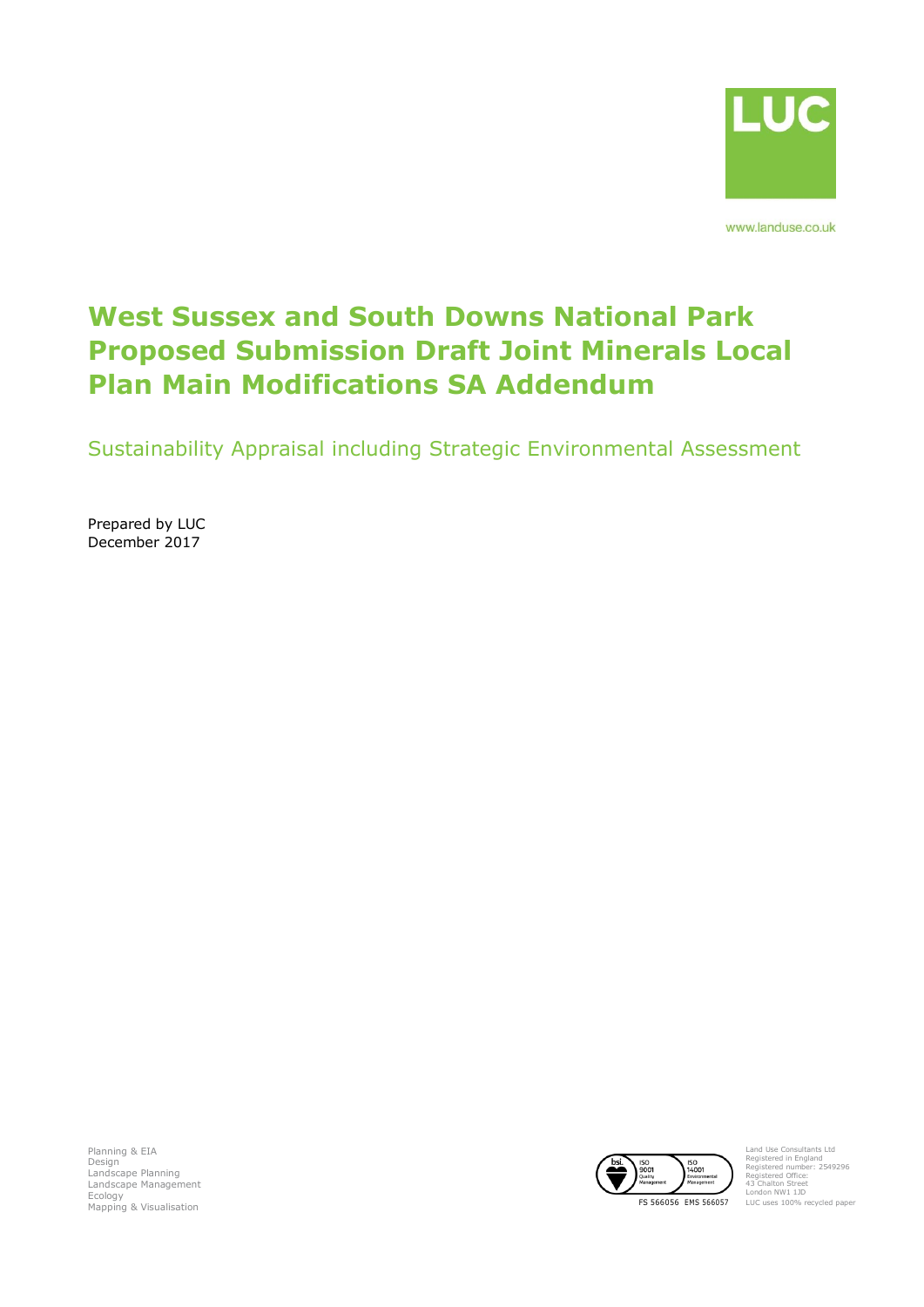**Project Title**: West Sussex and South Downs National Park Proposed Submission Draft Joint Minerals Local Plan Main Modifications SA Addendum

**Client**: West Sussex County Council and South Downs National Park Authority

| <b>Version</b> | <b>Date</b>    | <b>Version Details</b>            | <b>Prepared by</b>         | <b>Checked</b><br>/by | <b>Approved</b><br>by |
|----------------|----------------|-----------------------------------|----------------------------|-----------------------|-----------------------|
| V <sub>1</sub> | 12/12/20<br>17 | Main Modifications SA<br>Addendum | Katie Norris<br>Josh Allen | Josh Allen            | Joanna<br>Wright      |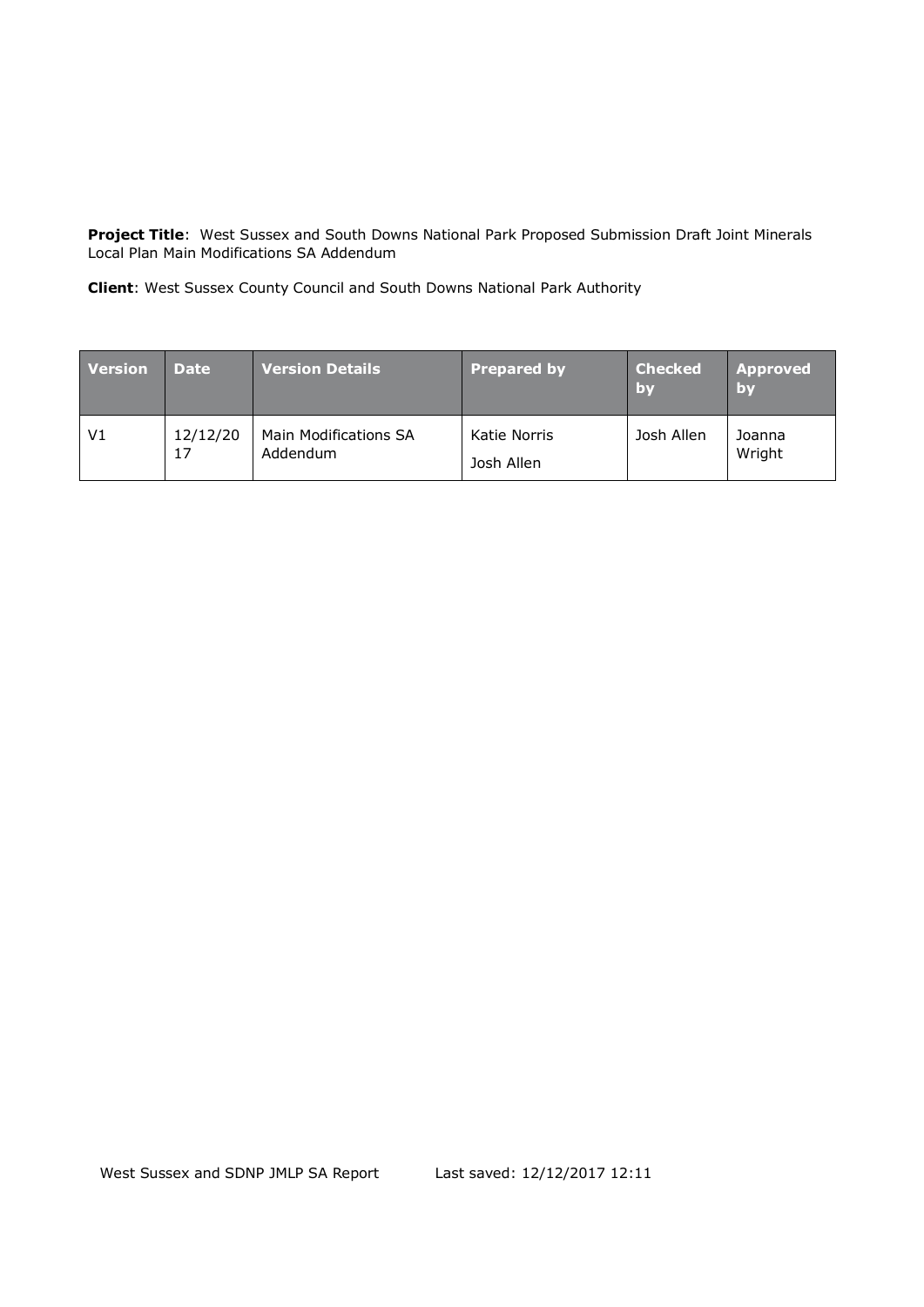# **Contents**

| Introduction                                                    | 2  |
|-----------------------------------------------------------------|----|
|                                                                 |    |
| SA Report Addendum                                              |    |
| Sustainability Appraisal and Strategic Environmental Assessment | 3  |
| Reasonable Alternatives                                         |    |
| Reasons for selecting the proposed Main Modifications           | 3  |
| <b>Appraisal Process</b>                                        | 4  |
| Review of Plans, Policies and Programmes                        | 5  |
| Baseline Information                                            | 5  |
| Approach to the Appraisal of the Main Modifications             | 5  |
| Summary of Appraisal Findings                                   | 16 |
| Conclusions                                                     | 19 |
| Monitoring                                                      | 19 |
| <b>Next Steps</b>                                               | 19 |
| Appendix 1                                                      | 20 |
| <b>SA Framework</b>                                             | 20 |
| Appendix 2                                                      | 25 |
| SA Matrices for Policies affected by Main Modifications         | 25 |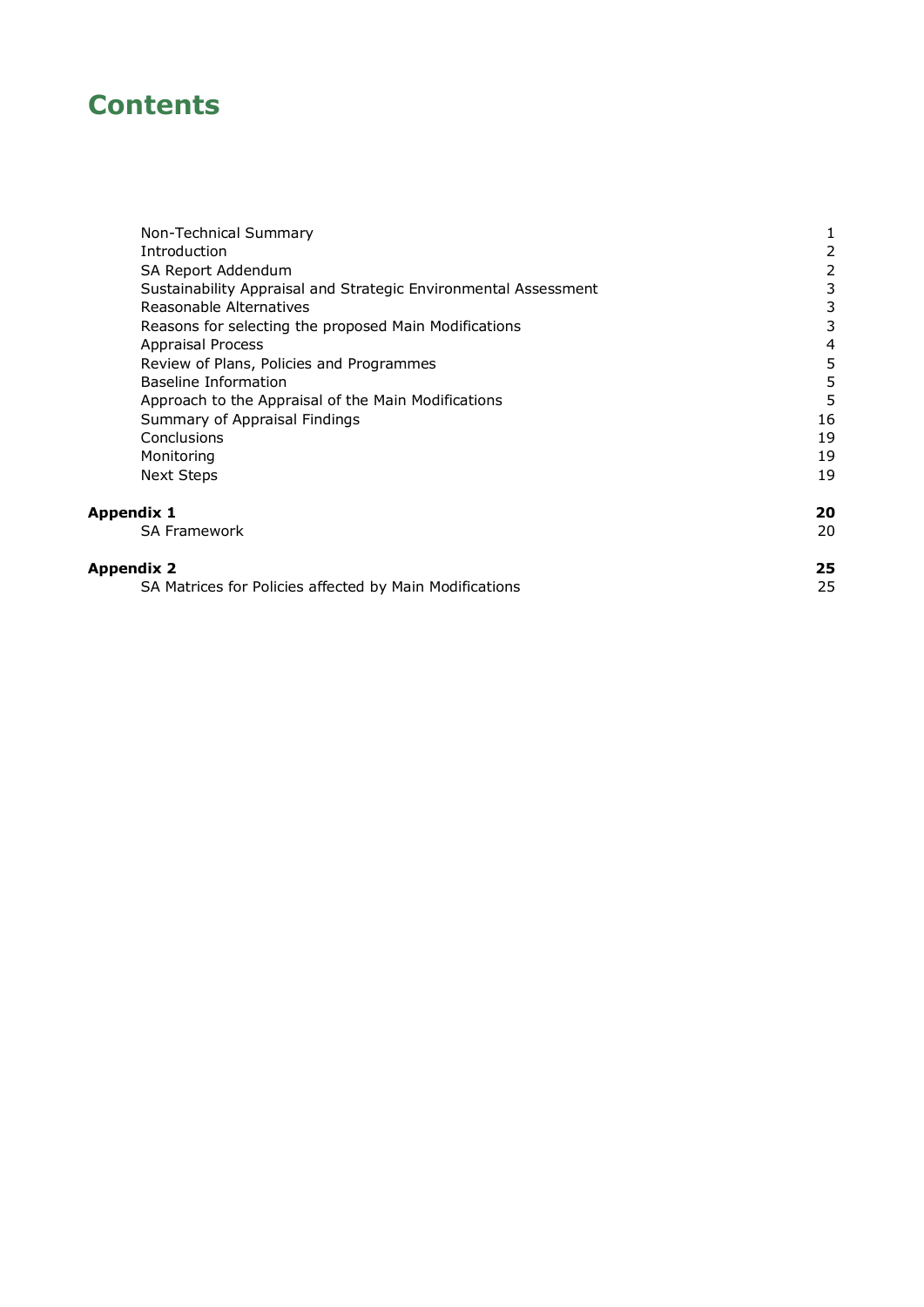# <span id="page-3-0"></span>Non-Technical Summary

## **Introduction**

- 1.1 In May 2017 West Sussex County Council (WSCC) and the South Downs National Park Authority (SDNPA) submitted the West Sussex Joint Minerals Local Plan (JMLP) for independent examination by a Planning Inspector appointed by the Secretary of State. An integrated Sustainability Appraisal (SA) and Strategic Environmental Assessment (SEA) Report was submitted alongside the Plan.
- 1.2 Public examination hearings were held between Tuesday 19th and Thursday 28th September 2017. Subsequently, the Authorities, in consultation with the Planning Inspector, prepared a list of proposed modifications to the Plan, which have now been published for consultation.

### **SA Report Addendum**

- 1.3 This SA Report Addendum presents an appraisal of the proposed modifications to accompany the consultation on the proposed modifications. In combination with the SA Report submitted alongside the Proposed Submission Local Plan for examination, the addendum represents an appraisal of the JMLP as modified by the proposed modifications, updating the appraisal findings presented within the SA Report which accompanied the examined Proposed Submission JMLP. This is an addendum to the SA Report and should therefore be read together with the SA Report.
- 1.4 Given that reasonable alternatives were appraised up to the submission of the proposed JMLP and the proposed modifications prepared in consultation with the Inspector did not identify any further alternatives, the SA addendum does not consider any alternatives.
- 1.5 An updated plans, policies and programmes review and Plan area baseline review has been undertaken to determine if there have been any significant developments since the previous iteration of SA Report had been prepared. However, no changes were considered to be significant enough as to change the overall trends and key sustainability issues identified in the previous version of the SA Report.

### **Approach to the Appraisal of the Main Modifications**

- 1.6 The SA implications of all the Main Modifications to the previously appraised elements of the JMLP have been considered based on whether any of the Main Modifications change the SA findings submitted for examination alongside the Proposed Submission Draft Local Plan.
- 1.7 The following Main Modifications to the JMLP were considered significant enough to require reappraisal in the Addendum:
	- MM5 Vision additional text.
	- MM9 Strategic Objective 3 removing and adding text.
	- MM22 Policy M2: Soft Sand text deletion and replacement.
	- MM30 Policy M3: Silica Sand additional criterion added.
	- MM55 Policy M11: Strategic Minerals Site Allocations deletion of Ham Farm, soft sand extraction site allocation.

### **Summary of Appraisal Findings**

1.8 Most of the changes in the Main Modifications do not represent a significant change to the Proposed Submission JMLP as they are generally minor in nature and are intended either to correct factual errors or to provide improved clarification. A few of the Main Modifications may have additional positive effects, but the overall SA score from the previous SA reports has not changed.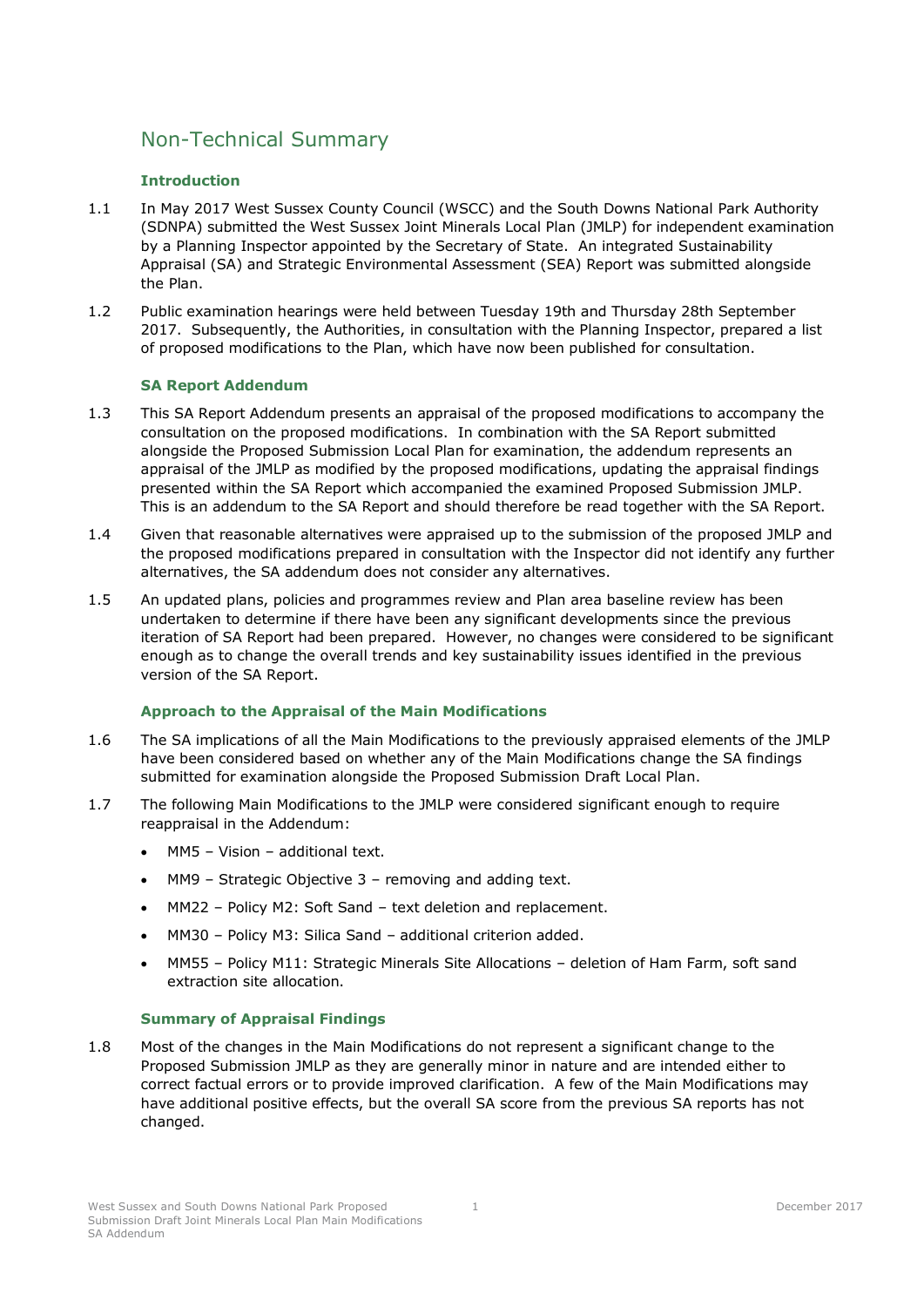- 1.9 The modified Proposed Submission JMLP provides well-reasoned proposed policies and a clear guide to minerals development based on sound sustainable development principles. In general, the modified Proposed Submission JMLP has been found to have a wide range of positive effects on the SA objectives, although significant negative and a number of minor negative effects have also been identified (mainly in relation to the potential for adverse effects on the Plan area's landscapes, biodiversity, water resources and flood risk). However, modifications to the Proposed Submission JMLP could increase the likelihood of soft sand mineral extraction within the Plan area , which could reduce reliance on imports of soft sand and consequently reducing the potential for long distance road-based transport of minerals, associated air pollution and greenhouse gas emissions and the significant negative effects these generate.
- 1.10 When the modified Proposed Submission JMLP is considered as a whole, the modified policies it contains work together to reduce the negative effects of minerals development.

### **Next Steps**

- 1.11 The SA Addendum will be available for consultation alongside the proposed modifications to the Proposed Submission Draft JMLP.
- 1.12 Once the JMLP is found to be 'sound', it can be formally adopted by West Sussex County Council and the South Downs National Park Authority. Once the JMLP has been adopted an SA Adoption Statement will be published to report the full plan-making and sustainability appraisal process and the framework for monitoring future effects.

# <span id="page-4-0"></span>Introduction

- 2.1 In May 2017 West Sussex County Council (WSCC) and the South Downs National Park Authority (SDNPA) submitted the West Sussex Joint Minerals Local Plan (JMLP) for independent examination by a Planning Inspector appointed by the Secretary of State. An integrated Sustainability Appraisal (SA) and Strategic Environmental Assessment (SEA) Report was submitted alongside the Plan.
- 2.2 Public examination hearings were held between Tuesday 19<sup>th</sup> and Thursday 28<sup>th</sup> September 2017. Subsequently, the Authorities, in consultation with the Planning Inspector, prepared a list of proposed modifications to the Plan, which have now been published for consultation.
- 2.3 The proposed Main Modifications take into account:
	- the representations submitted on the Proposed Submission Draft West Sussex Joint Minerals Local Plan; and,
	- the matters raised during the examination by the Inspector and participating representors;

The SA addendum focusses on the 'Main Modifications' to the JMLP only. Minor 'additional modifications' have also been prepared to address non substantive matters such as typographical and grammatical errors. These additional modifications are not subject to SA as they do not have the potential to lead to significant effects.

# <span id="page-4-1"></span>SA Report Addendum

2.4 This SA Report Addendum presents an appraisal of the proposed Main Modifications to accompany the consultation on the proposed modifications. In combination with the SA Report submitted alongside the Proposed Submission Local Plan for examination, the addendum represents an appraisal of the JMLP as modified by the proposed modifications, updating the appraisal findings presented within the SA Report which accompanied the examined Proposed Submission JMLP. However, it should be noted that this is an addendum to the SA Report and that the addendum and SA Report should therefore be read together.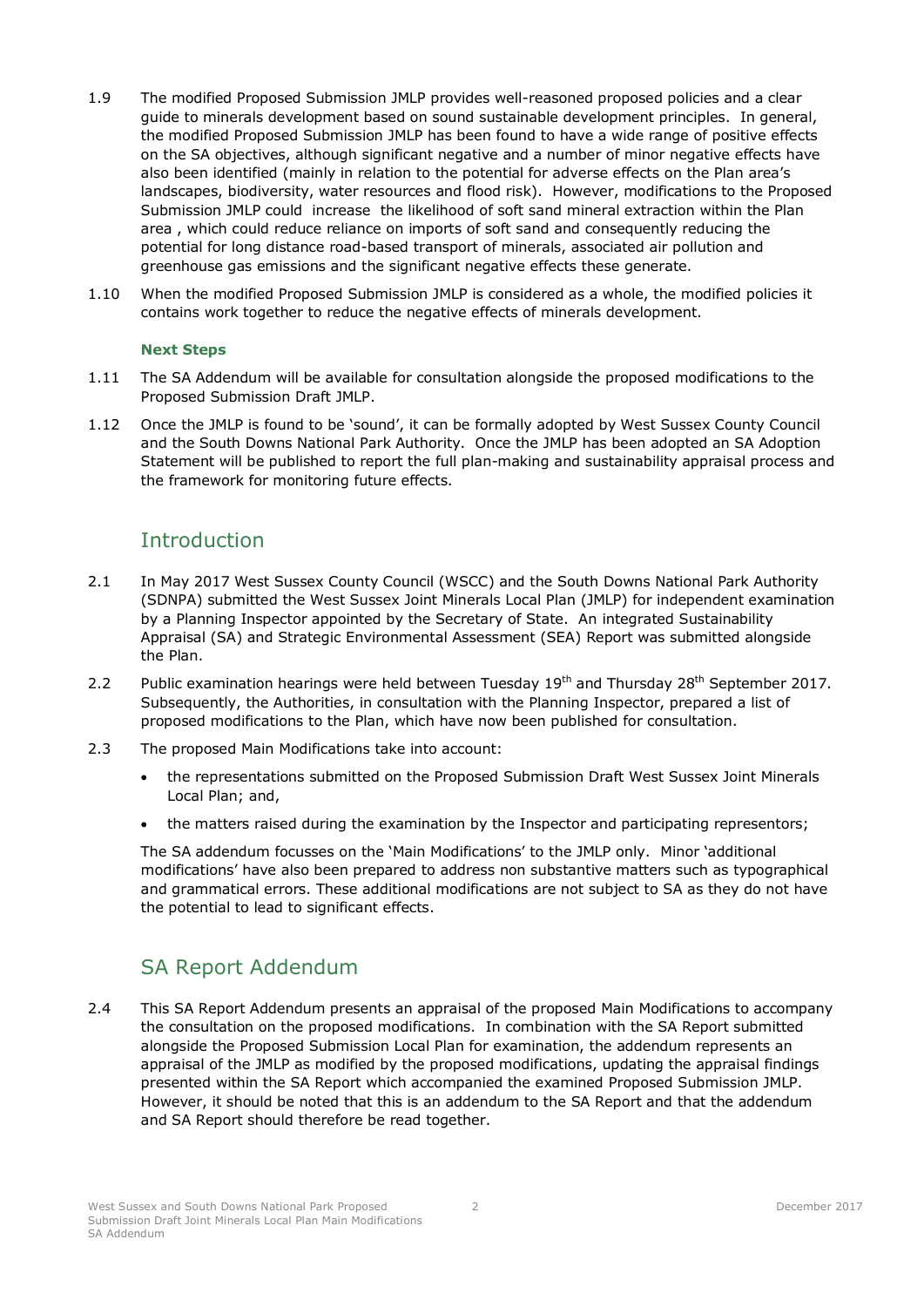# Sustainability Appraisal and Strategic Environmental Assessment

- <span id="page-5-0"></span>2.5 The purpose of Sustainability Appraisal is to promote sustainable development by integrating sustainability considerations in to the preparation and adoption of plans. Sustainability Appraisal (SA) is a statutory requirement of the Planning and Compulsory Purchase Act 2004. It is designed to ensure that the Plan-making process maximises the contribution that a plan makes to sustainable development and minimises any potential adverse impacts. The SA process appraises the likely social, environmental and economic effects of the strategies and policies within a DPD (in this case the JMLP) from the outset of its development.
- 2.6 Strategic Environmental Assessment (SEA) is also a statutory assessment process, required under the SEA Directive<sup>1</sup>, transposed in the UK by the SEA Regulations (Statutory Instrument 2004, No 1633). The SEA Regulations require the formal assessment of plans and programmes which are likely to have significant effects on the environment, and set the framework for future consent of projects requiring Environmental Impact Assessment  $(EIA)^2$ . The purpose of SEA, as defined in Article 1 of the SEA Directive is '*to provide for a high level of protection of the environment and to contribute to the integration of environmental considerations into the preparation and adoption of plans….with a view to promoting sustainable development'*.
- 2.7 SEA and SA are separate processes but have similar aims and objectives. Simply put, SEA focuses only on the likely environmental effects of a plan whilst SA includes a wider range of considerations, extending to social and economic impacts. The Government's Sustainability Appraisal guidance<sup>3</sup> outlines how it is possible to satisfy both requirements by undertaking a joint SA/SEA process, and to present an SA report that incorporates the requirements of the SEA Regulations.
- <span id="page-5-1"></span>2.8 Details on how the SA/SEA process has informed the JMLP-making process can be found in the SA Report which accompanied the examined Proposed Submission JMLP.

# Reasonable Alternatives

- 2.9 The SA Report which accompanied the examined Proposed Submission JMLP sets out how reasonable alternatives were considered and selected as part of the sustainability appraisal and plan-making process, as required by the Environmental Assessment of Plans and Programmes Regulations (2004).
- <span id="page-5-2"></span>2.10 Given that reasonable alternatives were appraised up to the submission of the proposed JMLP and the proposed modifications prepared in consultation with the Inspector did not identify any further alternatives, the SA addendum does not contain any alternatives.

# Reasons for selecting the proposed Main Modifications

2.11 The Proposed 'Main Modifications' are shown in a schedule prepared by WSCC and SDNPA. The Authorities' reasons for including each proposed Main Modification to the Proposed Submission Draft Local Plan are included in the schedule.

-

<sup>1</sup> SEA Directive 2001/42/EC

<sup>&</sup>lt;sup>2</sup> Under EU Directives 85/337/EEC and 97/11/EC concerning EIA.

<sup>&</sup>lt;sup>3</sup> DCLG (2014) Planning Practice Guidance. Available at: http://planningguidance.planningportal.gov.uk/blog/guidance/strategicenvironmental-assessment-and-sustainability-appraisal/strategic-environmental-assessment-and-sustainability-appraisal-and-howdoes-it-relate-to-strategic-environmental-assessment/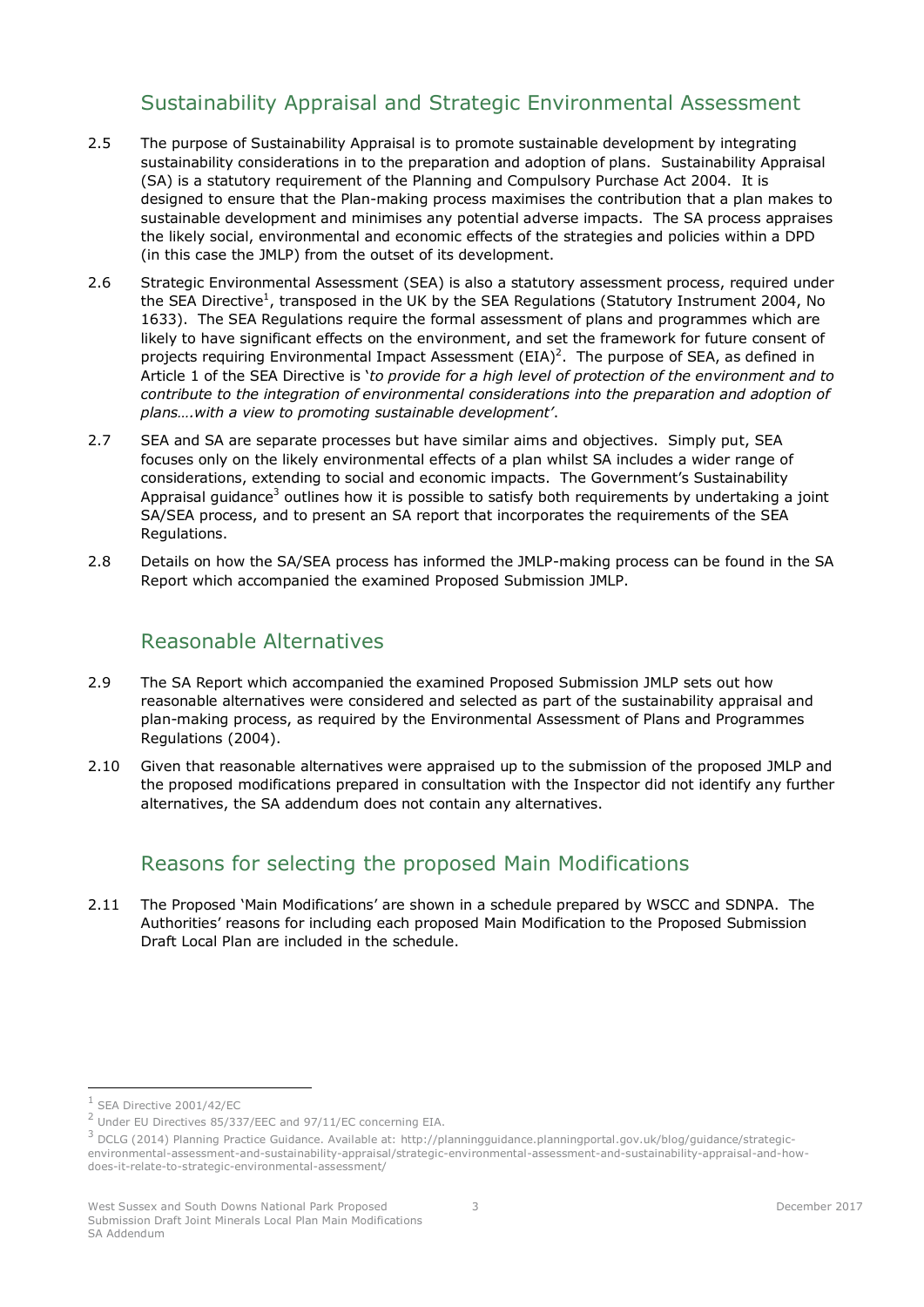# <span id="page-6-0"></span>Appraisal Process

# **Sustainability Objectives**

- 2.12 Each proposed site allocation/draft policy has been assessed against a framework of SA objectives. Development of an SA Framework is not a requirement of the SEA Directive. However, it provides a recognised way in which the likely sustainability effects of a plan can be predicted, described, analysed and compared in a consistent way. Once SA Objectives are developed they provide the basis for testing options and policy formulation of relevant aspects of the JMLP. The objectives derived from this process are the basis for identifying appropriate indicators and targets against which the success of adopted strategies and policies may be judged.
- 2.13 Each SA Objective has a number of subsidiary questions, which help to provide decision-making criteria to use during the identification of potential effects from the JMLP. The SA Framework presented in **[Appendix 1](#page-22-2)** covers the topics required in the SEA Directive. The same SA Framework used to appraise previous iterations of the JMLP has been used to appraise the Main Modifications.
- 2.14 Judgements and scores highlighting the likely effect that each element of the JMLP would have on each SA objective are presented in matrices. **Figure 1.1** sets out the symbols used for each type of effect. **[Appendix 2](#page-27-2)** contains the updated appraisal matrices for the Plan policies significantly affected by the proposed Main Modifications.

| $+ +$    | The policy is likely to have a <b>significant positive</b> impact on the SA<br>objective(s).              |
|----------|-----------------------------------------------------------------------------------------------------------|
| ÷        | The policy is likely to have a minor positive impact on the SA objective(s).                              |
| $\bf{0}$ | The policy is likely to have a <b>negligible or no impact</b> on the SA objective(s).                     |
| $+/-$    | The policy is likely to have a <b>mixture of positive and negative</b> impacts on<br>the SA objective(s). |
|          | The policy is likely to have a <b>minor negative</b> impact on the SA objective(s).                       |
|          | The policy is likely to have a significant negative impact on the SA<br>objective(s).                     |
| 7        | It is <b>uncertain</b> what effect the policy will have on the SA objective(s).                           |

### **Figure 1.1 Key to symbols and colour coding used in the SA**

### **Ecosystems Services**

2.15 While the SEA Regulations and Government guidance on SA do not require the consideration of ecosystem services within the assessment, WSCC and SDNPA are keen to take account of potential impacts on or benefits for ecosystem services in the SA of the JMLP. Therefore, benefits or impacts on particular ecosystem services have also been presented for each site allocation/policy. These have been recorded through the use of letter codes for each of the four main ecosystem services groups, as shown in **Figure 1.2**, along with symbols indicating whether the effect will be positive  $(+)$ , negative  $(-)$  or uncertain  $(?)$ .

## **Figure 1.2: Key to ecosystem services symbols used in the SA of the Draft JMLP**

| P | Provisioning ecosystem services |
|---|---------------------------------|
|   | Cultural ecosystem services     |
| R | Regulating ecosystem services   |
| s | Supporting ecosystem services   |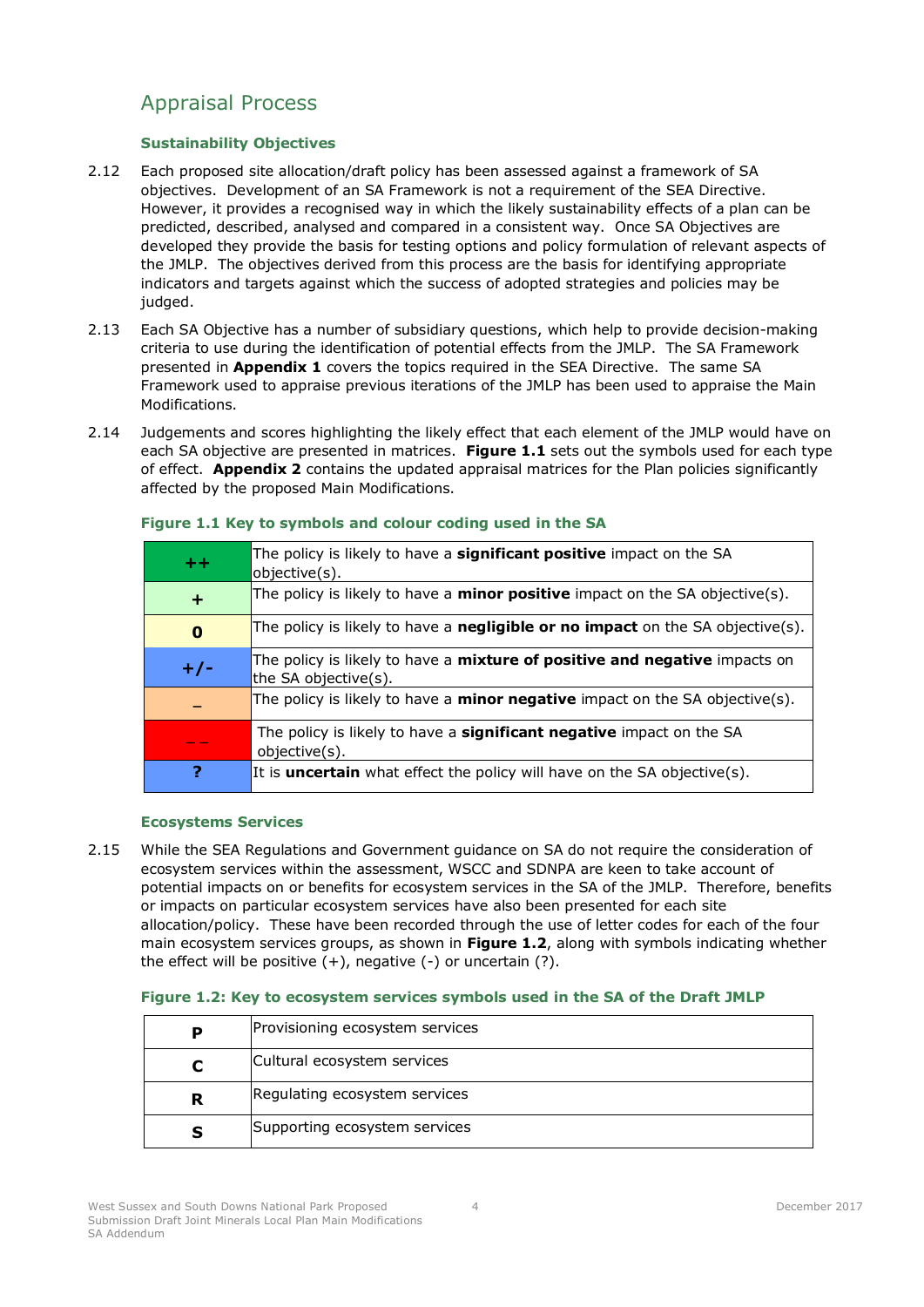# Review of Plans, Policies and Programmes

- <span id="page-7-0"></span>2.16 The JMLP is not being prepared in isolation, being greatly influenced by other plans, policies and programmes and by broader sustainability objectives. It needs to be consistent with international and national guidance and strategic planning policies and should contribute to the goals of a wide range of other programmes and plans, such as the National Park Management Plan and emerging Local Plan and those relating to social policy, culture and heritage. It must also conform to environmental protection legislation and the sustainability objectives established at an international, national and regional level.
- 2.17 A review was undertaken of the plans, policies and programmes that are relevant to the JMLP to understand how they influence the preparation of the JMLP and the SA. An updated plans, policies and programmes review has been undertaken to determine if there have been any significant developments since the previous iteration of SA Report had been prepared.
- <span id="page-7-1"></span>2.18 No significant policy developments of direct relevance to the JMLP were found.

# Baseline Information

- 2.19 Baseline information provides the basis for identifying trends, predicting the likely effects of the JMLP and monitoring its outcomes. The baseline data focuses on key indicators which are readily available and can be updated to illustrate the environmental, social and economic issues.
- 2.20 A review of the baseline information used to provide the context for assessing the sustainability of the JMLP prior to the proposed modification was undertaken to determine whether any significant changes have occurred. Minor changes were recorded in relation to socio-economic trends, the quantity of environmental and cultural assets in the County, including the South Downs National Park. In addition, the updated minerals data contained within the Authorities' latest Joint Local Aggregates Assessment (2017) were reviewed and the increases in extraction rates since the 2016 report were noted. However, no changes to the baseline were considered to be significant enough as to change the overall trends and key sustainability issues identified in the previous version of the SA Report.

# <span id="page-7-2"></span>Approach to the Appraisal of the Main Modifications

- 2.21 LUC has included a schedule of the Main Modifications to previously appraised elements of the JMLP and added a column to record the SA implications (including Ecosystem Services effects) of each Main Modification. The SA implications have been considered based on whether each Main Modification changes the SA findings identified in the previous iteration of SA Report submitted for examination alongside the Proposed Submission Draft Local Plan. The schedule showing the SA implications of the Main Modifications is presented in **[Table 1.1](#page-9-0)** below.Note that the schedule considers the sustainability effects of implementing the full modified vision, strategic objective or policy, not just the Main Modification on its own.
- 2.22 Along with the Vision, the following strategic objectives have been amended or removed:
	- Strategic Objective 1 additional text
	- $\bullet$  Strategic Objective 3 removing and adding text
	- Strategic Objective 4 removed
- 2.23 The following policies have been amended:
	- Policy M1: Sharp Sand & Gravel amended text
	- Policy M2: Soft Sand text deletion and replacement
	- Policy M3: Silica Sand additional criterion added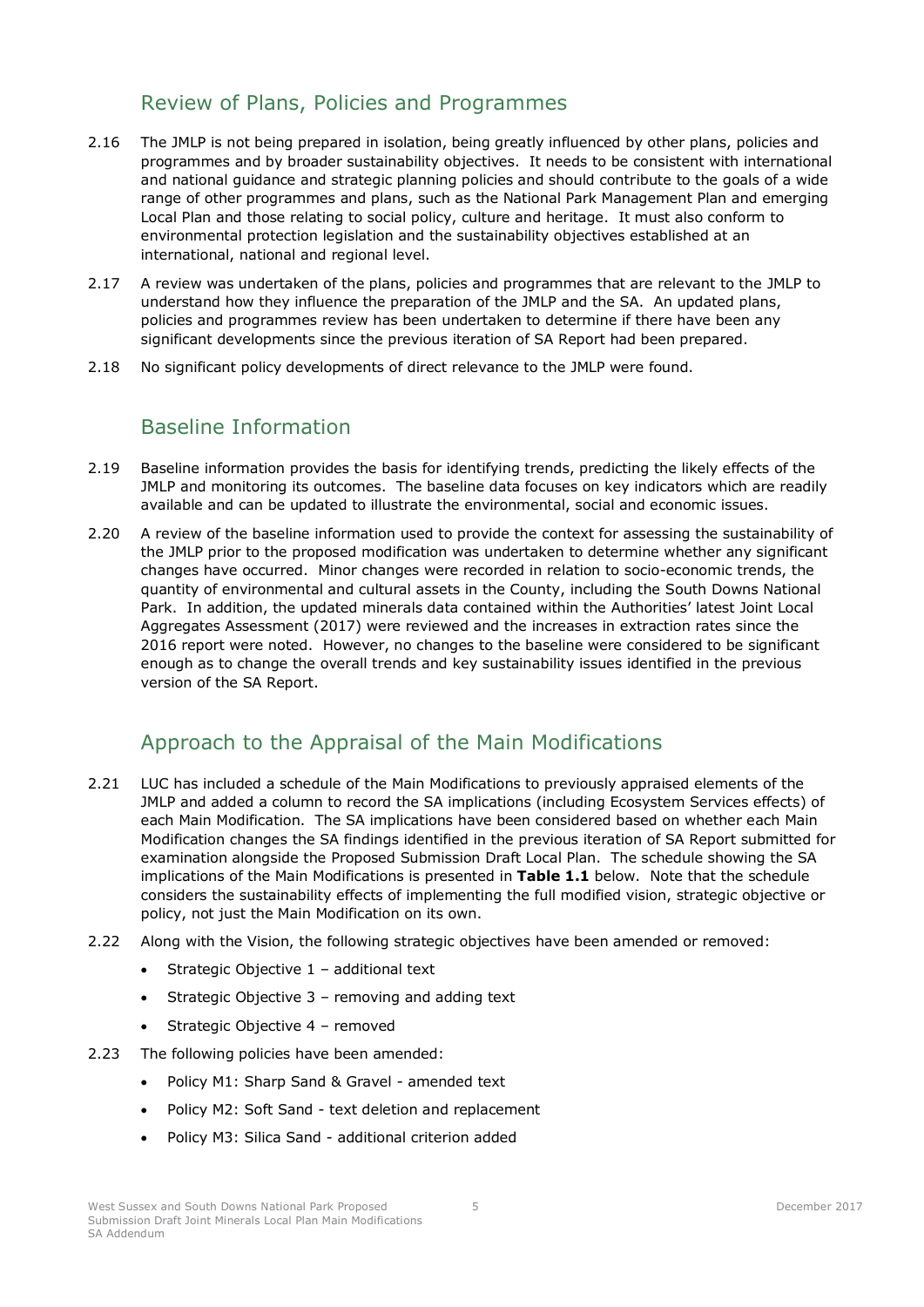- Policy M5: Clay amended text
- Policy M7a: Hydrocarbon development not involving hydraulic fracturing amended text
- Policy M7b: Mineral processing and ancillary activities at mineral sites amended text
- Policy M8: Mineral processing and ancillary activities at mineral sites amended text
- Policy M9: Safeguarding Minerals amended text
- Policy M10: Safeguarding Minerals Infrastructure references to inset maps replaced with Policies Map
- Policy M11: Strategic Minerals Site Allocations deletion of Ham Farm, soft sand extraction site allocation
- Policy M13: Protected Landscape amended text
- Policy M14: Historic Environment amended text
- Policy M17: Biodiversity and Geodiversity amended text
- Policy M19: Flood Risk Management amended text
- Policy M22: Cumulative Impact amended text
- Policy M23: Design and Operation of Mineral Developments amended text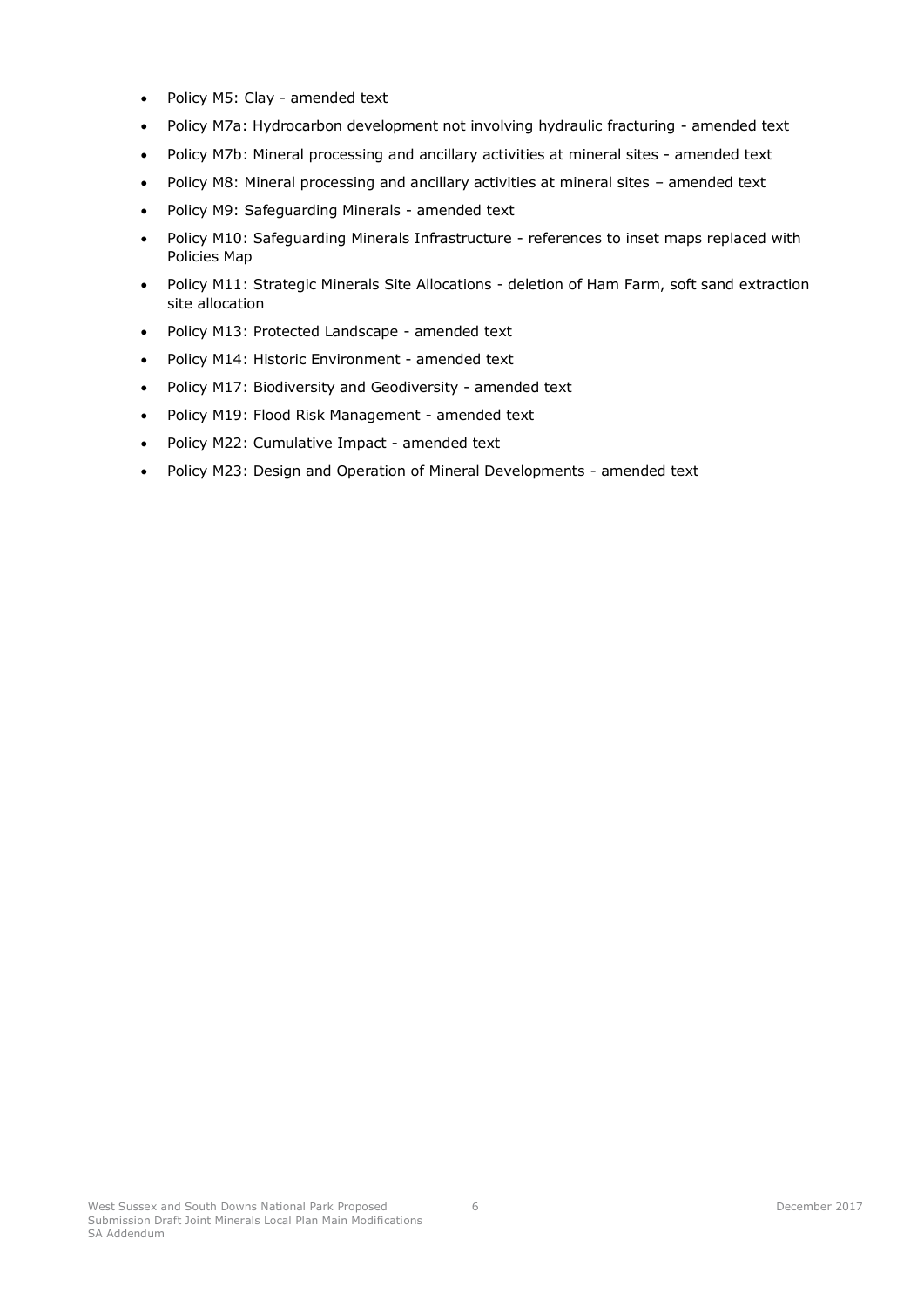<span id="page-9-0"></span>

| <b>Main</b><br><b>Modification</b><br>(MM) Number | Proposed Main Modifications to Vision, Strategic Objectives and Policies in<br><b>Local Plan</b>                                                                                                                                                                                                                                                                                                                                              | Do the Main Modifications represent a<br>significant change that requires<br>appraisal in the SA?                                                                                                                                                                                                                                                        |
|---------------------------------------------------|-----------------------------------------------------------------------------------------------------------------------------------------------------------------------------------------------------------------------------------------------------------------------------------------------------------------------------------------------------------------------------------------------------------------------------------------------|----------------------------------------------------------------------------------------------------------------------------------------------------------------------------------------------------------------------------------------------------------------------------------------------------------------------------------------------------------|
|                                                   | <b>Modifications to Vision &amp; Strategic Objectives</b>                                                                                                                                                                                                                                                                                                                                                                                     |                                                                                                                                                                                                                                                                                                                                                          |
| MM <sub>5</sub>                                   | Vision (paragraph 6) addition of the words 'delivers net gains to natural capital'.                                                                                                                                                                                                                                                                                                                                                           | Yes - revision ensures that mineral<br>operations deliver 'net gains in<br>natural capital'.                                                                                                                                                                                                                                                             |
| MM <sub>6</sub>                                   | Strategic Objective 1: SO1 amended to include: "To promote the prudent and efficient<br>production and use of minerals to ensure a steady and adequate supply, having<br>regard to the market demand and constraints on supply in the Plan area."                                                                                                                                                                                             | It is not considered that this Main<br>Modification will change the overall<br>findings of the SA which already reports<br>the positive effects of meeting mineral<br>needs in the Plan Area.                                                                                                                                                            |
| N/A                                               | Strategic Objective 2                                                                                                                                                                                                                                                                                                                                                                                                                         | No change.                                                                                                                                                                                                                                                                                                                                               |
| MM <sub>9</sub>                                   | Strategic Objective 3: amended to include: "To make provision for soft sand, silica<br>sand and sharp sand and gravel, to meet the needs of West Sussex, from outside<br>the South Downs National Park, where possible; and only <b>allow development</b><br>within the national park in exceptional circumstances and in the public<br>interest make provision for a declining amount of extraction within the SDNP over<br>the Plan period. | Yes - revision increases the potential<br>for mineral extraction within the<br>SDNP.                                                                                                                                                                                                                                                                     |
| <b>MM10</b>                                       | Strategic Objective 4 deleted: "To protect the South Downs National Park by only<br>providing for silica sand from within it in exceptional circumstances and when in the<br>public interest."                                                                                                                                                                                                                                                | It is not considered that the deletion of<br>SO4 needs to be appraised in isolation<br>given the fact that the contents of the now<br>deleted SO4 have been incorporated into<br>the revised SO3 (MM9) and will be<br>reappraised there. Overall, the inclusion<br>of the same text in SO4 into SO3, results<br>in no material change to the Local Plan. |

# **Table 1.1: JMLP Modifications and whether appraised in this SA**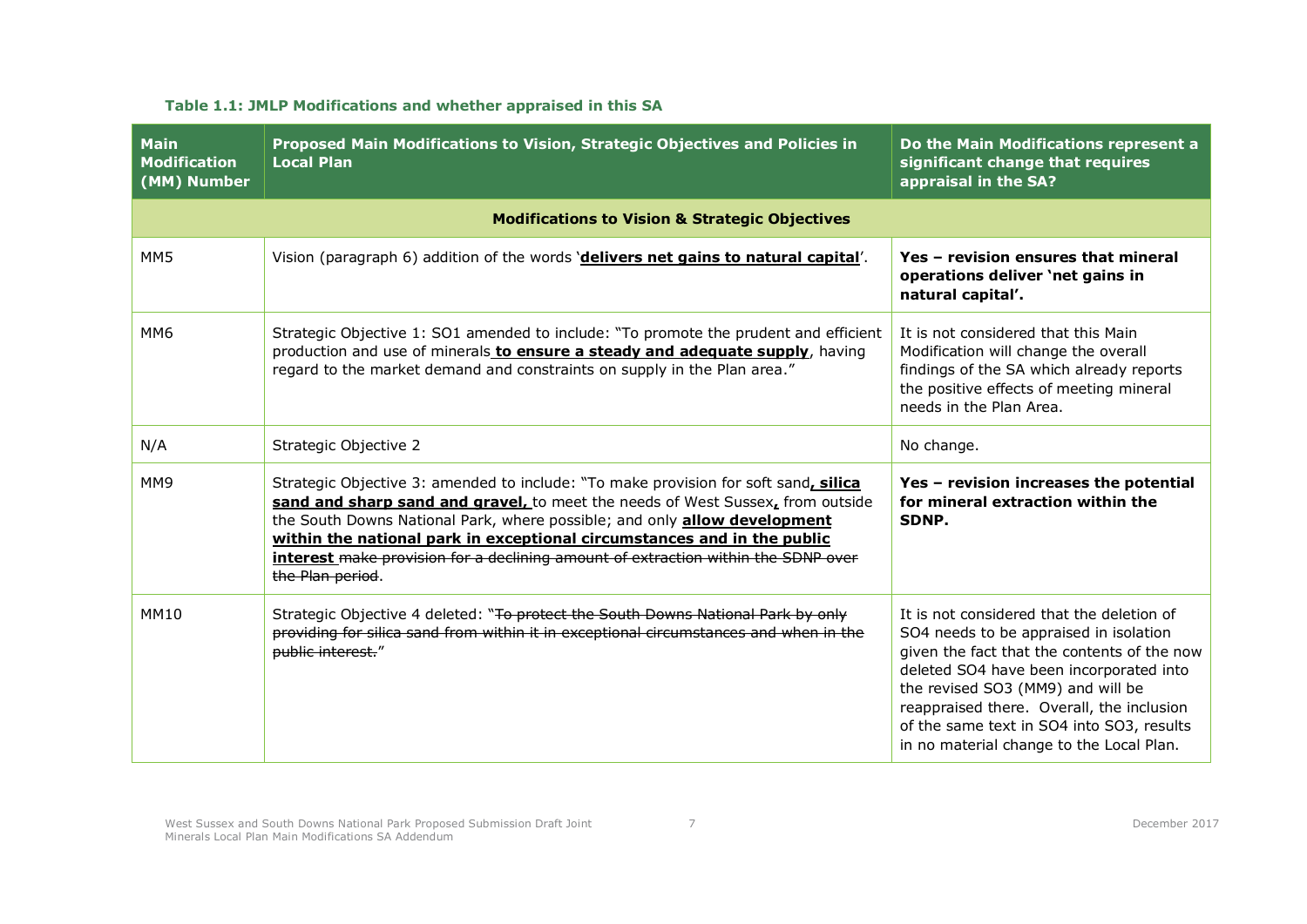| <b>Main</b><br><b>Modification</b><br>(MM) Number                    | Proposed Main Modifications to Vision, Strategic Objectives and Policies in<br><b>Local Plan</b>                                                                                                                                                                                                                              | Do the Main Modifications represent a<br>significant change that requires<br>appraisal in the SA?                                                                                             |
|----------------------------------------------------------------------|-------------------------------------------------------------------------------------------------------------------------------------------------------------------------------------------------------------------------------------------------------------------------------------------------------------------------------|-----------------------------------------------------------------------------------------------------------------------------------------------------------------------------------------------|
| N/A                                                                  | Strategic Objective 5                                                                                                                                                                                                                                                                                                         | No change.                                                                                                                                                                                    |
| N/A                                                                  | Strategic Objective 6                                                                                                                                                                                                                                                                                                         | No change.                                                                                                                                                                                    |
| N/A                                                                  | Strategic Objective 7                                                                                                                                                                                                                                                                                                         | No change.                                                                                                                                                                                    |
| N/A                                                                  | Strategic Objective 8                                                                                                                                                                                                                                                                                                         | No change.                                                                                                                                                                                    |
| N/A                                                                  | Strategic Objective 9                                                                                                                                                                                                                                                                                                         | No change.                                                                                                                                                                                    |
| N/A                                                                  | Strategic Objective 10                                                                                                                                                                                                                                                                                                        | No change.                                                                                                                                                                                    |
| N/A                                                                  | Strategic Objective 11                                                                                                                                                                                                                                                                                                        | No change.                                                                                                                                                                                    |
| N/A                                                                  | Strategic Objective 12                                                                                                                                                                                                                                                                                                        | No change.                                                                                                                                                                                    |
| N/A                                                                  | Strategic Objective 13                                                                                                                                                                                                                                                                                                        | No change.                                                                                                                                                                                    |
| N/A                                                                  | Strategic Objective 14                                                                                                                                                                                                                                                                                                        | No change.                                                                                                                                                                                    |
| <b>Main Modifications to Proposed Submission Draft JMLP Policies</b> |                                                                                                                                                                                                                                                                                                                               |                                                                                                                                                                                               |
| <b>MM19</b>                                                          | Policy M1 amended to read as follows:<br>"(a) the proposal is needed to ensure a steady and adequate supply and to maintain<br>a 7 year landbank, as set out in the latest Local Aggregates Assessment; and"                                                                                                                  | It is not considered that this Main<br>Modification will change the overall<br>findings of the SA which already reports<br>the positive effects of meeting mineral<br>needs in the Plan Area. |
| <b>MM22</b>                                                          | Policy M2: text deletion and replacement with: "Proposals for land won soft sand<br>extraction, including extensions of time and physical extensions to existing<br>sites, will be permitted providing that the proposal is needed to meet the<br>shortfall of soft sand of 2.36 million tonnes (or as calculated in the most | Yes - revision increases the potential<br>for soft sand extraction across the<br>plan area, including in the SDNP.                                                                            |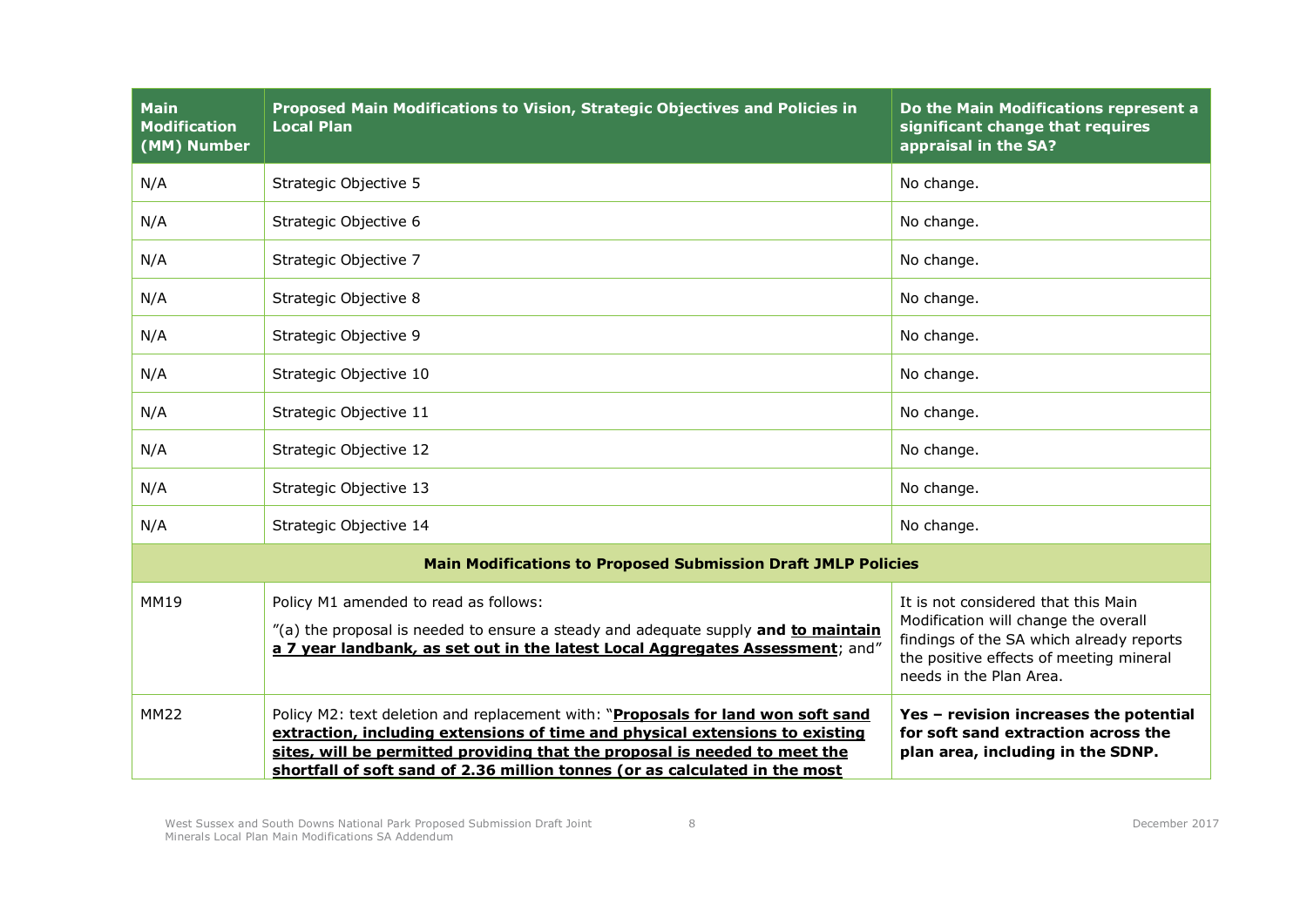| <b>Main</b><br><b>Modification</b><br>(MM) Number | Proposed Main Modifications to Vision, Strategic Objectives and Policies in<br><b>Local Plan</b>                                                                                                                                                                                                                                                                                                                                                                                                                                                                                                                                                                                                            | Do the Main Modifications represent a<br>significant change that requires<br>appraisal in the SA?      |
|---------------------------------------------------|-------------------------------------------------------------------------------------------------------------------------------------------------------------------------------------------------------------------------------------------------------------------------------------------------------------------------------------------------------------------------------------------------------------------------------------------------------------------------------------------------------------------------------------------------------------------------------------------------------------------------------------------------------------------------------------------------------------|--------------------------------------------------------------------------------------------------------|
|                                                   | recent Local Aggregates Assessment) over the Plan period and maintain at<br>least a seven year landbank.<br>The Authorities will commence a single issue soft sand review of this Plan<br>within 6 months of the adoption of this Plan. The Plan Review will be<br>submitted for examination within two years from the commencement of the<br>review and address the shortfall of soft sand at that time (as calculated in<br>the most recent Local Aggregates Assessment). In the event that the<br>reviewed Plan is not submitted within two years then the Plan, in terms of<br>soft sand, will be deemed to be out-of-date."                                                                            |                                                                                                        |
| <b>MM30</b>                                       | Policy M3: additional criterion added "(b) It is demonstrated that the mineral<br>resources will be used efficiently so that high-grade silica sand deposits are<br>reserved for industrial end uses;                                                                                                                                                                                                                                                                                                                                                                                                                                                                                                       | Yes - revision increases the potential<br>for high-grade silica sand will be used<br>more efficiently. |
| N/A                                               | Policy M4                                                                                                                                                                                                                                                                                                                                                                                                                                                                                                                                                                                                                                                                                                   | No change.                                                                                             |
| <b>MM38</b>                                       | Policy M5 amended to read as follows:<br>"Proposals will be permitted for the extraction of brick clay provided that:<br>(i) they would help maintain a landbank stock of permitted reserves of at least 25<br>years of permitted clay reserves for individual brickworks; and"                                                                                                                                                                                                                                                                                                                                                                                                                             | It is not considered that this Main<br>Modification will change the overall<br>findings of the SA.     |
| N/A                                               | Policy M6                                                                                                                                                                                                                                                                                                                                                                                                                                                                                                                                                                                                                                                                                                   | No change.                                                                                             |
| MM41                                              | Policy M7a amended to read as follows:<br>"(a-ii)the site selected is represents an acceptable environmental option in<br>comparison to other deliverable alternative sites the least sensitive, deliverable<br>location from which the target reservoir can be accessed, taking into account impacts<br>from on-site activities and off-site activities including HGV movements;<br>(a-iii) any unacceptable impacts including (but not limited to) noise, dust, visual<br>intrusion, transport, and lighting, on both the natural, historic and built environment<br>and local community, including air quality and the water environment, can be<br>minimised, and/or mitigated, to an acceptable level; | It is not considered that this Main<br>Modification will change the overall<br>findings of the SA.     |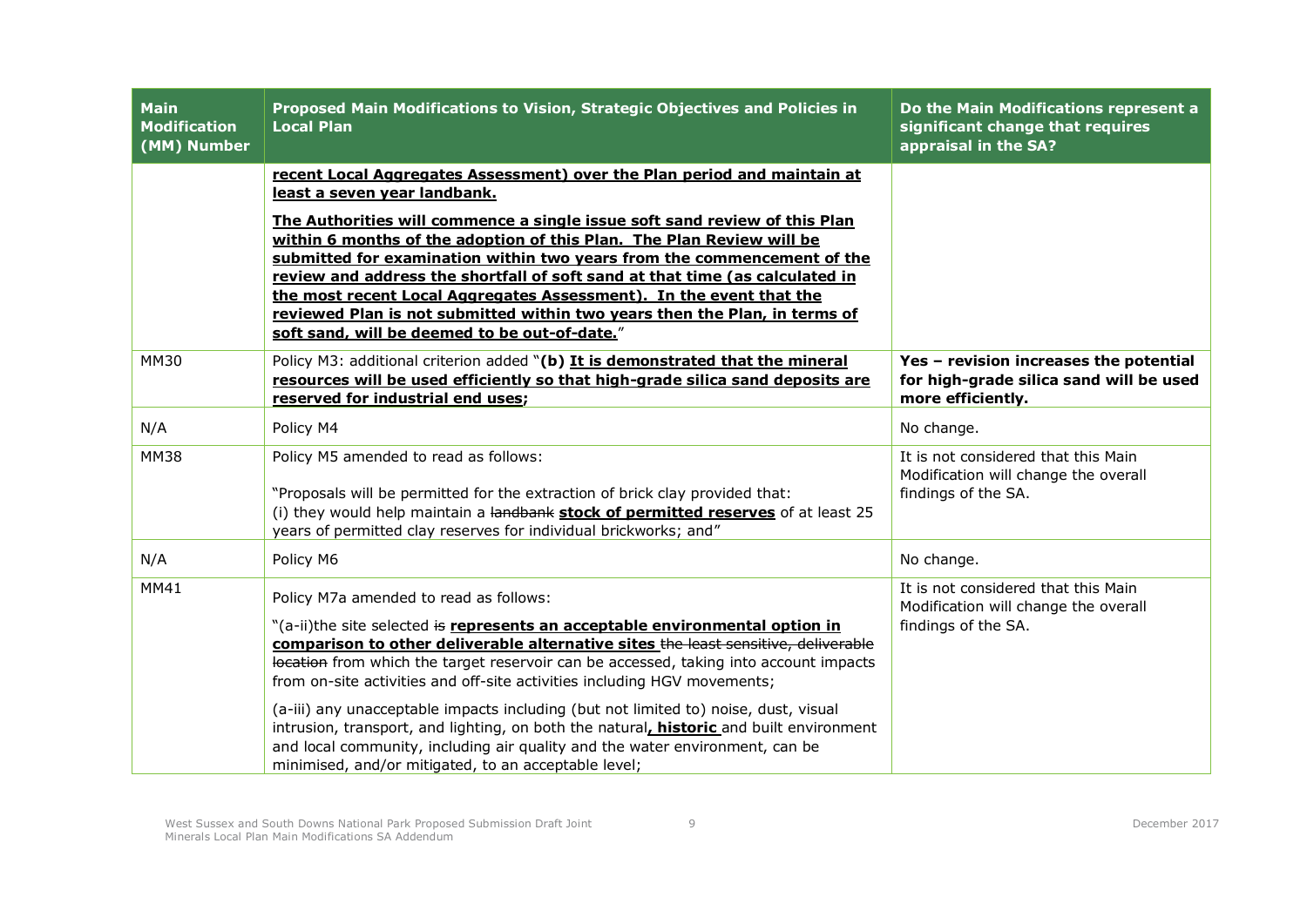| <b>Main</b><br><b>Modification</b><br>(MM) Number | Proposed Main Modifications to Vision, Strategic Objectives and Policies in<br><b>Local Plan</b>                                                                                                                                                                                                                                                                                                                                                                                                                                                                                         | Do the Main Modifications represent a<br>significant change that requires<br>appraisal in the SA?  |
|---------------------------------------------------|------------------------------------------------------------------------------------------------------------------------------------------------------------------------------------------------------------------------------------------------------------------------------------------------------------------------------------------------------------------------------------------------------------------------------------------------------------------------------------------------------------------------------------------------------------------------------------------|----------------------------------------------------------------------------------------------------|
|                                                   | (a-iv) restoration and aftercare of the site to a high quality standard would take place<br>in accordance with Policy M24 whether or not oil or gas is found;<br>(b-iii) the restoration and aftercare of the site to a high quality standard would take<br>place in accordance with Policy M24;<br>(b-iv) No unacceptable impacts would arise from the on site storage or treatment of                                                                                                                                                                                                  |                                                                                                    |
|                                                   | hazardous substances and/or contaminated fluids above or below ground.<br>(c) Proposals for exploration, appraisal and production of oil and gas, not involving<br>hydraulic fracturing, will be permitted underneath or in close proximity to designated<br>areas, assets and habitats <sup>4</sup> , which demonstrate that special care will be taken to<br>avoid harming the these areas and the special qualities of the South Downs<br>National Park and/or setting and value of the Chichester Harbour AONB, High Weald<br>AONB and other designated areas, assets and habitats." |                                                                                                    |
| <b>MM42</b>                                       | Policy M7b amended to read as follows:<br>"(a-i) any surface development is located outside the following areas:<br>South Downs National Park<br>Chichester Harbour AONB<br>ii.<br>iii.<br>High Weald AONB<br>Groundwater Source Protection Zone 1;<br>iv.<br>Sites of Special Scientific Interest (SSSI)<br>∨.<br>Any other area given specific protection from hydraulic fracturing in<br><u>іv</u> .<br>legislation                                                                                                                                                                   | It is not considered that this Main<br>Modification will change the overall<br>findings of the SA. |
|                                                   | (a-ii)the site selected is represents an acceptable environmental option in<br>comparison to other deliverable alternative sites the least sensitive, deliverable<br>location from which the target reservoir can be accessed, taking into account impacts                                                                                                                                                                                                                                                                                                                               |                                                                                                    |

 4 Designated areas and habitats include all areas and habitats designated and protected by international and national legislation including South Downs National Park, AONBs, SSSIs, SAC, SPAs, Ramsar sites, NNRs, heritage assets, sites identified under the Nature Conservation Review (NCR) or Geological Conservation Review (GCR), LNRs, SNCIs **LWS** and RIGS**LGS**, Ancient Woodland, Conservation Areas, Scheduled Monuments, Registered Parks and Gardens of Special Historic Interest.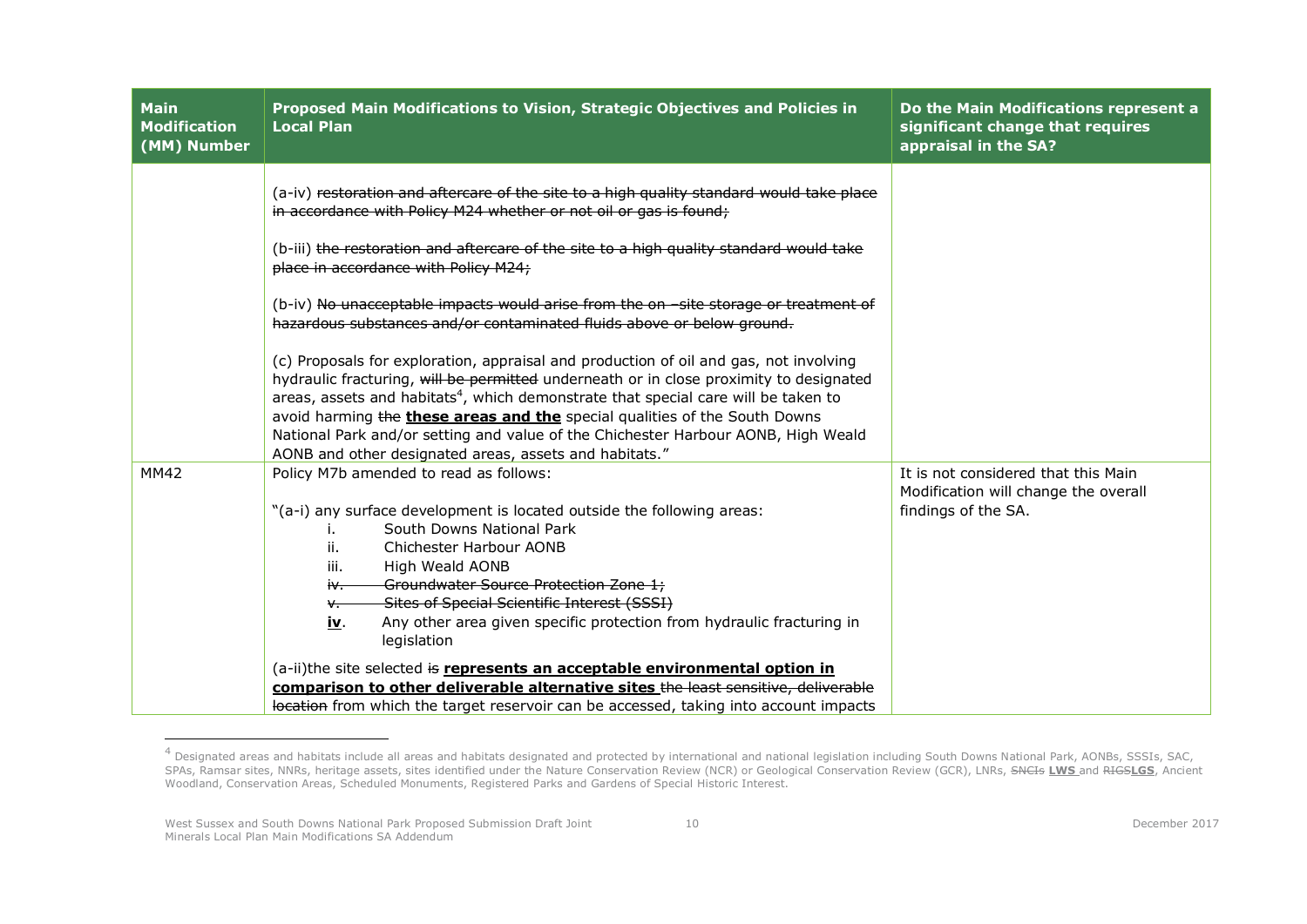| <b>Main</b><br><b>Modification</b><br>(MM) Number | <b>Proposed Main Modifications to Vision, Strategic Objectives and Policies in</b><br><b>Local Plan</b>                                                                                                                                                                                                                                                                                                                                                                                                                                                                                                                                                                                         | Do the Main Modifications represent a<br>significant change that requires<br>appraisal in the SA? |
|---------------------------------------------------|-------------------------------------------------------------------------------------------------------------------------------------------------------------------------------------------------------------------------------------------------------------------------------------------------------------------------------------------------------------------------------------------------------------------------------------------------------------------------------------------------------------------------------------------------------------------------------------------------------------------------------------------------------------------------------------------------|---------------------------------------------------------------------------------------------------|
|                                                   | from on-site activities and off-site activities including HGV movements;                                                                                                                                                                                                                                                                                                                                                                                                                                                                                                                                                                                                                        |                                                                                                   |
|                                                   | (a-iii) any unacceptable impacts including (but not limited to) noise, dust, visual<br>intrusion, transport, and lighting, on both the natural, historic and built environment<br>and local community, including air quality and the water environment, can be<br>minimised, and/or mitigated, to an acceptable level;                                                                                                                                                                                                                                                                                                                                                                          |                                                                                                   |
|                                                   | (a-iv) restoration and aftercare of the site to a high quality standard would take place<br>in accordance with Policy M24 whether or not oil or gas is found;                                                                                                                                                                                                                                                                                                                                                                                                                                                                                                                                   |                                                                                                   |
|                                                   | (b-iii) the restoration and aftercare of the site to a high quality standard would take<br>place in accordance with Policy M24;                                                                                                                                                                                                                                                                                                                                                                                                                                                                                                                                                                 |                                                                                                   |
|                                                   | (b-iv) No unacceptable impacts would arise from the on site storage or treatment of<br>hazardous substances and/or contaminated fluids above or below ground.                                                                                                                                                                                                                                                                                                                                                                                                                                                                                                                                   |                                                                                                   |
|                                                   | (c) Proposals for exploration, appraisal and production of oil and gas, involving<br>hydraulic fracturing, will be permitted underneath or in close proximity to designated<br>areas, assets and habitats <sup>5</sup> , which will be permitted provided that there will be<br>no demonstrate that special care will be taken to avoid unacceptable harming to the<br>these areas and the special qualities of the South Downs National Park and/or the<br>setting and intrinsic character and value of the Chichester Harbour and High Weald<br>AONBs. Hydraulic fracturing will not be permitted above 1,200 metres<br>underneath National Parks, Areas of Outstanding Natural Beauty, World |                                                                                                   |
|                                                   | Heritage Sites, and areas covered by Groundwater Source Protection Zone 1.                                                                                                                                                                                                                                                                                                                                                                                                                                                                                                                                                                                                                      |                                                                                                   |
|                                                   | (d) There is a presumption against <b>Proposals for</b> hydrocarbon development involving<br>hydraulic fracturing in Groundwater Source Protection Zones $\pm$ , 2 and 3 will not be<br>permitted unless it is can be demonstrated that there will be no unacceptable<br>impacts on groundwater. Hydraulic fracturing will not be permitted above 1,200                                                                                                                                                                                                                                                                                                                                         |                                                                                                   |

 5 Designated areas and habitats include all areas and habitats designated and protected by international and national legislation including South Downs National Park, AONBs, SSSIs, SAC, SPAs, Ramsar sites, NNRs, heritage assets, sites identified under the Nature Conservation Review (NCR) or Geological Conservation Review (GCR), LNRs, SNCIs **LWS** and RIGS**LGS**, Ancient Woodland, Conservation Areas, Scheduled Monuments, Registered Parks and Gardens of Special Historic Interest.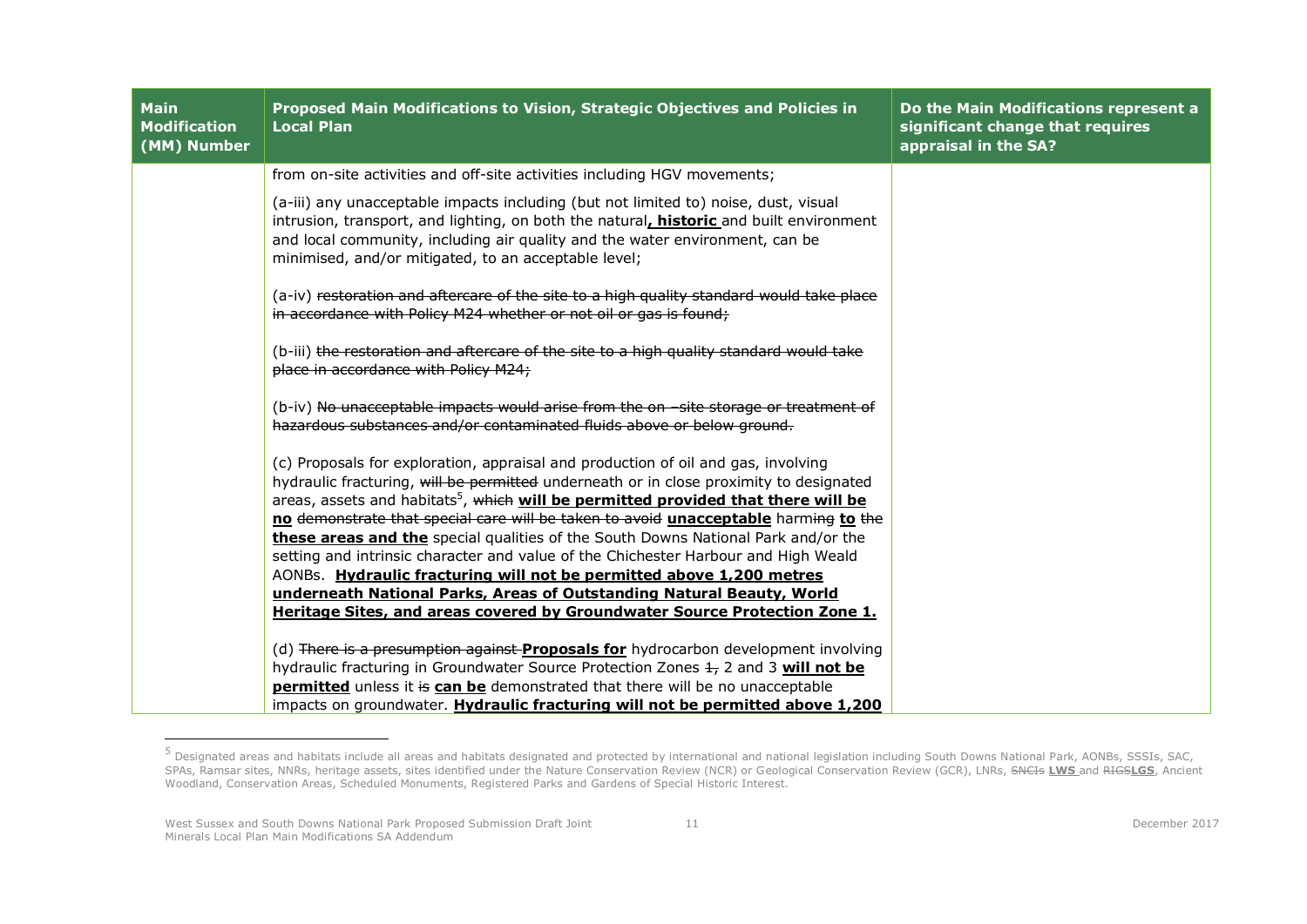| <b>Main</b><br><b>Modification</b><br>(MM) Number | Proposed Main Modifications to Vision, Strategic Objectives and Policies in<br><b>Local Plan</b>                                                          | Do the Main Modifications represent a<br>significant change that requires<br>appraisal in the SA?  |
|---------------------------------------------------|-----------------------------------------------------------------------------------------------------------------------------------------------------------|----------------------------------------------------------------------------------------------------|
|                                                   | metres in Groundwater Protection Zone 1.                                                                                                                  |                                                                                                    |
| <b>MM44</b>                                       | Policy M8 amended to read as follows:                                                                                                                     | It is not considered that this Modification<br>will change the overall findings of the SA.         |
|                                                   | "Mineral processing and ancillary activities at mineral sites                                                                                             |                                                                                                    |
|                                                   | Proposals for <b>primary and/or</b> secondary mineral processing and /or ancillary<br>activities will be permitted provided that:                         |                                                                                                    |
|                                                   | (a) the proposed operations:                                                                                                                              |                                                                                                    |
|                                                   | (i) are linked to the $e$ xisting operations on <b>the</b> site;                                                                                          |                                                                                                    |
|                                                   | (ii) will remain ancillary to the principal development at the site;<br>(iii) are of a duration that is tied to that of any primary extraction operation. |                                                                                                    |
|                                                   |                                                                                                                                                           |                                                                                                    |
|                                                   | (b) the overall restoration scheme and progressive restoration of the site is not<br>unduly delayed or prolonged or in some other way jeopardised."       |                                                                                                    |
| <b>MM48</b>                                       | Policy M9 amended to read as follows:                                                                                                                     | It is not considered that this Modification<br>will change the overall findings of the SA.         |
|                                                   | (b) <b>Soft sand (including potential silica sand), sharp</b> sand and gravel, brick-                                                                     |                                                                                                    |
|                                                   | making clay, building stone resources and chalk reserves are safeguarded against                                                                          |                                                                                                    |
|                                                   | sterilisation. Proposals for non-mineral development within the Minerals Safeguarded                                                                      |                                                                                                    |
|                                                   | Areas (as shown on the Policies Maps in Appendix E) will not be permitted.<br>unless:                                                                     |                                                                                                    |
| <b>MM49</b>                                       | Policy M10 clause (c) - references to inset maps replaced with <b>Policies Map</b> and<br>revised numbering.                                              | It is not considered that this Main<br>Modification will change the overall<br>findings of the SA. |
| <b>MM50</b>                                       | Policy M10 clause (e) - references to inset maps replaced with <b>Policies Map</b> and<br>revised numbering.                                              | It is not considered that this Main<br>Modification will change the overall<br>findings of the SA. |
| <b>MM55</b>                                       | Policy M11: deletion of Ham Farm, soft sand extraction site.                                                                                              | Yes - deletion reduces potential for<br>soft sand mineral extraction at Ham<br>Farm, Steyning.     |
| N/A                                               | Policy M12                                                                                                                                                | No change.                                                                                         |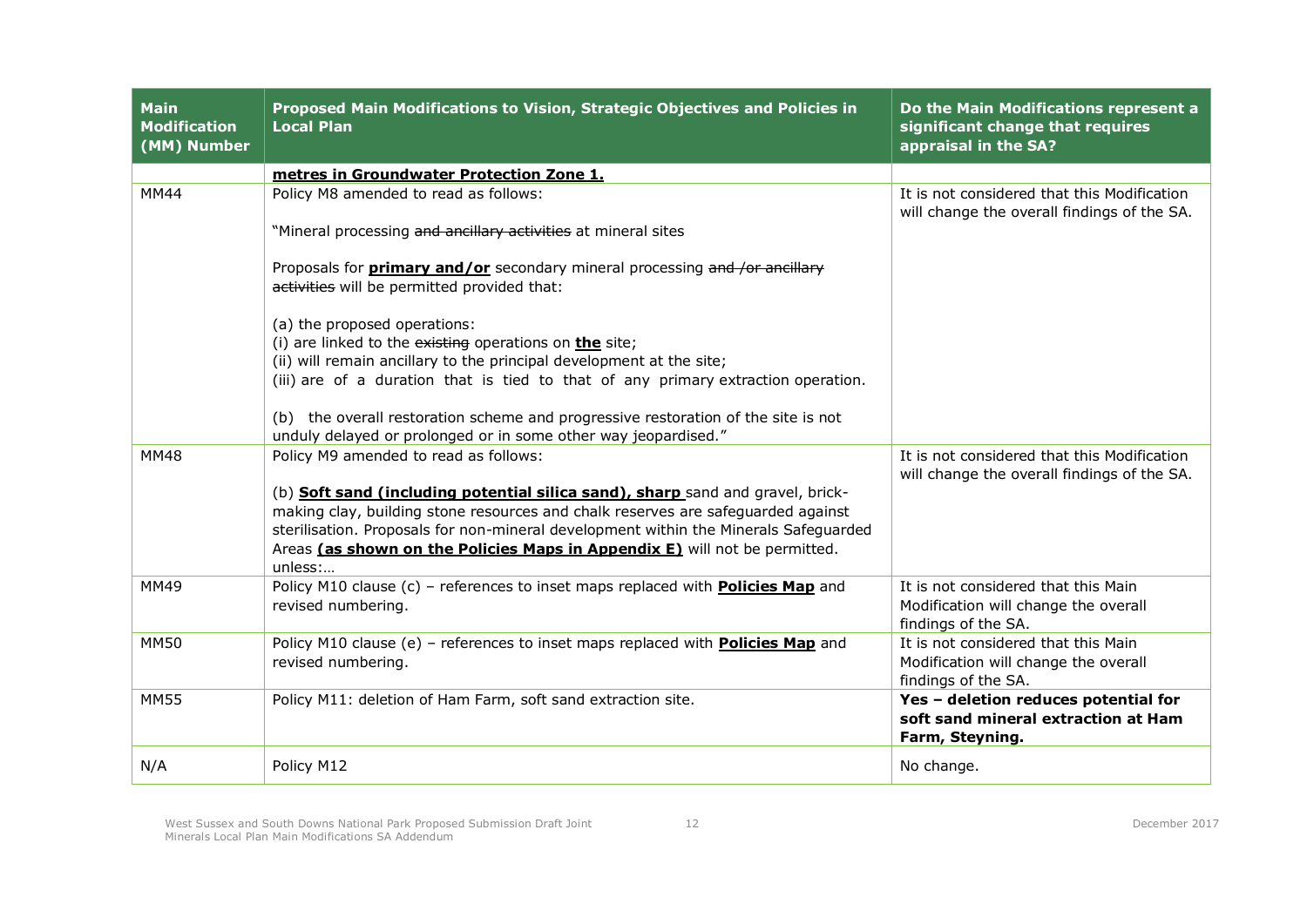| <b>Main</b><br><b>Modification</b><br>(MM) Number | Proposed Main Modifications to Vision, Strategic Objectives and Policies in<br><b>Local Plan</b>                                                                                                                                                                                                                                                                                                                                                                                                                                                                                                                                                                                                                                                                                               | Do the Main Modifications represent a<br>significant change that requires<br>appraisal in the SA?                                                                                                                                                                                                                                                                                                                                         |
|---------------------------------------------------|------------------------------------------------------------------------------------------------------------------------------------------------------------------------------------------------------------------------------------------------------------------------------------------------------------------------------------------------------------------------------------------------------------------------------------------------------------------------------------------------------------------------------------------------------------------------------------------------------------------------------------------------------------------------------------------------------------------------------------------------------------------------------------------------|-------------------------------------------------------------------------------------------------------------------------------------------------------------------------------------------------------------------------------------------------------------------------------------------------------------------------------------------------------------------------------------------------------------------------------------------|
| MM61                                              | Policy M13 amended to read as follows:<br>(b) Proposals for mineral development located outside protected landscapes will be<br>permitted provided that they do not undermine the objectives purposes of the<br>designation.                                                                                                                                                                                                                                                                                                                                                                                                                                                                                                                                                                   | It is not considered that this Modification<br>will change the overall findings of the SA.                                                                                                                                                                                                                                                                                                                                                |
| MM62                                              | Policy M14 amended to read as follows:<br>"(a) known heritage assets, and their settings, features of historic or<br>archaeological importance are conserved and, where possible, enhanced, in a<br>manner appropriate to their significance, unless there are no alternative<br>solutions and there are overriding reasons which outweigh the need to safeguard the<br>value of the heritage assets sites or features;<br>(b) they would not adversely affect currently unknown heritage assets with significant<br>archaeological interest; and<br>(eb) where appropriate, the further investigation and recording of any heritage assets<br>to be lost (in whole or in part) is undertaken and the results made publicly available.                                                         | It is not considered that this Main<br>Modification will change the overall<br>findings of the SA.                                                                                                                                                                                                                                                                                                                                        |
| N/A                                               | Policy M15                                                                                                                                                                                                                                                                                                                                                                                                                                                                                                                                                                                                                                                                                                                                                                                     | No change.                                                                                                                                                                                                                                                                                                                                                                                                                                |
| N/A                                               | Policy M16                                                                                                                                                                                                                                                                                                                                                                                                                                                                                                                                                                                                                                                                                                                                                                                     | No change.                                                                                                                                                                                                                                                                                                                                                                                                                                |
| <b>MM63</b>                                       | Policy M17 amended to read as follows:<br>"(a) The development will: (i) avoid There is no significant harm to wildlife species<br>and habitats, or ii. where significant harm cannot be wholly or partially avoided,<br>ensure that the harm is effectively mitigated <i>where it cannot be avoided, or (iii)</i><br>(as a last resort) where there is still significant residual harm, ensure there is suitable<br>compensation where there is still significant residual harm; for that harm;<br>(b) the integrity of areas or sites of international biodiversity or geological<br>conservation importance are not adversely affected unless:<br>there are no suitable alternatives; and<br>(i)<br>imperative reasons of overriding public interest have been<br>(ii)<br>demonstrated; and | Significant positive effects are already<br>acknowledged for Policy M17 against SA<br>Objectives 1 (Health & Well Being), 6<br>(Biodiversity) and 7 (Geodiversity) in<br>acknowledgment of the provisions of the<br>original policy. Although this MM does<br>increase the potential for positive effects<br>against these objectives, it is not<br>considered that this Main Modification will<br>change the overall findings of the SA. |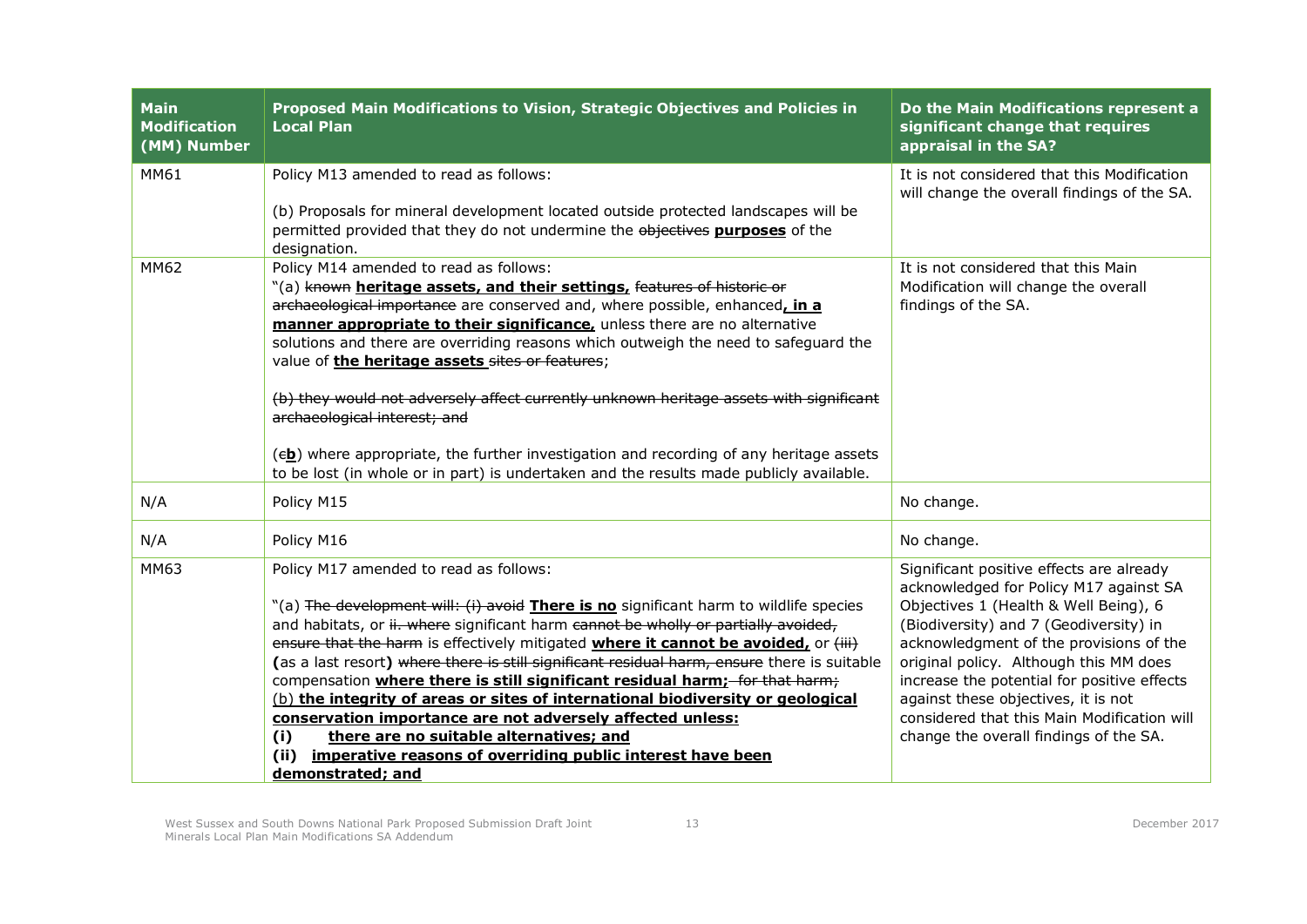| <b>Main</b><br><b>Modification</b><br>(MM) Number | Proposed Main Modifications to Vision, Strategic Objectives and Policies in<br><b>Local Plan</b>                                                                                                                                                                                                                                                                                                                                                                                                                                                                                                                                                                                                                                                                                                                                                                                                                                                                                                                                                                                                                                                                                                                                                                                                                                                                                                                                                                                                                                                                                                                                                       | Do the Main Modifications represent a<br>significant change that requires<br>appraisal in the SA?  |
|---------------------------------------------------|--------------------------------------------------------------------------------------------------------------------------------------------------------------------------------------------------------------------------------------------------------------------------------------------------------------------------------------------------------------------------------------------------------------------------------------------------------------------------------------------------------------------------------------------------------------------------------------------------------------------------------------------------------------------------------------------------------------------------------------------------------------------------------------------------------------------------------------------------------------------------------------------------------------------------------------------------------------------------------------------------------------------------------------------------------------------------------------------------------------------------------------------------------------------------------------------------------------------------------------------------------------------------------------------------------------------------------------------------------------------------------------------------------------------------------------------------------------------------------------------------------------------------------------------------------------------------------------------------------------------------------------------------------|----------------------------------------------------------------------------------------------------|
|                                                   | (iii) there is adequate compensation to ensure the overall integrity of the<br>site and the wider network of sites is maintained.<br>(c) there are no unacceptable impacts on areas or sites of international or national<br>biodiversity or geological conservation importance unless the benefits of the<br>development clearly outweigh both the impact on the objectives of the designation<br>features of interest, and on the wider network of such designated areas or sites<br>(d) there are no unacceptable impacts on areas, sites or features of regional or local<br>biodiversity or geological conservation importance unless the benefits of the<br>development clearly outweigh <b>both</b> the impact on the objectives of the designation<br>features of interest and on the wider network of such designated areas or<br>sites;<br>(e) there is no loss or deterioration of irreplaceable habitats, including<br>Ancient Woodland and aged or veteran trees, unless the benefits of the<br>development clearly outweigh the loss;<br>(f) where appropriate, where possible, there are net gains in biodiversity,<br>including, the creation, enhancement, and management of habitats, ecological<br>networks, geodiversity and ecosystem services shall be secured consistent with wider<br>environmental objectives, including Biodiversity Opportunity Areas and the South<br>Downs Way Ahead Nature Improvement Area; and<br>(g) where necessary, the investigation, evaluation, and recording of important sites,<br>areas and features is undertaken and, where appropriate, representative-features<br>examples are preserved. |                                                                                                    |
| N/A                                               | Policy M18                                                                                                                                                                                                                                                                                                                                                                                                                                                                                                                                                                                                                                                                                                                                                                                                                                                                                                                                                                                                                                                                                                                                                                                                                                                                                                                                                                                                                                                                                                                                                                                                                                             | No change.                                                                                         |
| <b>MM66</b>                                       | Policy M19 amended to read as follows:<br>(b) Proposals for minerals development in 'areas at risk of flooding', taking account<br>of climate change, will not be permitted unless they pass the Sequential Test and,<br>where applicable, the Exception Test set out in national policy.                                                                                                                                                                                                                                                                                                                                                                                                                                                                                                                                                                                                                                                                                                                                                                                                                                                                                                                                                                                                                                                                                                                                                                                                                                                                                                                                                              | It is not considered that this Main<br>Modification will change the overall<br>findings of the SA. |
| N/A                                               | Policy M20                                                                                                                                                                                                                                                                                                                                                                                                                                                                                                                                                                                                                                                                                                                                                                                                                                                                                                                                                                                                                                                                                                                                                                                                                                                                                                                                                                                                                                                                                                                                                                                                                                             | No change.                                                                                         |
| N/A                                               | Policy M21                                                                                                                                                                                                                                                                                                                                                                                                                                                                                                                                                                                                                                                                                                                                                                                                                                                                                                                                                                                                                                                                                                                                                                                                                                                                                                                                                                                                                                                                                                                                                                                                                                             | No change.                                                                                         |
| MM69                                              | Policy M22 amended to read as follows:                                                                                                                                                                                                                                                                                                                                                                                                                                                                                                                                                                                                                                                                                                                                                                                                                                                                                                                                                                                                                                                                                                                                                                                                                                                                                                                                                                                                                                                                                                                                                                                                                 | It is not considered that this Main                                                                |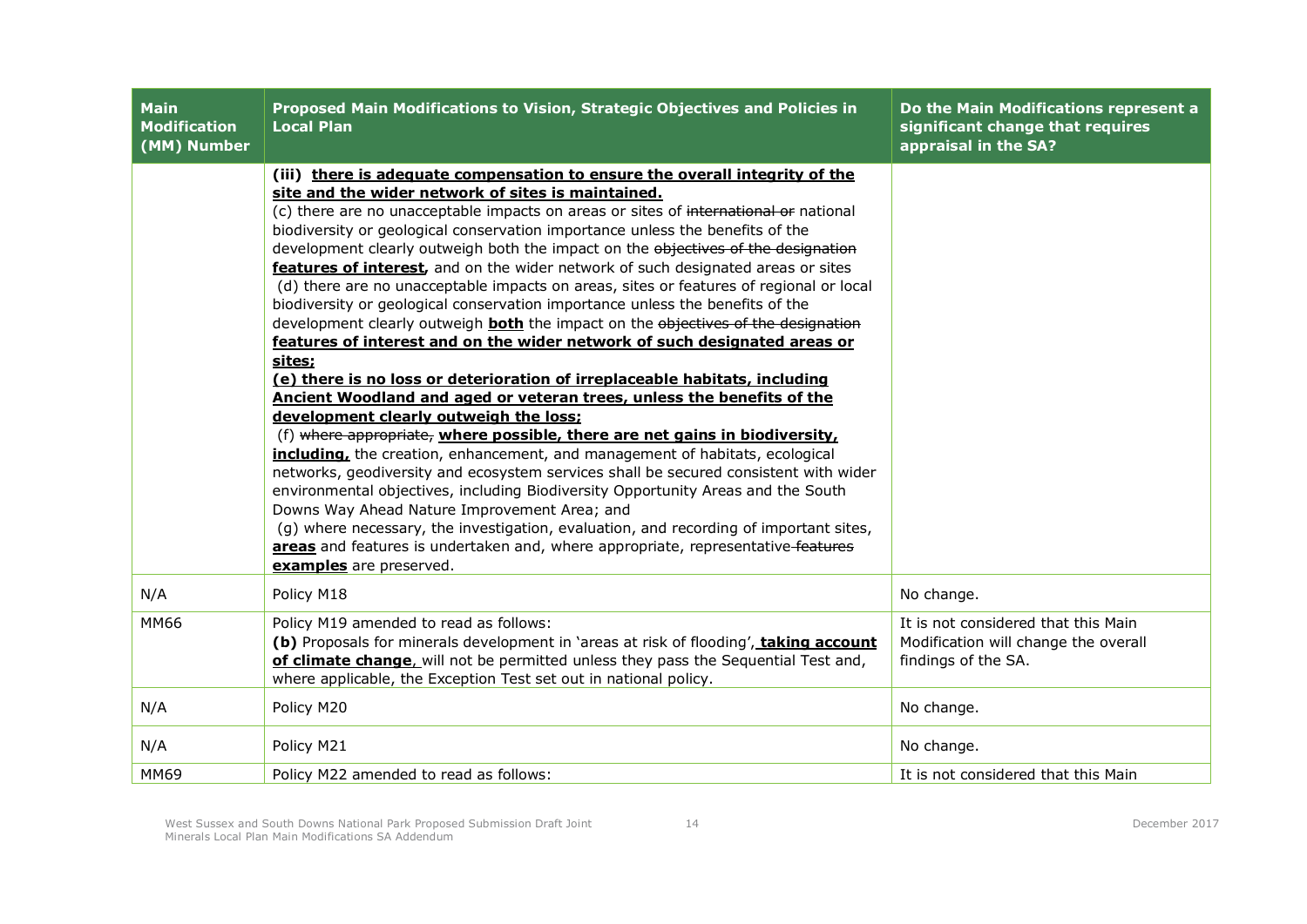| <b>Main</b><br><b>Modification</b><br>(MM) Number | Proposed Main Modifications to Vision, Strategic Objectives and Policies in<br><b>Local Plan</b>                                                                                                                                                                                                                                                                                                                                                                                                                                                                        | Do the Main Modifications represent a<br>significant change that requires<br>appraisal in the SA?  |
|---------------------------------------------------|-------------------------------------------------------------------------------------------------------------------------------------------------------------------------------------------------------------------------------------------------------------------------------------------------------------------------------------------------------------------------------------------------------------------------------------------------------------------------------------------------------------------------------------------------------------------------|----------------------------------------------------------------------------------------------------|
|                                                   | "Proposals for minerals development, including the intensification of use, will be<br>permitted provided that an unreasonable level of disturbance to the environment<br>and/or to residents, businesses and visitors will not result, from minerals other<br>development either individually or as a cumulative effect (simultaneously and/or<br>successively) alongside other development and allocations. sites operating<br>simultaneously and/or successively. Planning conditions may be used to co-ordinate<br>working, thereby reducing the cumulative impact." | Modification will change the overall<br>findings of the SA.                                        |
| MM71                                              | Policy M23 amended to read as follows:<br>"Proposals for minerals development, including ancillary development, will be<br>permitted provided that, where appropriate, the scale, form, and layout (including<br>landscaping) and operations take into account the need to:"                                                                                                                                                                                                                                                                                            | It is not considered that this Main<br>Modification will change the overall<br>findings of the SA. |
| <b>MM72</b>                                       | Policy M23 amended to read as follows:<br>"Proposals for, mineral extraction / processing, and associated activities<br>must be accompanied by a working programme for the proposed operation.<br>Proposals to vary conditions of existing consents to extend the time limit for working<br>and/or final restoration of sites should must demonstrate the need for the<br>development and its acceptability in terms of the other relevant policies of this Plan."                                                                                                      | It is not considered that this Modification<br>will change the overall findings of the SA.         |
| N/A                                               | Policy M24                                                                                                                                                                                                                                                                                                                                                                                                                                                                                                                                                              | No change.                                                                                         |
| N/A                                               | Policy M25                                                                                                                                                                                                                                                                                                                                                                                                                                                                                                                                                              | No change.                                                                                         |
| N/A                                               | Policy M26                                                                                                                                                                                                                                                                                                                                                                                                                                                                                                                                                              | No change.                                                                                         |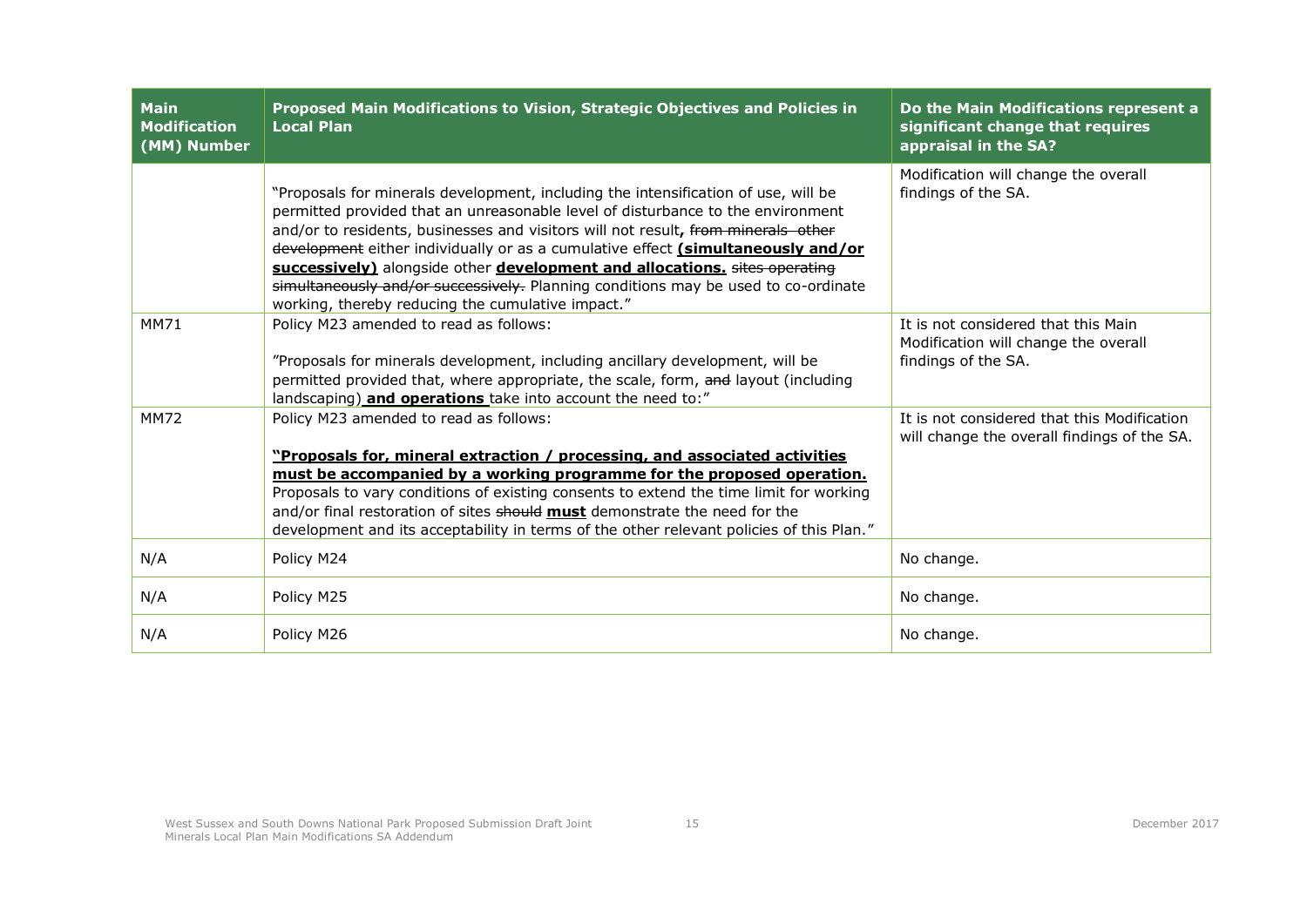# <span id="page-18-0"></span>Summary of Appraisal Findings

2.24 Most of the changes in the Main Modifications do not represent a significant change to the Proposed Submission JMLP as they are generally minor in nature and are intended either to correct factual errors or to provide improved clarification. A few of the Main Modifications may have additional positive effects, but the overall SA score from the previous SA reports has not changed.

# **Vision modifications**

2.25 Paragraph 6 of the Vision included in the Proposed Submission Draft JMLP has been amended to include wording that requires the JMLP to deliver net gains to natural capital. Natural capital includes the full range of natural assets within the West Sussex and the South Downs National Park, including their natural landscapes, biodiversity, geodiversity, soil quality, air quality and water quality and quantity. Consequently, this revision has the potential to generate significant positive effects against SA objectives 5, 6, 9, 10 and 11. Cumulatively, these net gains are likely to generate significant positive effects on the health and well being of local residents (SA objective 1). The previous iteration of the Vision was appraised as having minor positive effects (+) against SA objectives 1 (health and well being) and 10 (air quality); these effects have now been changes to significant positive effects (++). Although a minor positive effect is recorded against SA objective 7 (geodiversity), it is not considered that the geodiversity of the District can be improved. Therefore, this positive effect is retained. The previous iteration of the Vision was appraised as having negligible effects (0) against SA objectives 9 (soil) and 11 (water quality and quantity); these effects have now been change to minor positive effects  $(+)$ .

## **Strategic objective modifications**

- 2.26 Modifications were made to three of the 14 strategic objectives in the Proposed Submission Draft JMLP. The modifications to strategic objective 1 were not considered to change the overall appraisal of this objective in the SA. Similarly, the deletion of strategic objective 4 was not considered to affect the overall effects of the JMLP given the fact that the contents of the now deleted strategic objective 4 have now been incorporated into the revised strategic objective 3 (MM9) and are reappraised there.
- 2.27 Strategic objective 3 in the JMLP has been amended to allow mineral extraction/development in the South Downs National Park in exceptional circumstances and in the public interest, as opposed to the previous iteration of the strategic objective which made provision for a declining amount of mineral extraction within the national park over the Plan period. This main modification has the potential to result in a greater amount of mineral extraction / development in the national park over the Plan period. Consequently, the following five effects changes were generated as a result of MM9:
	- SA objective 4 (mineral supply) changed from a mixed minor positive / minor negative  $(+/-)$ effect to a mixed significant positive / minor negative (++) effect in acknowledgement of the fact that MM9 increases the likelihood of a greater level of mineral extraction within the Plan area over the Plan period helping to increase the level of supply and reduce the shortfall in soft sand supply over the Plan period.
	- SA objective 5 (landscape) changed from a mixed minor positive / minor negative  $(+/-)$  effect to mixed minor positive / significant negative (+/--) effect in acknowledgement of the fact that MM9 increases the likelihood of a greater level of soft sand extraction within the Plan area over the Plan period, including in the SDNP, increasing the likelihood of significant adverse effects on county and national park's natural and cultural landscapes.
	- SA objective 6 (biodiversity) changed from a mixed minor positive / minor negative  $(+/-)$ effect to mixed minor positive / significant negative (+/--) effect in acknowledgement of the fact that MM9 increases the likelihood of a greater level of soft sand extraction within the Plan area over the Plan period, including in the SDNP, increasing the likelihood of significant adverse effects on county and national park's protected species and habitats.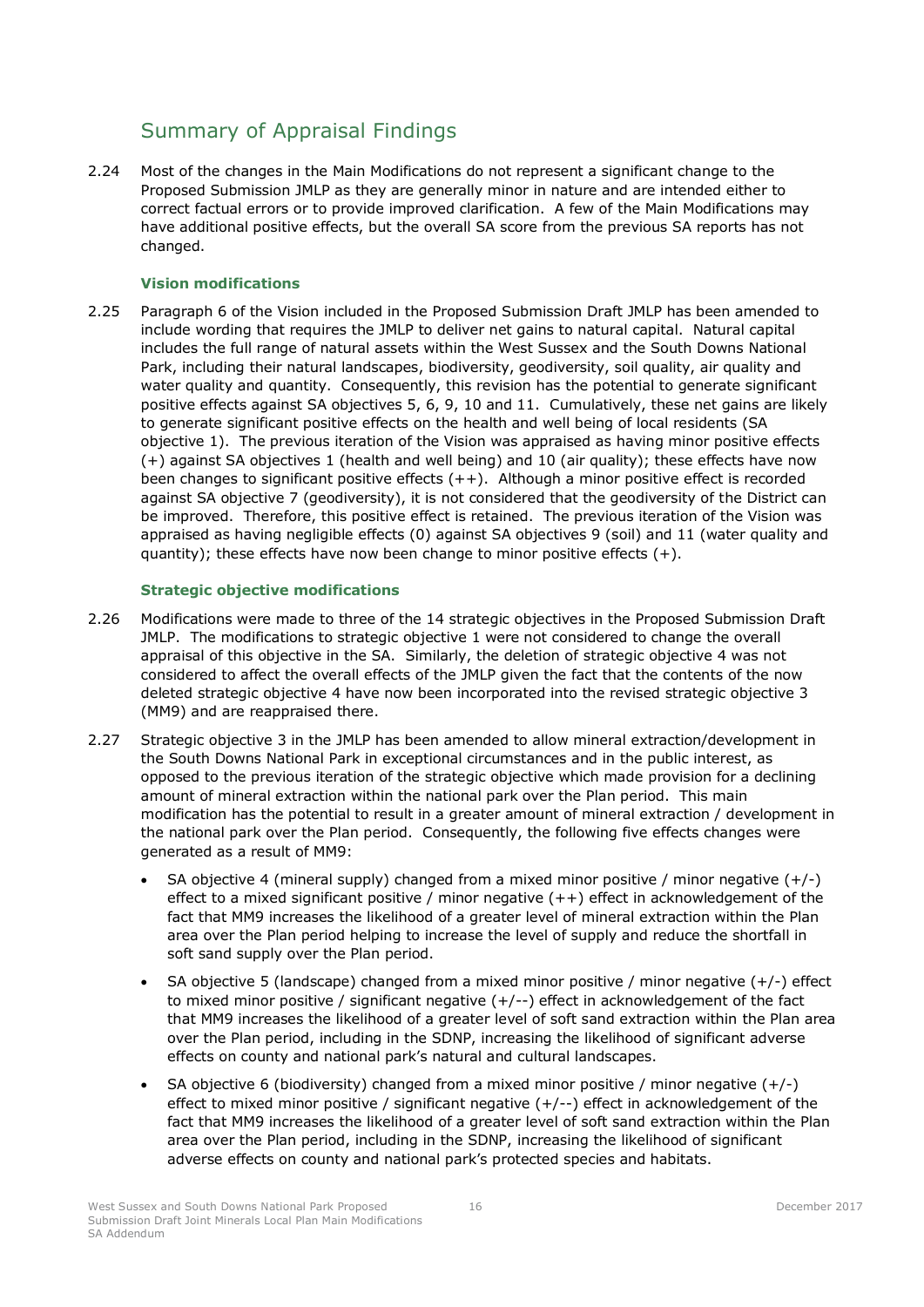- SA objective 7 (geodiversity) changed from a mixed minor positive / minor negative  $(+/-)$ effect to mixed minor positive / significant negative (+/--) effect in acknowledgement of the fact that MM9 increases the likelihood of a greater level of soft sand extraction within the Plan area over the Plan period, including in the SDNP where geology makes a significant contribution to the special qualities of the area.
- SA objective 8 (historic environment) changed from a mixed minor positive / minor negative (+/-) effect to mixed minor positive / significant negative (+/--) effect in acknowledgement of the fact that MM9 increases the likelihood of a greater level of soft sand extraction within the Plan area over the Plan period, including in the SDNP, increasing the likelihood of significant adverse effects on county and national park's historic assets.
- 2.28 It should also be noted that the greater potential for mineral extraction within the SDNP increases the likelihood of importing less soft sand from outside the Plan area, helping reduce traffic and associated poor air quality. However, this has not resulted in changes to the mixed minor negative / minor positive effects recorded for Strategic Objective 3 against SA objectives 10 (Air Quality) and 13 (Transport).

## **Policy modifications**

- 2.29 The Main Modifications were made to 16 of the 26 policies within the Proposed Submission Draft JMLP. However, the Main Modifications to 13 of the 16 modified policies (M1, M5, M7a, M7b, M8, M9, M10, M13, M14, M17, M19, M22 and M23) were not considered to be significant enough to change the findings from the SA of the previous iteration of the policies in the Submission JMLP.
- 2.30 The Main Modifications associated with policies M2, M3 and M11 were considered to be significant enough to result in changes in effects.
- 2.31 Eight of the effects recorded through the SA of the Proposed Submission Draft version of Policy M2: Soft Sand have been changed as a result of Main Modifications to Policy M2. Policy M2 has been rewritten to allow proposals for soft sand extraction that contribute towards meeting the shortfall in soft sand need in the Plan area over the Plan period, removing the requirement in the previous Proposed Submission Draft version of the Policy which required the sites to be located outside of the SDNP and be well-related to the Rail and Water or Lorry Route Network.<sup>6</sup> In addition, the rewritten policy commits the Authorities to commence a single issue soft sand review of the JMLP within 6 months of the adoption of the JMLP. The Plan Review will address the shortfall of soft sand at that time (as calculated in the most recent Local Aggregates Assessment). These revisions to Policy M2 increase the likelihood of soft sand mineral extraction across the Plan area (including the SDNP) until such time as the Soft Sand Review can be completed and the soft sand allocations defined. The effects changes are as follows:
	- SA objective 3 (economy) changed from a minor positive  $(+)$  effect to a significant positive (++) effect in acknowledgement of the fact that MM22 increases the likelihood of a greater level of soft sand extraction within the Plan area over the Plan period helping to maintain and enhance the vitality and viability of the local economy.
	- SA objective 4 (mineral supply) changed from a minor positive (+) effect to a significant positive (++) effect in acknowledgement of the fact that MM22 increases the likelihood of a greater level of soft sand extraction within the Plan area over the Plan period helping to increase the level of supply and reduce the shortfall in soft sand supply over the Plan period.
	- SA objective 5 (landscape) changed from a mixed minor positive / minor negative  $(+/-?)$ effect with uncertainty to mixed minor positive / significant negative  $(+/-?)$  effect with uncertainty in acknowledgement of the fact that MM22 increases the likelihood of a greater level of soft sand extraction within the Plan area over the Plan period, including in the SDNP, increasing the likelihood of significant adverse effects on county and national park's natural and cultural landscapes.

-

<sup>&</sup>lt;sup>6</sup> Policy M13 still requires that applications for development in the SDNP meet the national exceptional circumstances and demonstrate they are in the public interest. Policy M20 still requires that applications for development consider alternatives modes of transportation to the Lorry Route Network.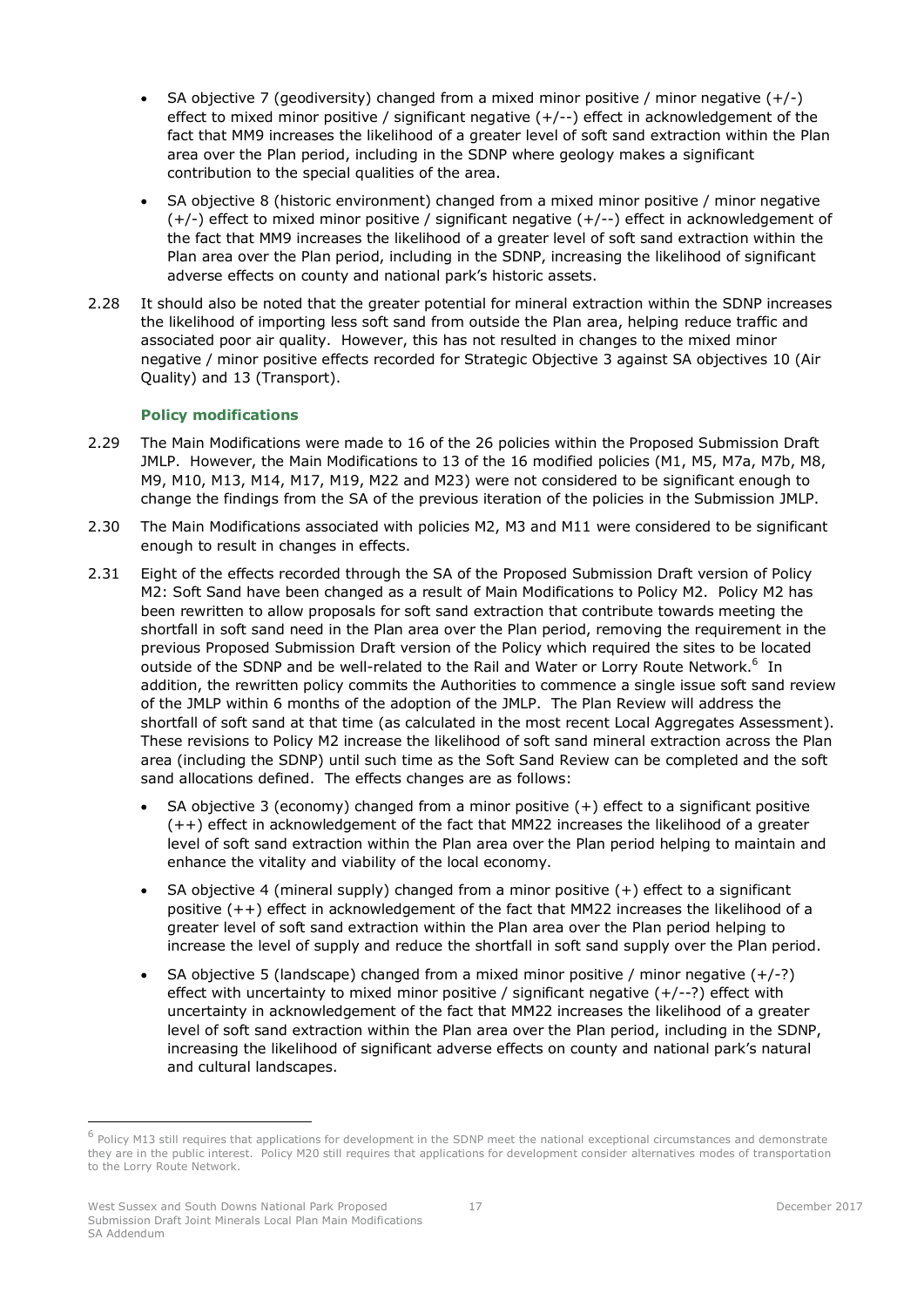- SA objective 6 (biodiversity) changed from a mixed minor positive / minor negative  $(+/-?)$ effect with uncertainty to mixed minor positive / significant negative  $(+/-?)$  effect with uncertainty in acknowledgement of the fact that MM22 increases the likelihood of a greater level of soft sand extraction within the Plan area over the Plan period, including in the SDNP, increasing the likelihood of significant adverse effects on county and national park's protected species and habitats.
- SA objective 7 (geodiversity) changed from a mixed minor positive / minor negative  $(+/-?)$ effect with uncertainty to mixed minor positive / significant negative  $(+/-?)$  effect with uncertainty in acknowledgement of the fact that MM22 increases the likelihood of a greater level of soft sand extraction within the Plan area over the Plan period, including in the SDNP where geology makes a significant contribution to the special qualities of the area.
- SA objective 8 (historic environment) changed from a mixed minor positive / minor negative (+/-?) effect with uncertainty to mixed minor positive / significant negative (+/--?) effect with uncertainty in acknowledgement of the fact that MM22 increases the likelihood of a greater level of soft sand extraction within the Plan area over the Plan period, including in the SDNP, increasing the likelihood of significant adverse effects on county and national park's historic assets.
- SA objective 10 (air quality) changed from a significant negative (--?) effect with uncertainty to a minor negative effect with uncertainty in acknowledgement of the fact that MM22 increases the likelihood of a greater level of soft sand extraction within the Plan area over the Plan period. Meeting more of the Plan area's soft sand needs within the Plan area will reduce the need to import soft sand from elsewhere, helping to reduce traffic and associated poor air quality.
- SA objective 13 (transport) changed from a significant negative (--?) effect with uncertainty to a minor negative effect with uncertainty in acknowledgement of the fact that MM22 increases the likelihood of a greater level of soft sand extraction within the Plan area over the Plan period. Meeting more of the Plan area's soft sand needs within the Plan area will reduce the need to import soft sand from elsewhere, helping to reduce traffic congestion in the area.
- 2.32 While MM22 does increase the likelihood of the effects recorded above, it should be acknowledged that the national requirement to demonstrate the exceptional circumstances needed to develop mineral sites in the national parks, as well as the requirement to ensure sites are well-related to the Rail and Water or Lorry Route Network, are still required by other unchanged elements of the JMLP.
- 2.33 The mixed minor positive / minor negative (+/-) effect recorded against SA objective 4 (mineral supply) for the Proposed Submission Draft version of Policy M3: Silica Sand was changed to a mixed significant positive / minor negative  $(++/-)$  effect. This was due to the fact that MM30 added an additional criterion to Policy M3 requiring that new applications for silica sand extraction clearly demonstrate that the resource will be used efficiently so that high-grade silica sand deposits are reserved for industrial end uses.
- 2.34 Finally, five minor effect changes were made as a result of the Main Modifications to Policy M11: Strategic Minerals Site Allocations. The Proposed Submission Draft version of Policy M11 included two site allocations for mineral extraction – Ham Farm and West Hoathly Brickworks – resulting in various mixed effects against a number of environmental objectives where environmental effects differed between the two sites. MM55 removed the Ham Farm allocation. Consequently, all the effects recorded as a result of sensitivities in and around Ham Farm have been removed, leaving only the effects generated by the remaining mineral extraction allocation at West Hoathly Brickworks. The environmental effects changes are as follows:
	- SA objective 7 (geodiversity) changed from a mixed negligible / minor negative (0/-) effect to a minor negative (-) effect.
	- SA objective 10 (air quality) changed from a mixed negligible / minor negative (0/-) effect to a negligible (0) effect.
	- SA objective 11 (water quality) changed from a mixed negligible / minor negative (0/-) effect to a negligible (0) effect.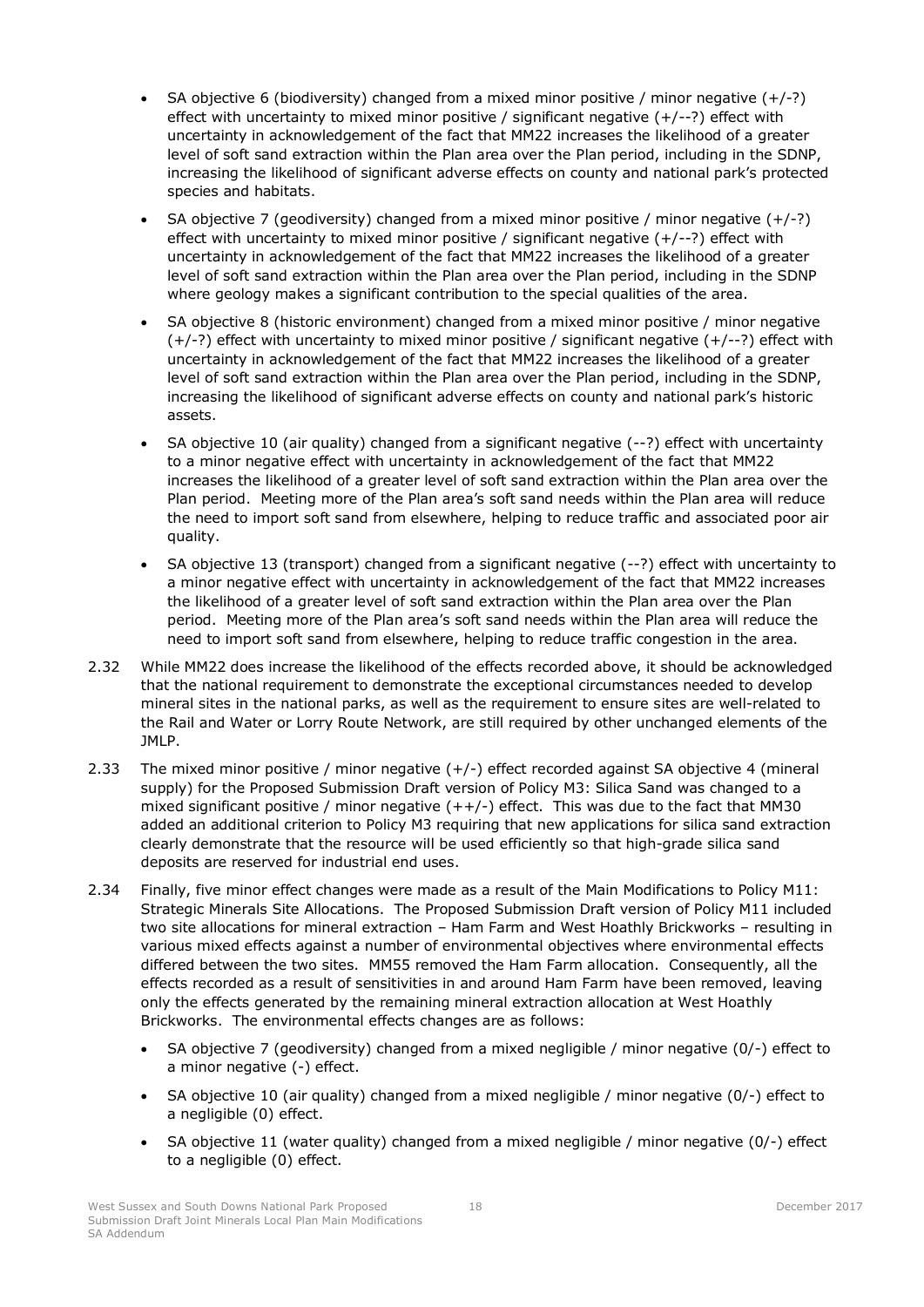- SA objective 12 (flooding) changed from a mixed negligible / minor negative (0/-) effect to a negligible (0) effect.
- SA objective 13 (road transport) changed from a mixed negligible / minor negative (0/-) effect to a mixed minor positive / minor negative (+/-) effect.
- 2.35 These conclusions hold true for the modified Proposed Submission Plan as a whole.
- 2.36 The SA matrices prepared during the appraisal of the Strategic Policies and Development Management Policies within the Proposed Submission Draft JMLP have been updated. **Appendix 2** contains the updated appraisal matrices for the Plan policies significantly affected by the proposed Main Modifications, namely Policies M2, M3 and M11.

# <span id="page-21-0"></span>**Conclusions**

- 2.37 The modified Proposed Submission JMLP provides well-reasoned proposed policies and a clear guide to minerals development based on sound sustainable development principles. In general, the modified Proposed Submission JMLP has been found to have a wide range of positive effects on the SA objectives, although significant negative and a number of minor negative effects have also been identified (mainly in relation to the potential for adverse effects on the Plan area's landscapes, biodiversity, water resources and flood risk). The Main Modifications to the Proposed Submission JMLP have increased scope for soft sand mineral extraction within the Plan area, helping to reduce reliance on imports of soft sand and consequently reducing the potential for long distance road-based transport of minerals, associated air pollution and greenhouse gas emissions and the significant negative effects these generate.
- <span id="page-21-1"></span>2.38 When the modified Proposed Submission JMLP is considered as a whole, the modified policies it contains work together to reduce the negative effects of minerals development.

# Monitoring

2.39 The SA Report which accompanied the examined Proposed Submission JMLP sets out indicators for monitoring the effects identified through the appraisal of the JMLP. Having reviewed and appraised all the proposed modifications to the JMLP it is considered that the same monitoring indicators apply.

# <span id="page-21-2"></span>Next Steps

- 2.40 The SA Addendum will be available for consultation alongside the proposed modifications to the Proposed Submission Draft JMLP.
- 2.41 Following the consultation on the proposed modifications to the Proposed Submission JMLP and the SA Addendum, the Inspector will consider the representations raised and report on the modified JMLP's soundness.
- 2.42 Once the JMLP is found to be 'sound', it can be formally adopted by West Sussex County Council and the South Downs National Park Authority. Once the JMLP has been adopted, an SA Adoption Statement will be published to report the full plan-making and sustainability appraisal process and the framework for monitoring future effects.

LUC

December 2017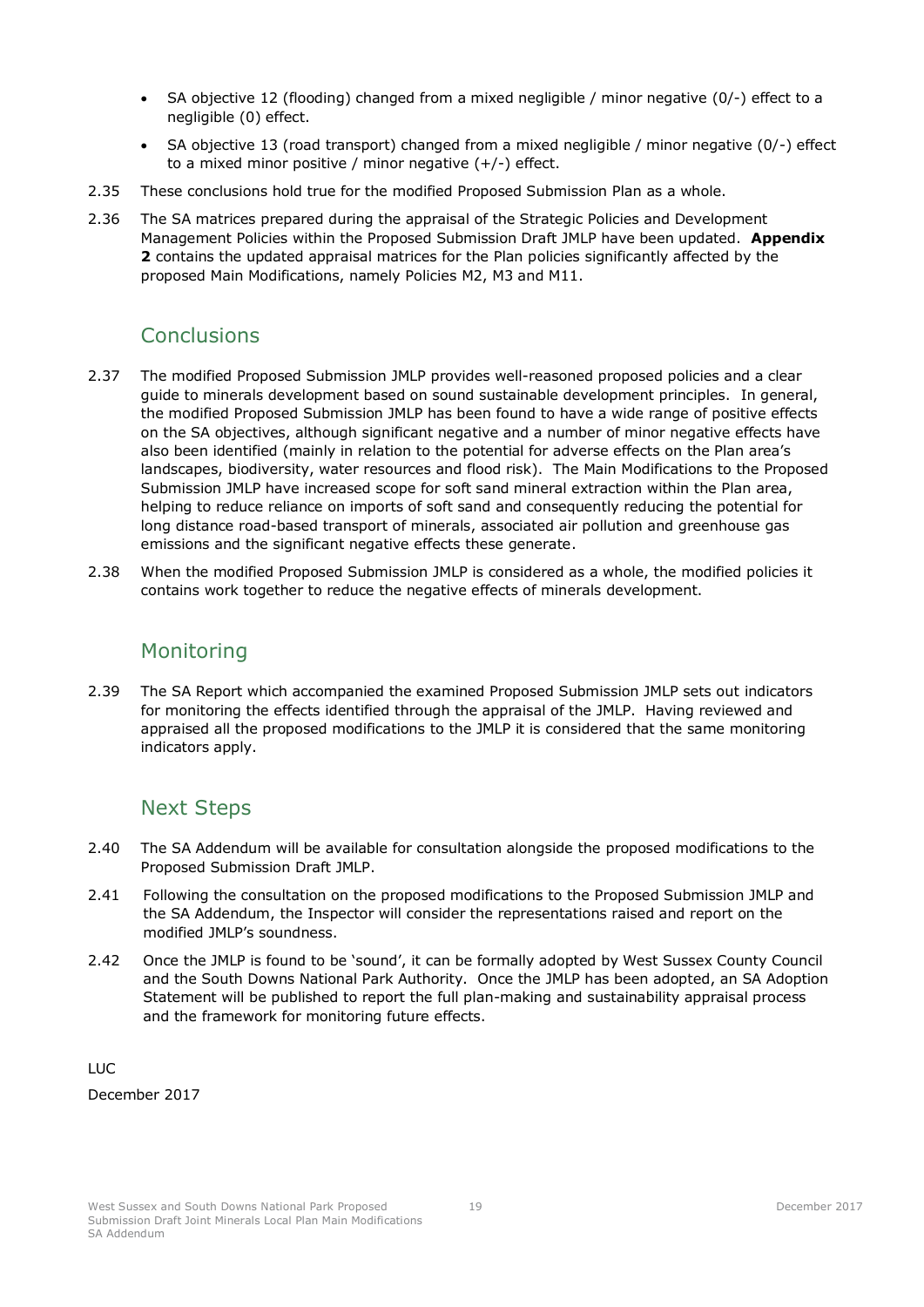# <span id="page-22-2"></span><span id="page-22-1"></span><span id="page-22-0"></span>**Appendix 1** SA Framework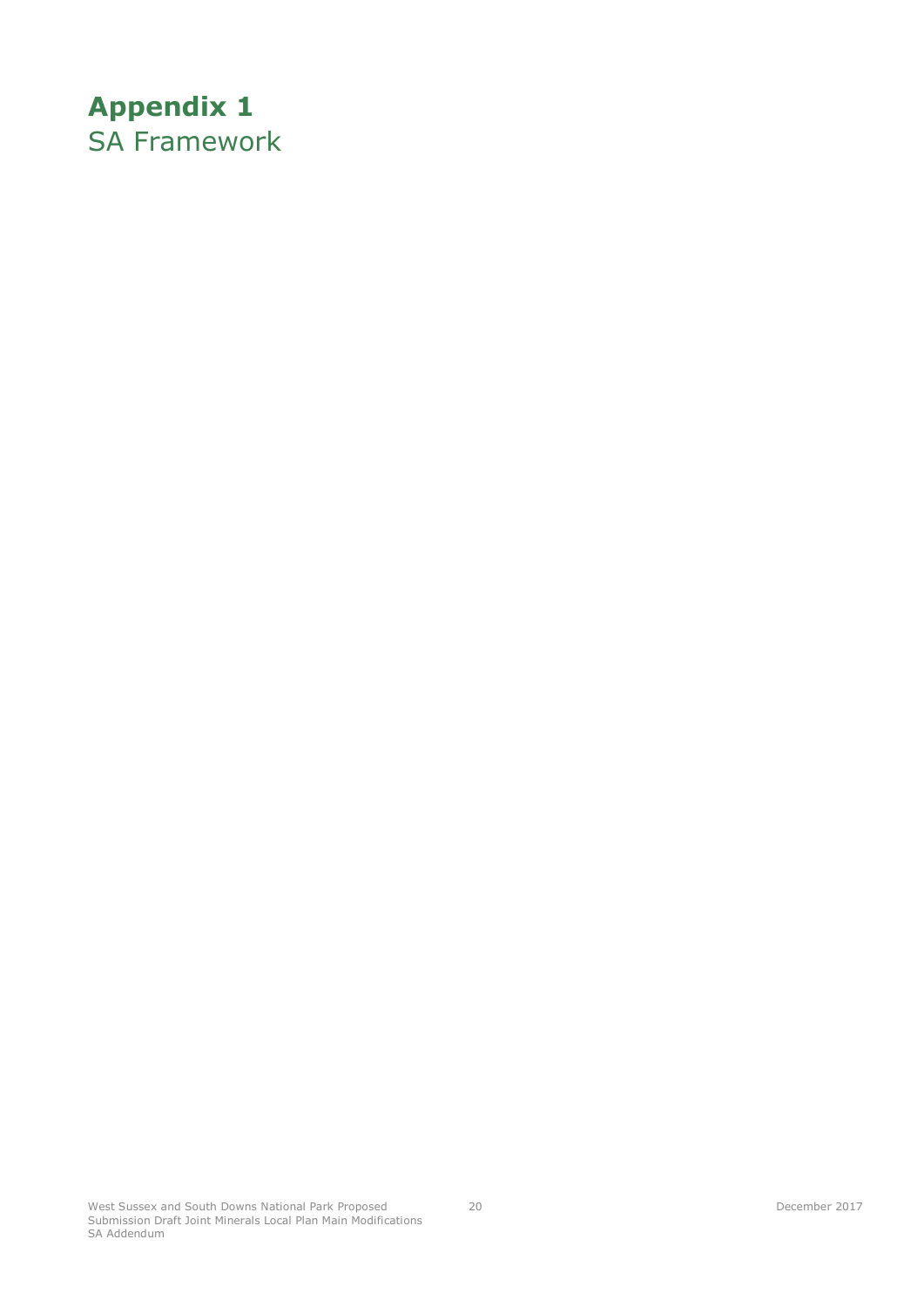#### **Table A1: Sustainability Appraisal Framework for the JMLP**

**Sustainability Appraisal Objectives and Subsidiary questions**

### **Social**

**1. To protect and, where possible, enhance health, well-being and amenity of residents, neighbouring land uses and visitors to West Sussex.** 

Would the option/policy/site:

- $\circ$  Have harmful effects on human health and be sited close to sensitive receptor(s)?
- $\circ$  Affect amenity through dust and noise (e.g. through blasting/traffic) or vibration?
- o Affect road safety?
- o Have the potential to create land use conflict issues?
- o Provide opportunities for improvements to health, well-being and amenity through enhancements?
- o Create cumulative effects in terms of adverse impacts on environmental quality, social cohesion and inclusion or economic potential?

**2. To protect and, where possible, enhance recreation opportunities for all, including access to and enjoyment of the countryside, open spaces and Public Rights of Way (PROW).**

Would the option/policy/site:

- $\circ$  Be likely to affect the amenity of users on PRoW, recreation areas/open spaces or other users of the countryside in the area, or affect views and/or tranquillity of these areas?
- o Provide restoration opportunities for recreation?

#### **Economic**

**3. To protect, sustain, and where possible, enhance the vitality and viability of the local economy.**

Would the option/policy/site:

- $\circ$  Help the local economy, for example by generating new jobs, and how might implementing the policy impact on local businesses?
- o Encourage the provision of more locally based skills and facilities?
- o Affect tourists' decisions to visit an area?
- $\circ$  Compromise safe operating of commercial aerodromes (i.e. be near to an airfield and through restoration likely to attract large numbers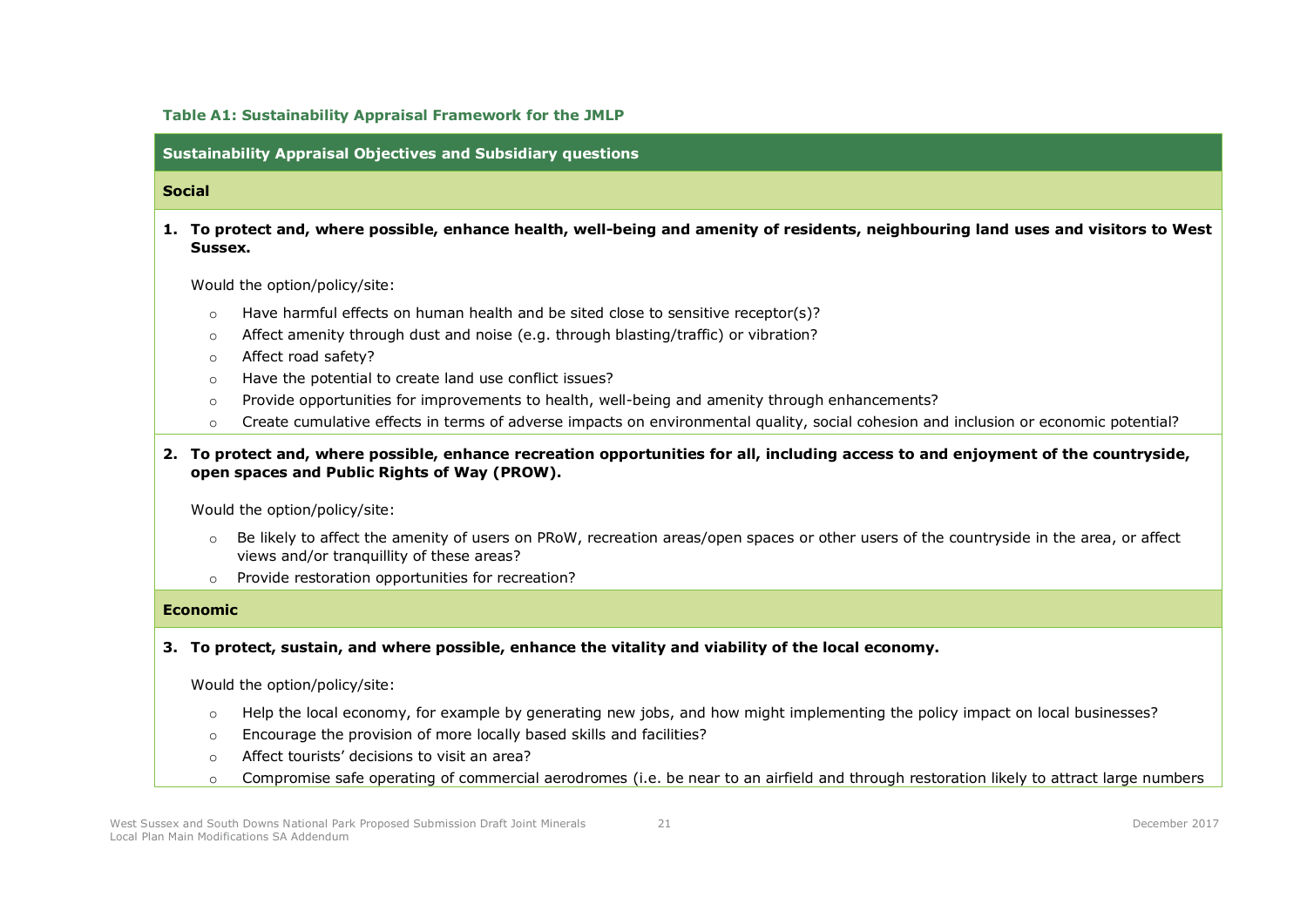### **Sustainability Appraisal Objectives and Subsidiary questions**

of birds and increase the chance of bird strike)?

**4. To conserve minerals resources from inappropriate development whilst providing for the supply of aggregates and other minerals sufficient for the needs of society.** 

Would the option/policy/site:

- o Reduce the extraction of virgin materials?
- o Avoid sterilising mineral resources by preventing unnecessary development on or near to mineral resources?
- o Require prior extraction if development that would sterilise mineral resources were to go ahead?

#### **Environmental**

**5. To protect, and where possible, enhance the landscape, local distinctiveness and landscape character in West Sussex.**

Would the option/policy/site:

- o Help enable the protection of landscape (particularly AONBs and SDNP) and townscape character?
- $\circ$  Contribute to the restoration of minerals sites, maximising after-use potential for beneficial use (e.g. agriculture, nature conservation, recreation, amenity, water storage, flood management) as appropriate?
- $\circ$  Facilitate the supply and use of local building materials to protect local character?
- o Affect dark skies from light pollution?
- $\circ$  Protect and enhance the tranquillity of West Sussex including the SDNP and AONBs (e.g. by minimising noise arising from minerals facilities and transport)?
- o Encourage landscape improvement?

### **6. To protect, conserve and enhance biodiversity including natural habitats and protected species.**

Would the option/policy/site:

- o Have an adverse effect on biodiversity, including the protection of designated sites (e.g. Special Protection Areas, Special Areas of Conservation, Ramsars, Sites of Special Scientific Interest, National Nature Reserves and Ancient Woodland)?
- o Have an adverse effect on locally designated sites which form part of a network of ecosystems?
- o Have an adverse effect on wider habitat networks (including BAP habitats) and land used by protected species?
- $\circ$  Provide opportunities for enhancing biodiversity and achieving net gains as part of the development or restoration?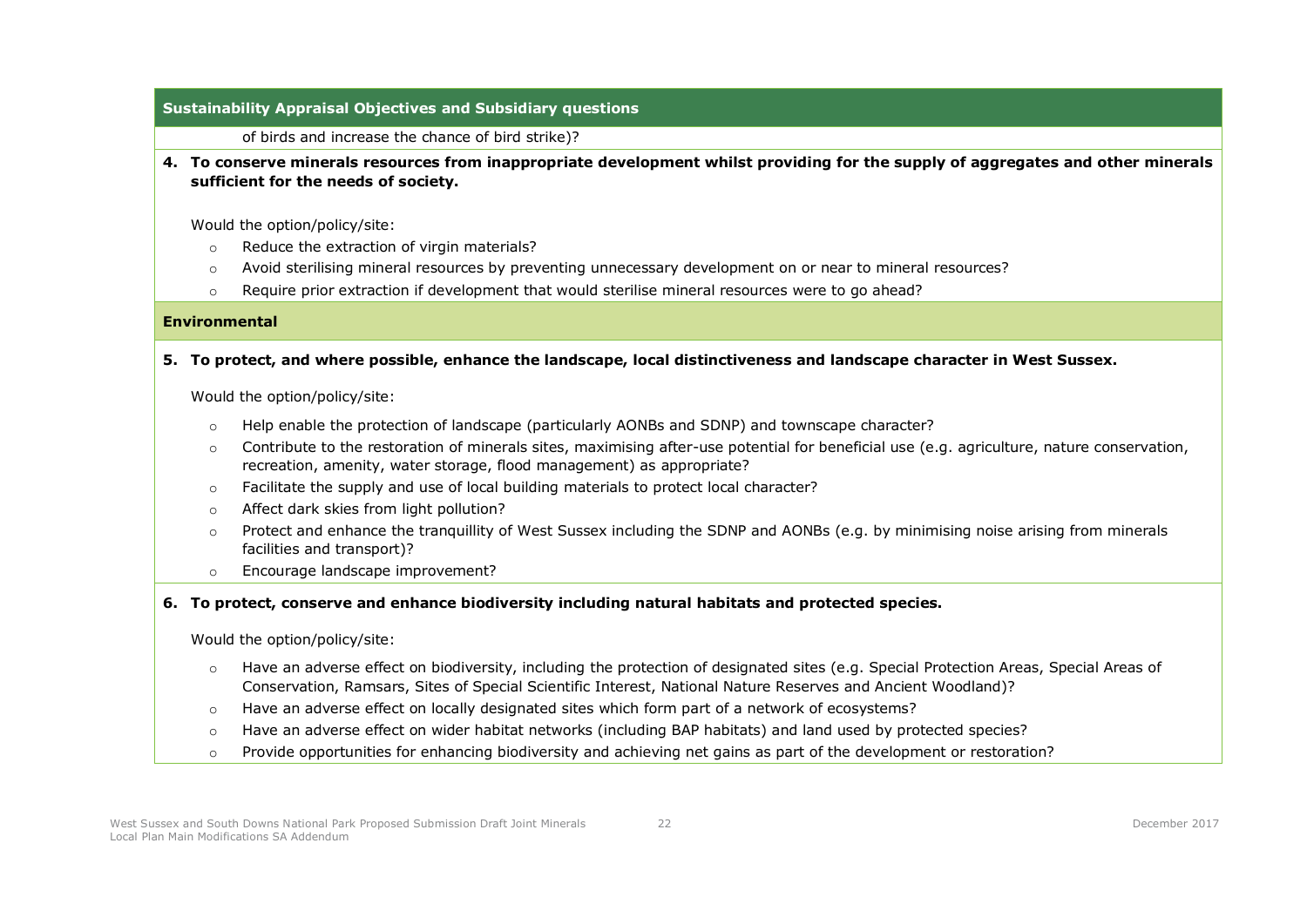### **Sustainability Appraisal Objectives and Subsidiary questions**

#### **7. To protect and conserve geodiversity.**

Would the option/policy/site:

- o Have an adverse effect on geodiversity, including the protection of geological features or sites (e.g. Sites of Special Scientific Interest, and Local Geological Sites, formally RIGS)?
- o Create new geological exposures of education interest?
- $\circ$  Provide opportunities for geodiversity as part of the development or restoration?

#### **8. To conserve, and where possible, enhance the historic environment.**

Would the option/policy/site:

o Help enable the conservation of features of archaeological and other historic interest in the county, such as conservation areas, listed buildings, scheduled ancient monuments and areas of archaeological potential?

#### **9. To protect and, where possible, enhance soil quality, and minimise the loss of best and most versatile land.**

Would the option/policy/site:

- o Minimise the loss of the best and most versatile agricultural land?
- o Improve the soil quality?

#### **10. To reduce air pollution and to protect and, where possible, enhance air quality.**

Would the option/policy/site:

- o Lead to a change in local air quality?
- o Cause further deterioration of air quality in Air Quality Management Areas?
- o Cause an increase in deposition of pollutants on sensitive designated nature conservation sites?

#### **11. To protect and, where possible, enhance water resources, water quality and the function of the water environment.**

Would the option/policy/site:

- o Affect the quality of surface and/or groundwater bodies?
- o Interfere with the flows of water bodies?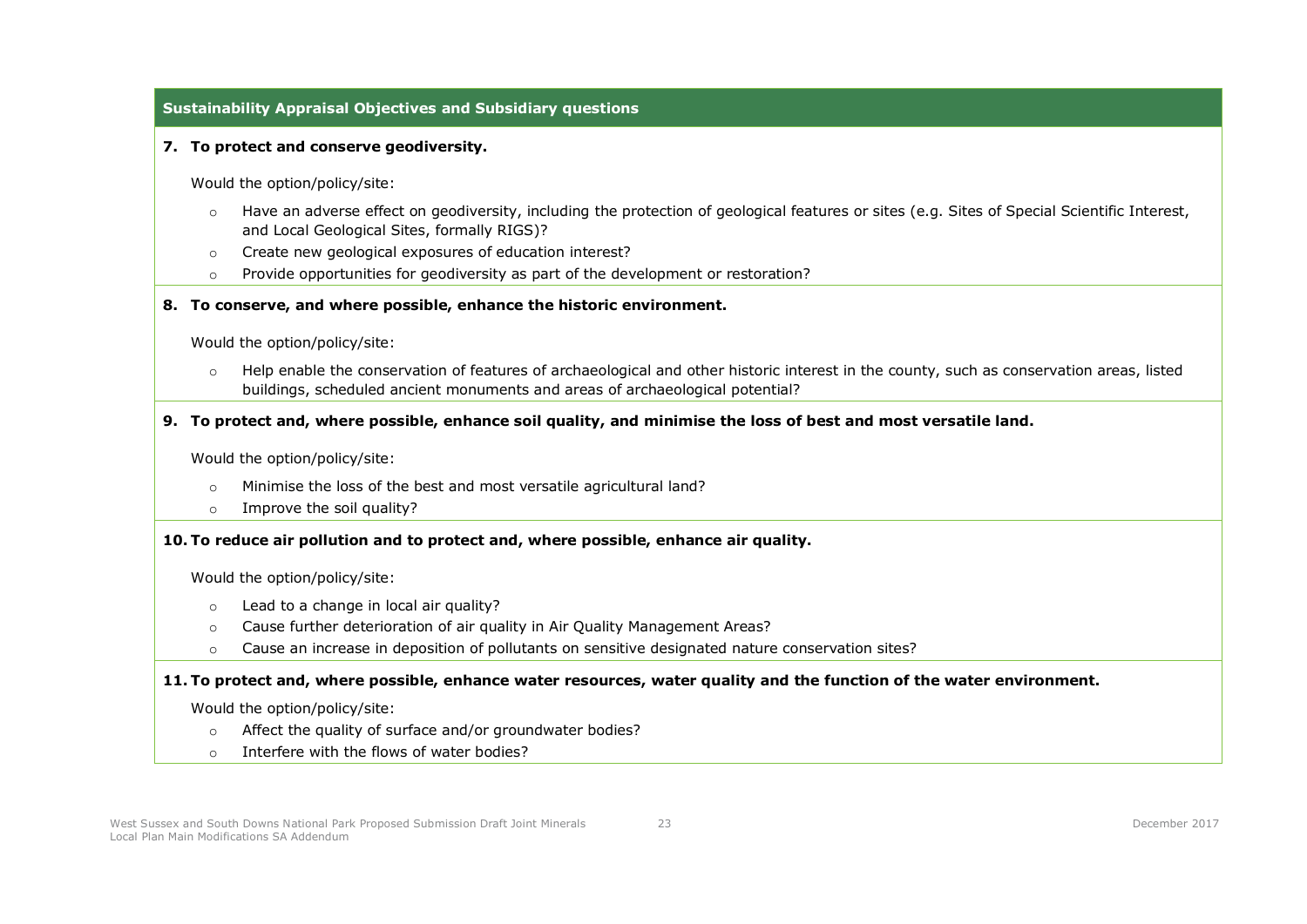### **Sustainability Appraisal Objectives and Subsidiary questions**

#### **12. To reduce vulnerability to flooding, in particular preventing inappropriate development in the floodplain.**

Would the option/policy/site:

- o Affect the likelihood of flooding or lead to inappropriate development in a flood risk zone (e.g. Flood Zones 2 or 3) contrary to national policy on flooding?
- o Impact on flood defences?
- o Provide opportunities for flood alleviation/mitigation?

#### **13. To minimise transport of minerals by roads. Where road use is necessary, to reduce the impact by promoting use of the Lorry Route Network.**

Would the option/policy/site:

- o Have the potential for rail or water-based access to and from mineral sites?
- o Lead to the production of traffic-derived pollutants, including CO2, NO2 and PM10 due to road transport to and from minerals sites?
- o Optimise the use of the Lorry Route Network and reduce the use of rural roads thus reducing the disruption and pollutants caused by HGVs?

### **14. To reduce the emissions of greenhouse gases.**

Would the policy/option/site:

- o Lead to the production of carbon dioxide or other greenhouse gases from on-site vehicles and machinery?
- o Reductions in transport distances by supporting the location of mineral extraction sites in proximity to surrounding markets for minerals and to serve local needs?
- o Encourage the use of renewable or lower carbon energy sources on-site (e.g. through the use of small on-site renewable energy sources, i.e. wind turbines, solar panels)?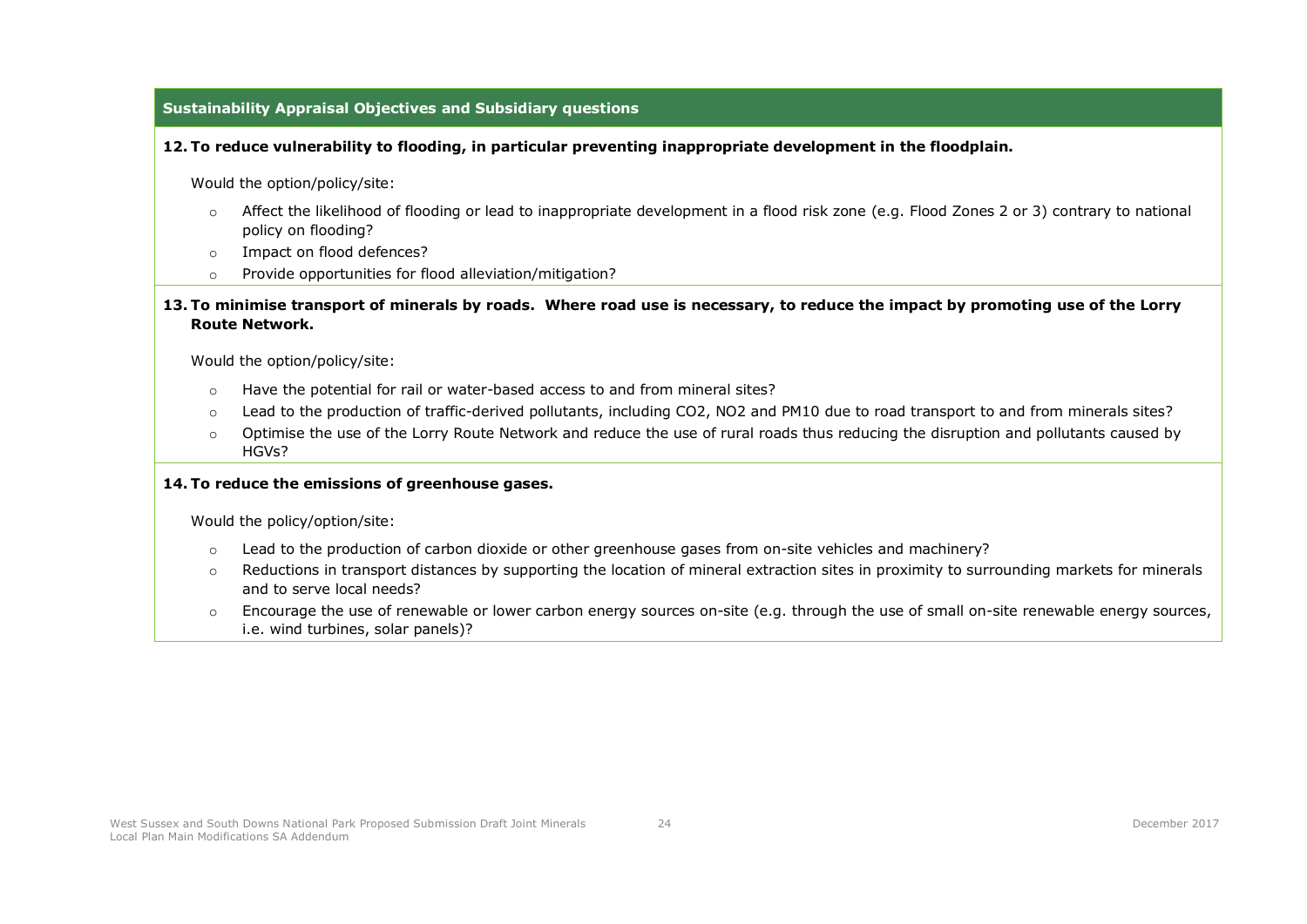# <span id="page-27-2"></span><span id="page-27-0"></span>**Appendix 2**

<span id="page-27-1"></span>SA Matrices for Policies affected by Main Modifications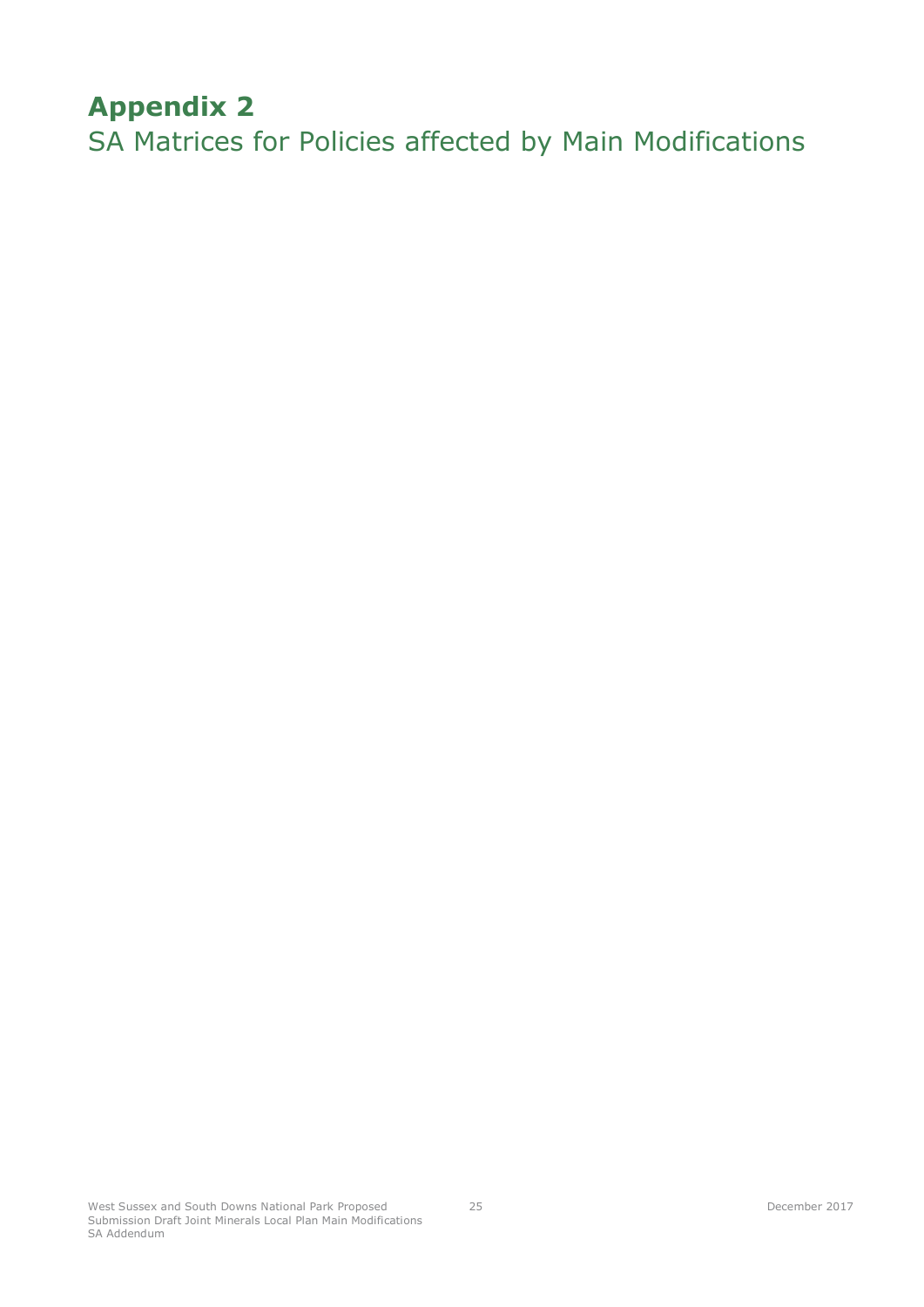| <b>Policy M2 - Soft Sand</b> |                                                                                                                       |                                                                                                                                                                                                                                                                                                                                                                                                                                                                                                                                                                                                                                                                                                                                                                                                                                                                                                                                                            |  |
|------------------------------|-----------------------------------------------------------------------------------------------------------------------|------------------------------------------------------------------------------------------------------------------------------------------------------------------------------------------------------------------------------------------------------------------------------------------------------------------------------------------------------------------------------------------------------------------------------------------------------------------------------------------------------------------------------------------------------------------------------------------------------------------------------------------------------------------------------------------------------------------------------------------------------------------------------------------------------------------------------------------------------------------------------------------------------------------------------------------------------------|--|
| <b>SA Score</b>              | <b>Will achievement of</b><br>the SA objective<br>have a benefit or<br>impact on particular<br>ecosystem<br>services? | <b>Justification</b>                                                                                                                                                                                                                                                                                                                                                                                                                                                                                                                                                                                                                                                                                                                                                                                                                                                                                                                                       |  |
| $-2$                         | N/A                                                                                                                   | Policy M2 allows proposals for soft sand extraction that contribute towards meeting the<br>shortfall in soft sand need in the Plan area This may therefore affect the local amenity and<br>the wellbeing of residents, neighbouring land uses and visitors to West Sussex and the<br>SDNP due to impacts such as dust, noise, vibration and traffic associated with mineral<br>workings.<br>However, effects will be uncertain as the potential for effects will depend on the exact<br>nature and design of any sites that come forward, which would not be known until the<br>planning application stage.<br>Protection of health and well-being would be supported by all four of the categories of                                                                                                                                                                                                                                                     |  |
|                              |                                                                                                                       | ecosystem services, but this policy is unlikely to have a particular impact or benefit on the<br>ecosystem services.<br>The findings and effects of the Soft Sand Review to commence once the JMLP is adopted will<br>be considered as part of the soft sand review process.                                                                                                                                                                                                                                                                                                                                                                                                                                                                                                                                                                                                                                                                               |  |
| $+/-?$                       | $C + / -?$                                                                                                            | Policy M2 could have minor negative effects on this SA objective as site allocations that<br>could come forward under this policy to contribute towards meeting the shortfall in soft sand<br>need in the Plan area could impact upon the amenity of users of PROW or others users of<br>the countryside in the area. Conversely, recreational areas could be enhanced in the long<br>term through the restoration of new mineral sites and so a minor positive effect is also<br>identified. Therefore, this policy is likely to have mixed, minor positive and minor negative<br>effects on this SA objective. However, the effects would be uncertain as the potential for<br>effects will depend on the exact nature and design of any site that comes forward, which<br>would not be known until the planning application stage.<br>Policy M2 could have mixed minor positive and minor negative uncertain effects on Cultural<br>ecosystem services. |  |
|                              |                                                                                                                       |                                                                                                                                                                                                                                                                                                                                                                                                                                                                                                                                                                                                                                                                                                                                                                                                                                                                                                                                                            |  |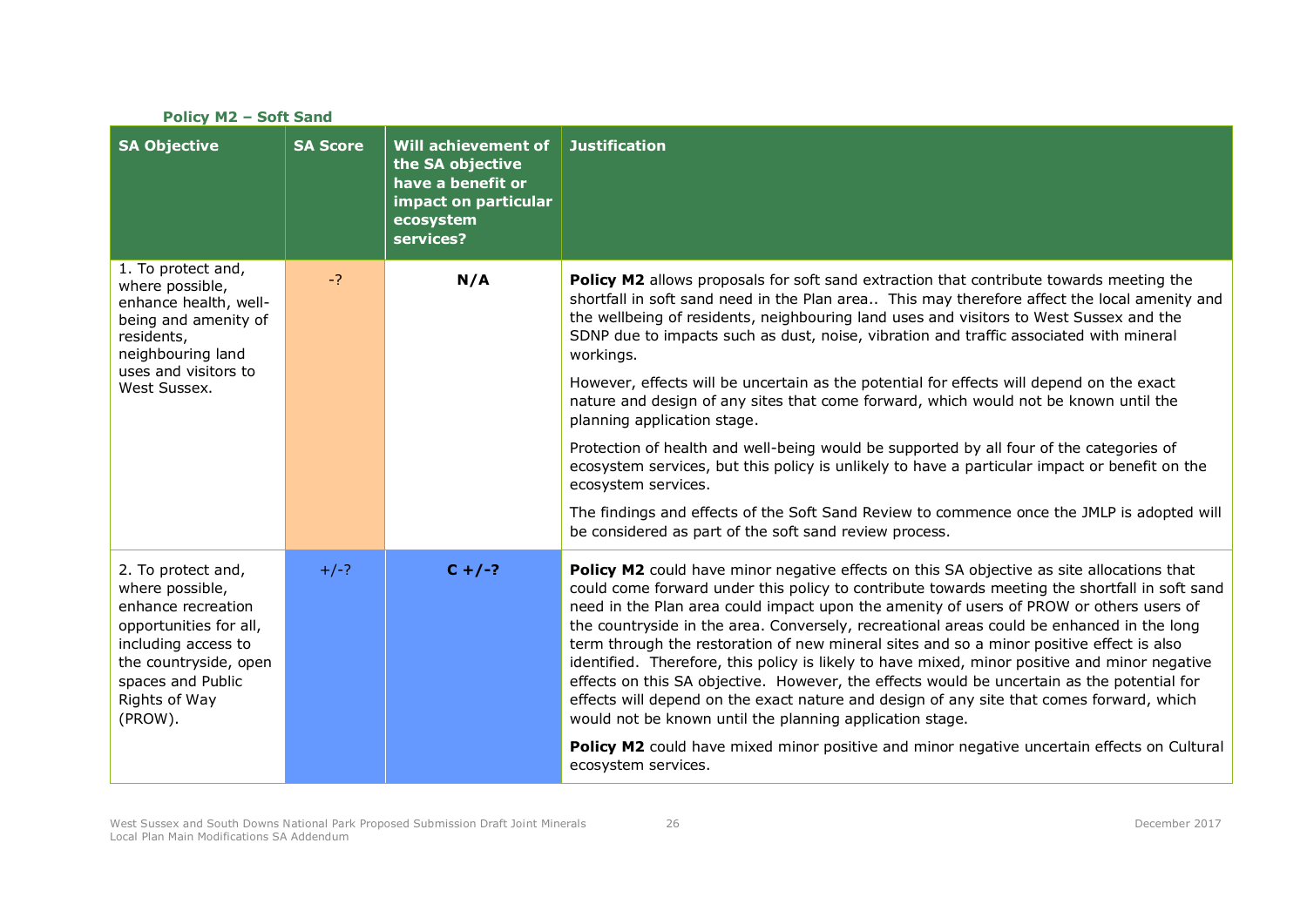| <b>SA Objective</b>                                                                                                                                                                            | <b>SA Score</b> | Will achievement of<br>the SA objective<br>have a benefit or<br>impact on particular<br>ecosystem<br>services? | <b>Justification</b>                                                                                                                                                                                                                                                                                                                                                                                                                                                                                                                                                                                                                                                                                                                                                                                                                                                                                                                                                                                                                                                                                                             |
|------------------------------------------------------------------------------------------------------------------------------------------------------------------------------------------------|-----------------|----------------------------------------------------------------------------------------------------------------|----------------------------------------------------------------------------------------------------------------------------------------------------------------------------------------------------------------------------------------------------------------------------------------------------------------------------------------------------------------------------------------------------------------------------------------------------------------------------------------------------------------------------------------------------------------------------------------------------------------------------------------------------------------------------------------------------------------------------------------------------------------------------------------------------------------------------------------------------------------------------------------------------------------------------------------------------------------------------------------------------------------------------------------------------------------------------------------------------------------------------------|
|                                                                                                                                                                                                |                 |                                                                                                                | The findings and effects of the Soft Sand Review to commence once the JMLP is adopted will<br>be considered as part of the soft sand review process.                                                                                                                                                                                                                                                                                                                                                                                                                                                                                                                                                                                                                                                                                                                                                                                                                                                                                                                                                                             |
| 3. To protect, sustain,<br>and where possible,<br>enhance the vitality<br>and viability of the<br>local economy.                                                                               | $++?$           | N/A                                                                                                            | Policy M2 is likely to have significant positive effects on this SA objective. This is because<br>the policy states that proposals for land won soft sand extraction, including extensions of<br>time and physical extensions to existing sites, will be permitted providing that the proposal<br>is needed to meet the shortfall of soft sand of 2.36 million tonnes over the Plan period and<br>maintain at least a seven year landbank. Helping to maintain soft sand supply within the<br>Plan Area will help to sustain and enhance the vitality and viability of the local economy.<br>However, until the Soft Sand Review is completed following the adoption of the JMLP it is<br>uncertain whether soft sand supply will be maintained in the short to medium term.<br>Protection of the local economy would be supported in particular by Provisioning ecosystem<br>services, but is unlikely to have a particular impact or benefit on the ecosystem service.<br>The findings and effects of the Soft Sand Review to commence once the JMLP is adopted will<br>be considered as part of the soft sand review process. |
| 4. To conserve<br>minerals resources<br>from inappropriate<br>development whilst<br>providing for the<br>supply of aggregates<br>and other minerals<br>sufficient for the<br>needs of society. | $++/-?$         | $S -$                                                                                                          | Policy M2 is likely to have significant positive effects on this SA objective. This is because<br>the policy states that proposals for land won soft sand extraction, including extensions of<br>time and physical extensions to existing sites, will be permitted providing that the proposal<br>is needed to meet the shortfall of soft sand of 2.36 million tonnes over the Plan period and<br>maintain at least a seven year landbank.<br>However, until the Soft Sand Review is completed following the adoption of the JMLP it is<br>uncertain whether soft sand supply will be maintained in the short to medium term.<br>A minor negative effects are also likely as continued extraction from existing permitted<br>reserves or from new permitted sites within the county and SDNP will not reduce the<br>extraction of virgin materials. Therefore, the policy is likely to have mixed, significant<br>positive and minor negative effects on this SA objective, with some uncertainty.                                                                                                                               |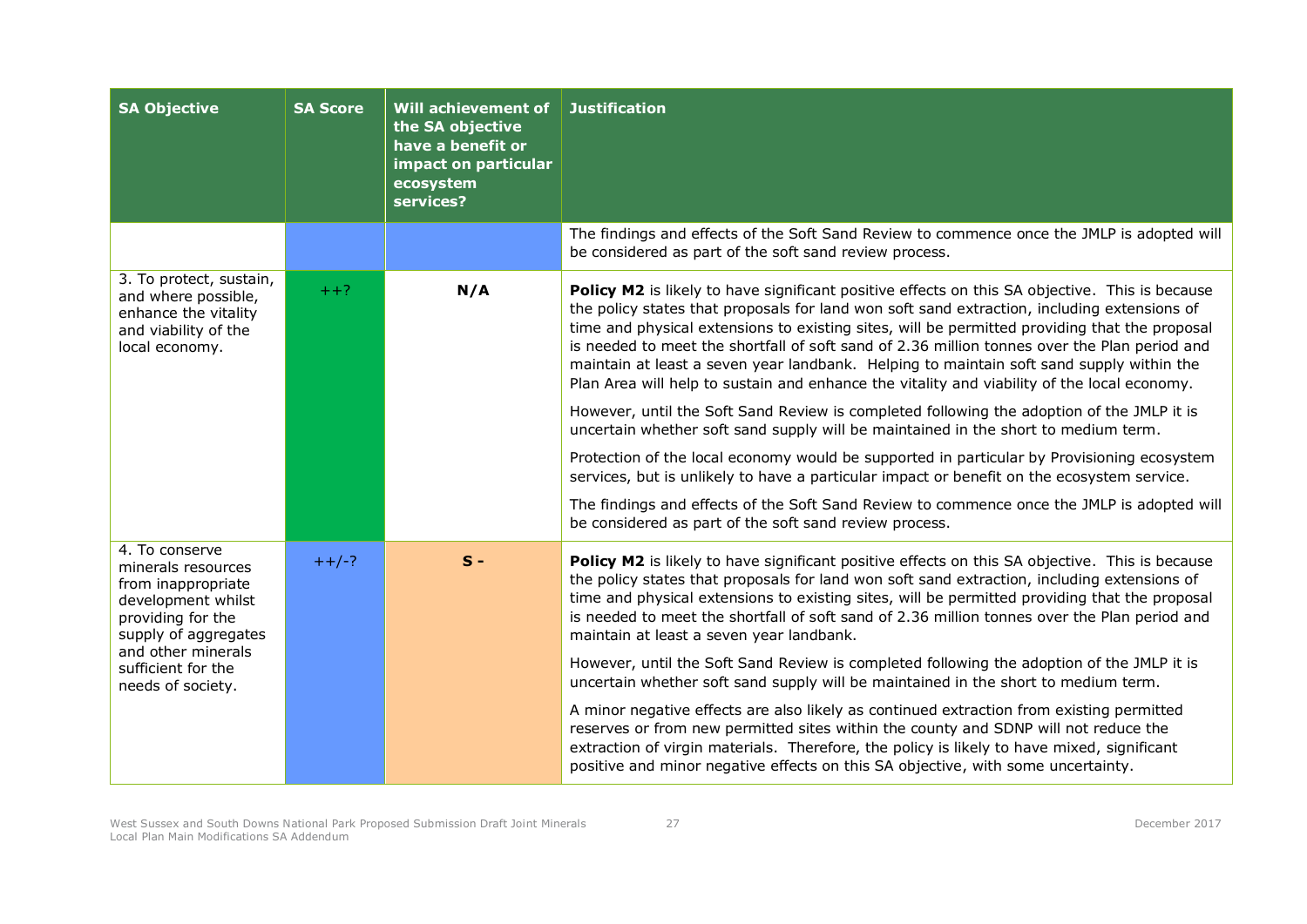| <b>SA Objective</b>                                                                                                                       | <b>SA Score</b> | Will achievement of<br>the SA objective<br>have a benefit or<br>impact on particular<br>ecosystem<br>services? | <b>Justification</b>                                                                                                                                                                                                                                                                                                                                                                                                                                                                                                                                                                                                                                                                                                                                                                                                                                                                                                                                                                                                                                                                                                                                                                                                                                                                    |
|-------------------------------------------------------------------------------------------------------------------------------------------|-----------------|----------------------------------------------------------------------------------------------------------------|-----------------------------------------------------------------------------------------------------------------------------------------------------------------------------------------------------------------------------------------------------------------------------------------------------------------------------------------------------------------------------------------------------------------------------------------------------------------------------------------------------------------------------------------------------------------------------------------------------------------------------------------------------------------------------------------------------------------------------------------------------------------------------------------------------------------------------------------------------------------------------------------------------------------------------------------------------------------------------------------------------------------------------------------------------------------------------------------------------------------------------------------------------------------------------------------------------------------------------------------------------------------------------------------|
|                                                                                                                                           |                 |                                                                                                                | Conserving minerals from inappropriate development to ensure sufficient minerals supply<br>could have a negative impact on the Supporting ecosystem services, as minerals contribute<br>to soil formation and nutrient cycling.                                                                                                                                                                                                                                                                                                                                                                                                                                                                                                                                                                                                                                                                                                                                                                                                                                                                                                                                                                                                                                                         |
|                                                                                                                                           |                 |                                                                                                                | The findings and effects of the Soft Sand Review to commence once the JMLP is adopted will<br>be considered as part of the soft sand review process.                                                                                                                                                                                                                                                                                                                                                                                                                                                                                                                                                                                                                                                                                                                                                                                                                                                                                                                                                                                                                                                                                                                                    |
| 5. To protect, and<br>where possible,<br>enhance the<br>landscape, local<br>distinctiveness and<br>landscape character in<br>West Sussex. | $+/--?$         | $C + / -$ ?                                                                                                    | Policy M2 is likely to have minor positive effects on this SA objective in the long term due<br>to the potential for the restoration of sites to lead to positive effects on landscape character.<br>However, significant negative effects are also likely as continued extraction in the short<br>term/long term at existing sites and future sites could result in continued and new impacts<br>on the landscape. This is particularly applicable within the SDNP, which is designated for its<br>natural beauty. However, due to the location of the resource in the SDNP, the exceptional<br>circumstances and public interest tests as set out in paragraph 116 of the NPPF would have<br>to be applied to any applications that came forward for development.<br>The effects would be uncertain as the potential for effects will depend on the exact nature<br>and design of any sites that come forward, which would not be known until the planning<br>application stage.<br>Mixed minor positive and significant negative uncertain effects are likely for this policy in<br>relation to Cultural ecosystem services.<br>The findings and effects of the Soft Sand Review to commence once the JMLP is adopted will<br>be considered as part of the soft sand review process. |
| 6. To protect,<br>conserve and enhance<br>biodiversity including<br>natural habitats and<br>protected species.                            | $+/--?$         | $P + / -$ ?<br>$R + / -2$<br>$C + / -2$                                                                        | Policy M2 is likely to have minor positive effects on this SA objective as the maintenance of<br>supply from existing permitted reserves and working of any new sites that may come<br>forward may have the potential to achieve net gains for biodiversity during working or<br>restoration via biodiversity enhancement opportunities that may exist. However, significant<br>negative effects are also possible due to the impacts site operations may have on<br>designated sites, protected species or habitats. This is particularly applicable within the                                                                                                                                                                                                                                                                                                                                                                                                                                                                                                                                                                                                                                                                                                                        |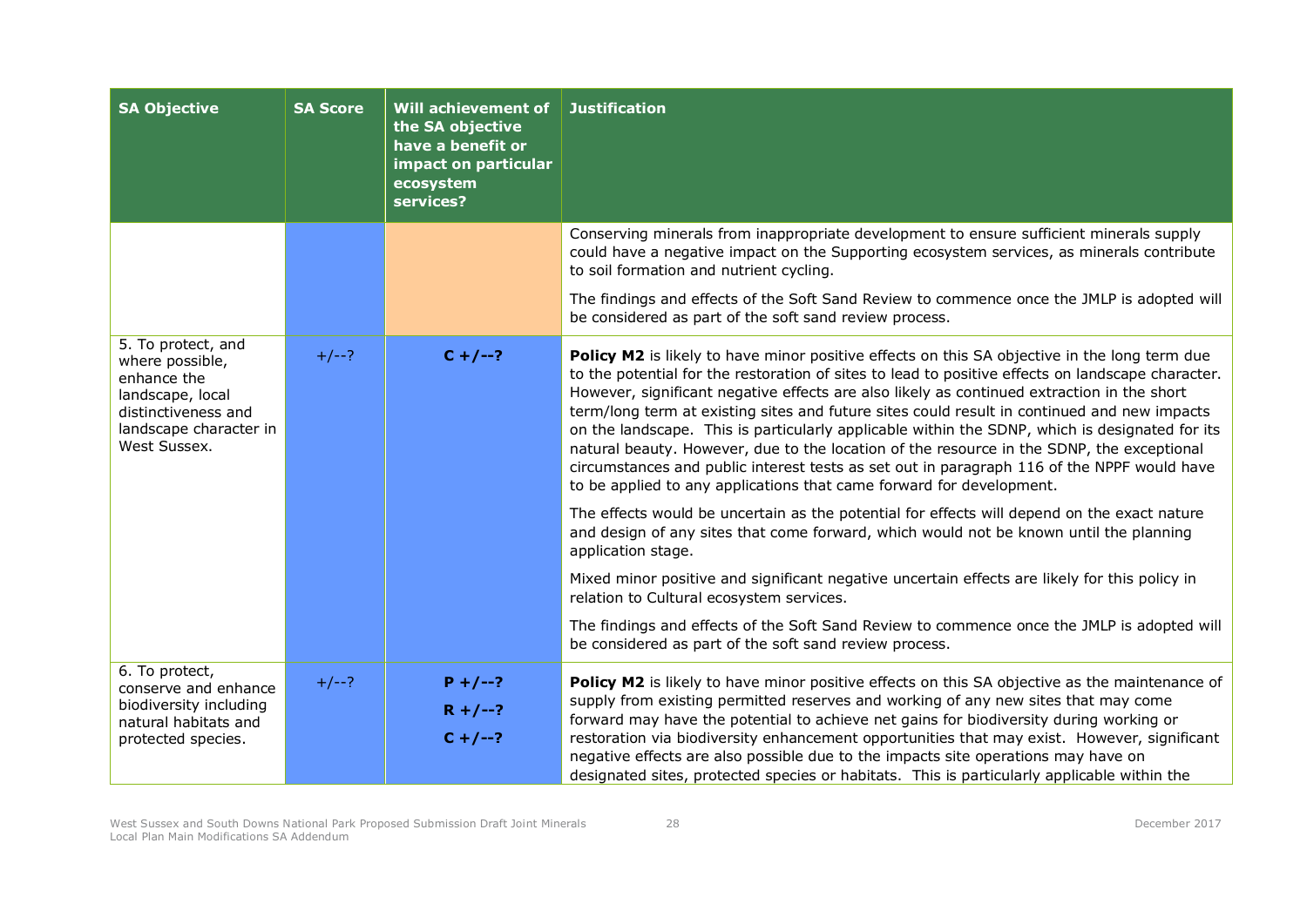| <b>SA Objective</b>                         | <b>SA Score</b> | Will achievement of<br>the SA objective<br>have a benefit or<br>impact on particular<br>ecosystem<br>services? | <b>Justification</b>                                                                                                                                                                                                                                                                                                                                                                                                                                                 |
|---------------------------------------------|-----------------|----------------------------------------------------------------------------------------------------------------|----------------------------------------------------------------------------------------------------------------------------------------------------------------------------------------------------------------------------------------------------------------------------------------------------------------------------------------------------------------------------------------------------------------------------------------------------------------------|
|                                             |                 |                                                                                                                | SDNP, which is designated for its natural and cultural assets, including wildlife and their<br>habitats.                                                                                                                                                                                                                                                                                                                                                             |
|                                             |                 |                                                                                                                | The policy is likely to have mixed, minor positive and significant negative effects on this SA<br>objective. The effects would be uncertain as the potential for effects will depend on the<br>exact nature and design of any sites that come forward, which would not be known until the<br>planning application stage.                                                                                                                                             |
|                                             |                 |                                                                                                                | Mixed significant negative and minor positive uncertain effects are considered likely for this<br>policy in relation to Provisioning, Regulatory and Cultural ecosystem services.                                                                                                                                                                                                                                                                                    |
|                                             |                 |                                                                                                                | The findings and effects of the Soft Sand Review to commence once the JMLP is adopted will<br>be considered as part of the soft sand review process.                                                                                                                                                                                                                                                                                                                 |
| 7. To protect and<br>conserve geodiversity. | $+/--?$         | $C + / -?$                                                                                                     | Policy M2 may lead to significant negative effects as the continued extraction of existing<br>permitted reserves and/or working of new permitted sites may uncover and harm geological<br>interests. The SDNP website notes that "the geology of the South Downs underpins so<br>much of what makes up the special qualities of the area" <sup>7</sup> and so the establishment of<br>working new permitted reserves could adversely affect these special qualities. |
|                                             |                 |                                                                                                                | However, sites may also potentially contribute to geodiversity by preserving and conserving<br>geological features or making them visible and available for learning opportunities.                                                                                                                                                                                                                                                                                  |
|                                             |                 |                                                                                                                | The policy is likely to have mixed, minor positive and significant negative effects on this SA<br>objective. However, the effects would be uncertain as the potential for effects will depend<br>on the exact nature and design of any sites that come forward, which would not be known<br>until the planning application stage.                                                                                                                                    |
|                                             |                 |                                                                                                                | Mixed minor negative and minor positive uncertain effects are considered likely for this<br>policy in relation to Cultural ecosystem services.                                                                                                                                                                                                                                                                                                                       |

<sup>–&</sup>lt;br><sup>7</sup> South Downs National Park Authority (2017) Wildlife & Habitats: <u>https://www.southdowns.gov.uk/communicating-south-downs/wildlife-habitats/</u>

West Sussex and South Downs National Park Proposed Submission Draft Joint Minerals Local Plan Main Modifications SA Addendum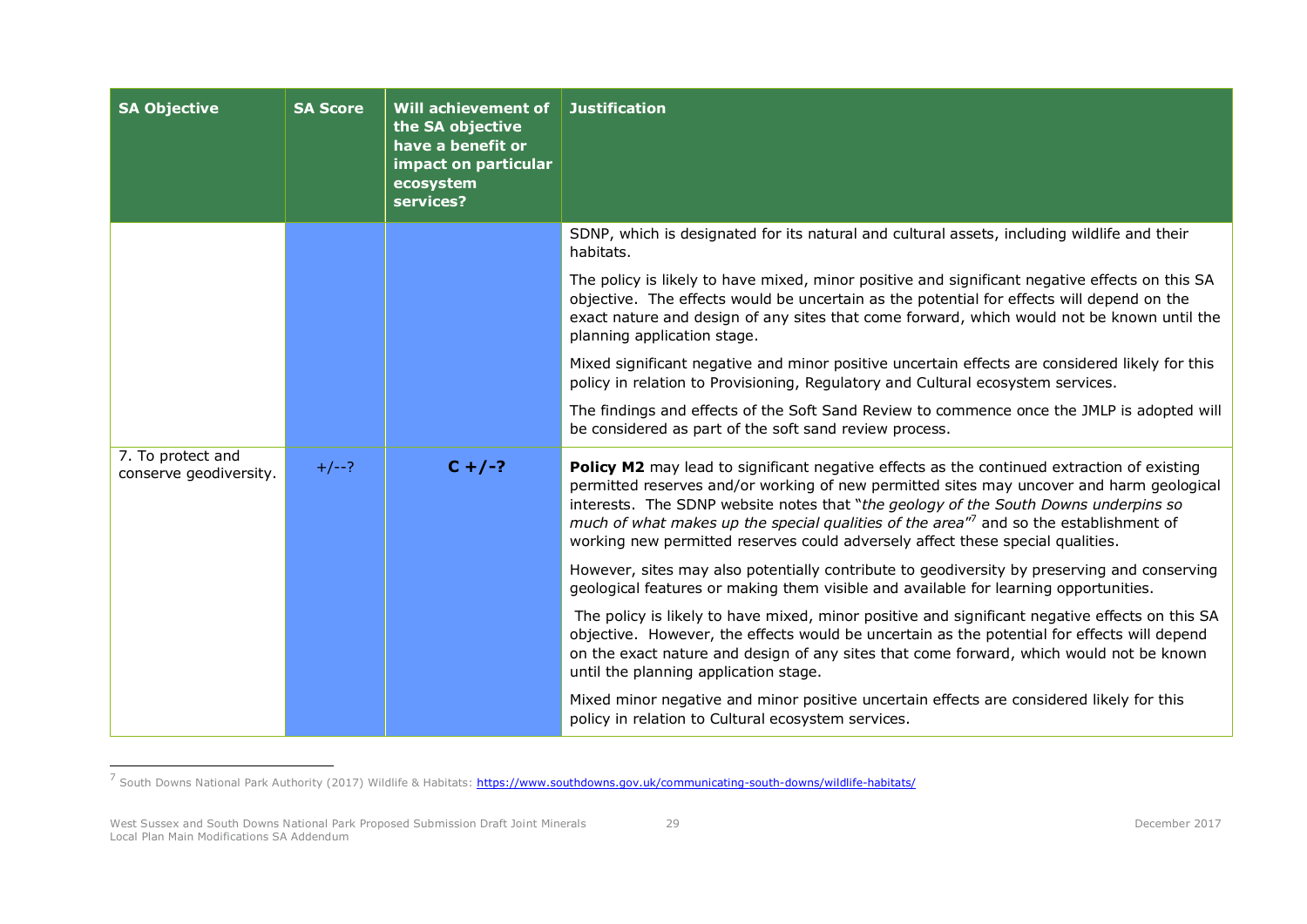| <b>SA Objective</b>                                                                                                            | <b>SA Score</b> | Will achievement of<br>the SA objective<br>have a benefit or<br>impact on particular<br>ecosystem<br>services? | <b>Justification</b>                                                                                                                                                                                                                                                                                                                                                                                                                                                                                                                                                                                                                                                                                   |
|--------------------------------------------------------------------------------------------------------------------------------|-----------------|----------------------------------------------------------------------------------------------------------------|--------------------------------------------------------------------------------------------------------------------------------------------------------------------------------------------------------------------------------------------------------------------------------------------------------------------------------------------------------------------------------------------------------------------------------------------------------------------------------------------------------------------------------------------------------------------------------------------------------------------------------------------------------------------------------------------------------|
|                                                                                                                                |                 |                                                                                                                | The findings and effects of the Soft Sand Review to commence once the JMLP is adopted will<br>be considered as part of the soft sand review process.                                                                                                                                                                                                                                                                                                                                                                                                                                                                                                                                                   |
| 8. To conserve, and<br>where possible,<br>enhance the historic<br>environment.                                                 | $+/--?$         | $C + / -?$                                                                                                     | Policy M2 is likely to have significant negative effects on this SA objective, as the<br>maintenance of supply from permitted reserves and/or working of permitted new sites could<br>negatively affect the historic environment (e.g. archaeology), heritage assets and their<br>setting as a result of associated mineral activities. This is particularly applicable within the<br>SDNP, which is designated for its natural and cultural assets, including historic character<br>and landscapes.                                                                                                                                                                                                   |
|                                                                                                                                |                 |                                                                                                                | However, sites may be able to preserve any uncovered findings and therefore benefit our<br>understanding of the local archaeology or contribute towards the local vernacular. The<br>policy is likely to have mixed, minor positive and significant negative effects on this SA<br>objective. However, the effects would be uncertain as the potential for effects will depend<br>on the exact nature and design of any sites that come forward, which would not be known<br>until the planning application stage.                                                                                                                                                                                     |
|                                                                                                                                |                 |                                                                                                                | Mixed minor positive and minor negative uncertain effects are considered likely this policy in<br>relation to Cultural ecosystem services.                                                                                                                                                                                                                                                                                                                                                                                                                                                                                                                                                             |
|                                                                                                                                |                 |                                                                                                                | The findings and effects of the Soft Sand Review to commence once the JMLP is adopted will<br>be considered as part of the soft sand review process.                                                                                                                                                                                                                                                                                                                                                                                                                                                                                                                                                   |
| 9. To protect and,<br>where possible,<br>enhance soil quality,<br>and minimise the loss<br>of best and most<br>versatile land. | $-2$            | $R - ?$                                                                                                        | It is unlikely that sites containing permitted reserves would affect this SA objective as they<br>are unlikely to result in any additional negative impacts as the permitted reserves are<br>located within the active sites and therefore any effects or potential enhancements on soil<br>quality would have already been appropriately dealt during the determination of the<br>relevant planning application, as would the aim of minimising the loss of best and most<br>versatile land. However, via support to additional proposals that contribute towards<br>meeting the shortfall in soft sand need in the Plan area, this policy may result in the loss of<br>best and most versatile land. |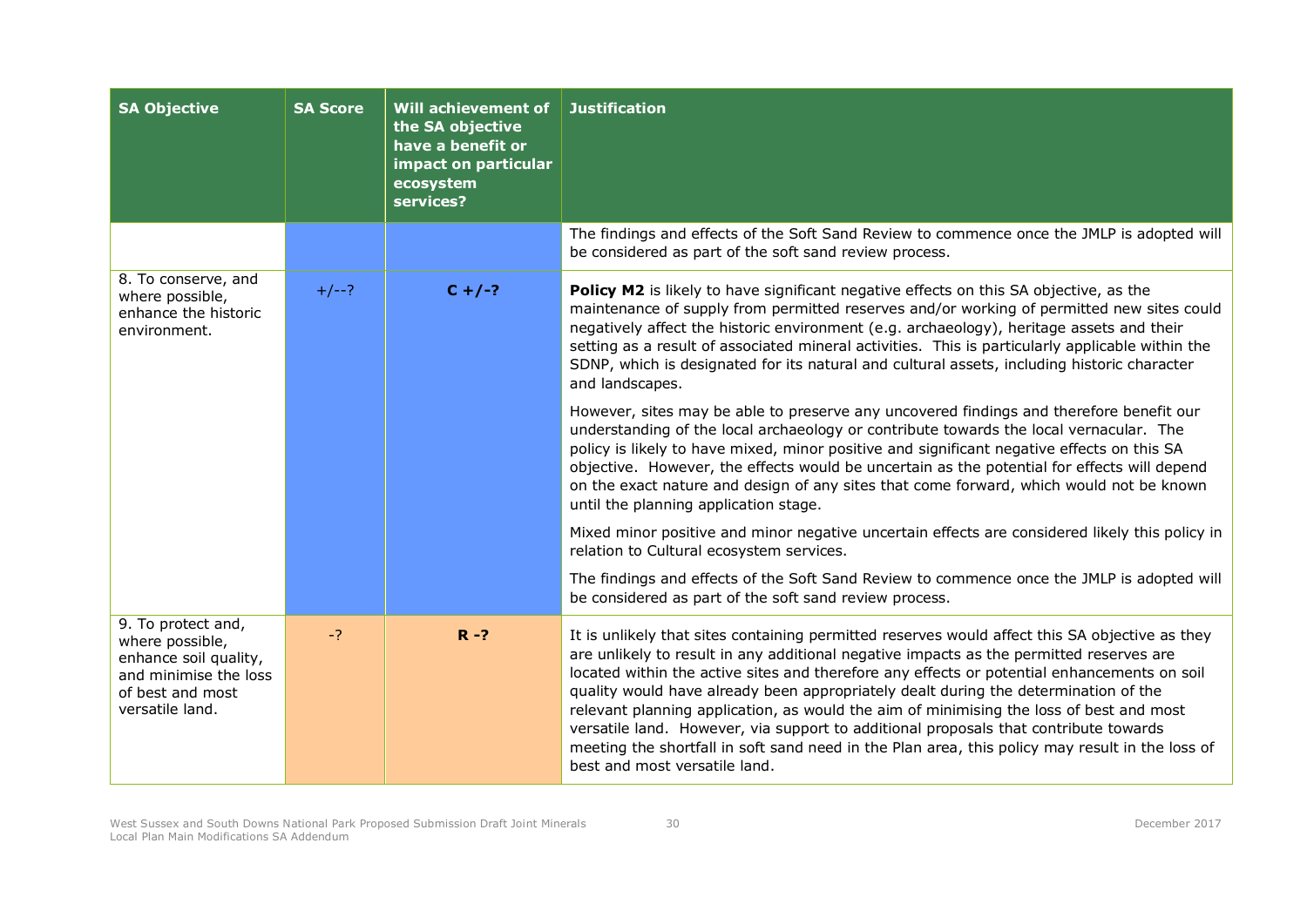| <b>SA Objective</b>                                                                              | <b>SA Score</b> | Will achievement of<br>the SA objective<br>have a benefit or<br>impact on particular<br>ecosystem<br>services? | <b>Justification</b>                                                                                                                                                                                                                                                                                                                                                                                                                                                                                                                                                                          |
|--------------------------------------------------------------------------------------------------|-----------------|----------------------------------------------------------------------------------------------------------------|-----------------------------------------------------------------------------------------------------------------------------------------------------------------------------------------------------------------------------------------------------------------------------------------------------------------------------------------------------------------------------------------------------------------------------------------------------------------------------------------------------------------------------------------------------------------------------------------------|
|                                                                                                  |                 |                                                                                                                | However, the exact location and grade of agricultural land that might be lost and whether<br>improvements to soil quality through site restoration are possible, will not be known until<br>the planning application stage, therefore effects on this SA Objective are likely to be minor<br>negative uncertain.                                                                                                                                                                                                                                                                              |
|                                                                                                  |                 |                                                                                                                | Minor negative uncertain effects are considered likely for this policy in relation to Regulating<br>ecosystem services.                                                                                                                                                                                                                                                                                                                                                                                                                                                                       |
|                                                                                                  |                 |                                                                                                                | The findings and effects of the Soft Sand Review to commence once the JMLP is adopted will<br>be considered as part of the soft sand review process.                                                                                                                                                                                                                                                                                                                                                                                                                                          |
| 10. To reduce air<br>pollution and to<br>protect and, where<br>possible, enhance air<br>quality. | $-?$            | $R-?$                                                                                                          | Policy M2 supports the supply of soft sand from permitted reserves and potential site<br>proposals that may come forward within the county and the SDNP, if exceptional<br>circumstances are demonstrated. Therefore, this policy is likely to have negative impacts<br>on this SA objective due to activities (e.g. lorry traffic) that may negatively affect air quality<br>due to the proximity of sensitive receptors and the distance mineral related traffic has to<br>travel before reaching the Advisory Lorry Route, especially if transportation by rail or water<br>is not viable. |
|                                                                                                  |                 |                                                                                                                | However, meeting soft sand needs within the Plan area could reduce the need to import soft<br>sand from outside, helping to reduce traffic and associated air quality issues. Therefore,<br>overall, a minor negative effect is anticipated. This policy is considered likely to have<br>similar minor negative uncertain effects in relation to Regulating ecosystem services.                                                                                                                                                                                                               |
|                                                                                                  |                 |                                                                                                                | The findings and effects of the Soft Sand Review to commence once the JMLP is adopted will<br>be considered as part of the soft sand review process.                                                                                                                                                                                                                                                                                                                                                                                                                                          |
| 11. To protect and,<br>where possible,<br>enhance water<br>resources, water<br>quality and the   | ?               | R <sub>2</sub>                                                                                                 | Policy M2 allows proposals for soft sand extraction that contribute towards meeting the<br>shortfall in soft sand need in the Plan area, which may lead to sites coming forward which<br>may affect the water resources, water quality or the function of the water environment in<br>West Sussex and the SDNP. At this stage in the planning process it is not possible to<br>determine the impacts of the policy on water quality (surface or groundwater) or water use                                                                                                                     |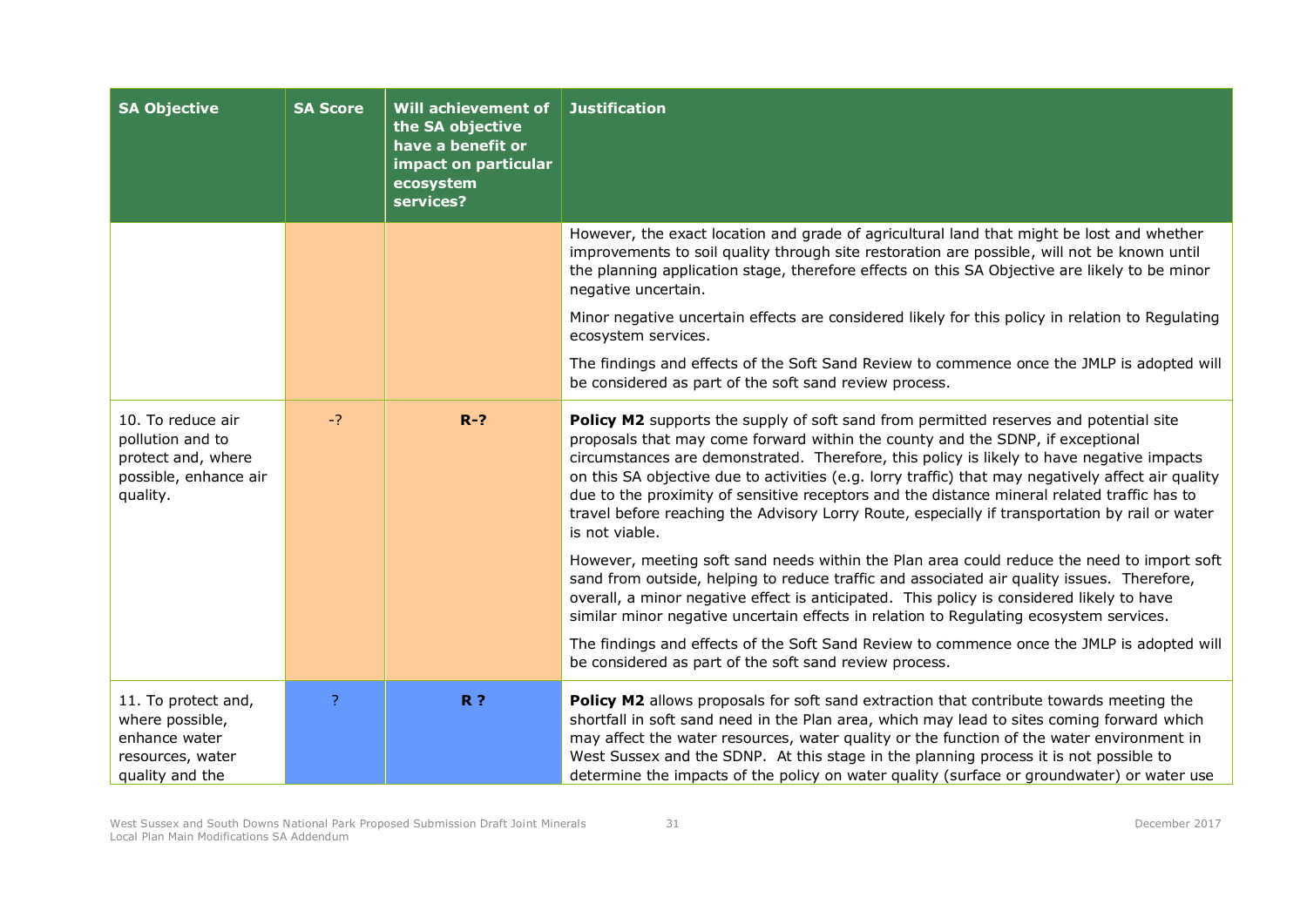| <b>SA Objective</b>                                                                                                                                              | <b>SA Score</b> | Will achievement of<br>the SA objective<br>have a benefit or<br>impact on particular<br>ecosystem<br>services? | <b>Justification</b>                                                                                                                                                                                                                                                                                                                                                                                                                                                                                                                                                                                                                                                                                                                                                                                                                                                                                                                                                                                                                       |
|------------------------------------------------------------------------------------------------------------------------------------------------------------------|-----------------|----------------------------------------------------------------------------------------------------------------|--------------------------------------------------------------------------------------------------------------------------------------------------------------------------------------------------------------------------------------------------------------------------------------------------------------------------------------------------------------------------------------------------------------------------------------------------------------------------------------------------------------------------------------------------------------------------------------------------------------------------------------------------------------------------------------------------------------------------------------------------------------------------------------------------------------------------------------------------------------------------------------------------------------------------------------------------------------------------------------------------------------------------------------------|
| function of the water<br>environment.                                                                                                                            |                 |                                                                                                                | and efficiency as it will very much depend on site proposals (location, design, method of<br>working etc.), which would be assessed at the planning application stage.                                                                                                                                                                                                                                                                                                                                                                                                                                                                                                                                                                                                                                                                                                                                                                                                                                                                     |
|                                                                                                                                                                  |                 |                                                                                                                | Effects of this policy on Regulating ecosystem services are uncertain at this stage.                                                                                                                                                                                                                                                                                                                                                                                                                                                                                                                                                                                                                                                                                                                                                                                                                                                                                                                                                       |
|                                                                                                                                                                  |                 |                                                                                                                | The findings and effects of the Soft Sand Review to commence once the JMLP is adopted will<br>be considered as part of the soft sand review process.                                                                                                                                                                                                                                                                                                                                                                                                                                                                                                                                                                                                                                                                                                                                                                                                                                                                                       |
| 12. To reduce<br>vulnerability to<br>flooding, in particular<br>preventing<br>inappropriate<br>development in the<br>floodplain.                                 | $+?$            | $R + ?$                                                                                                        | Policy M2 relates to soft sand extraction and is therefore not expected to have an effect on<br>this SA objective, as sand and gravel workings are classed as water-compatible<br>development and are potentially suitable for all flood zones including 3b, the functional<br>floodplain. However, this also means any sites may have the potential to increase flood<br>capacity and have minor positive effects on this SA objective, although effects would be<br>uncertain as the potential for effects will depend on the exact nature and design, and<br>location of any site that comes forward, which would not be known until the planning<br>application stage. Therefore, a minor positive uncertain effect is likely on this SA objective.<br>Minor positive uncertain effects are considered likely for this policy in relation to Regulating<br>ecosystem services.<br>The findings and effects of the Soft Sand Review to commence once the JMLP is adopted will<br>be considered as part of the soft sand review process. |
| 13. To minimise<br>transport of minerals<br>by roads. Where road<br>use is necessary, to<br>reduce the impact by<br>promoting use of the<br>Lorry Route Network. | $-2$            | $R - ?$                                                                                                        | Policy M2 supports the supply of soft sand from permitted reserves and potential sites that<br>may come forward within West Sussex and the SDNP, if exceptional circumstances are<br>demonstrated. Therefore, existing primary extraction sites will continue to operate,<br>transporting extracted material by road, and any sites that come forward will be likely to<br>increase lorry traffic especially given that within West Sussex, materials are mainly<br>transported by road, and to a lesser extent rail. However, meeting soft sand needs within<br>the Plan area will reduce the need to import soft sand from outside, reducing the distance<br>the minerals need to travel from source to end use and minimising traffic congestion.                                                                                                                                                                                                                                                                                       |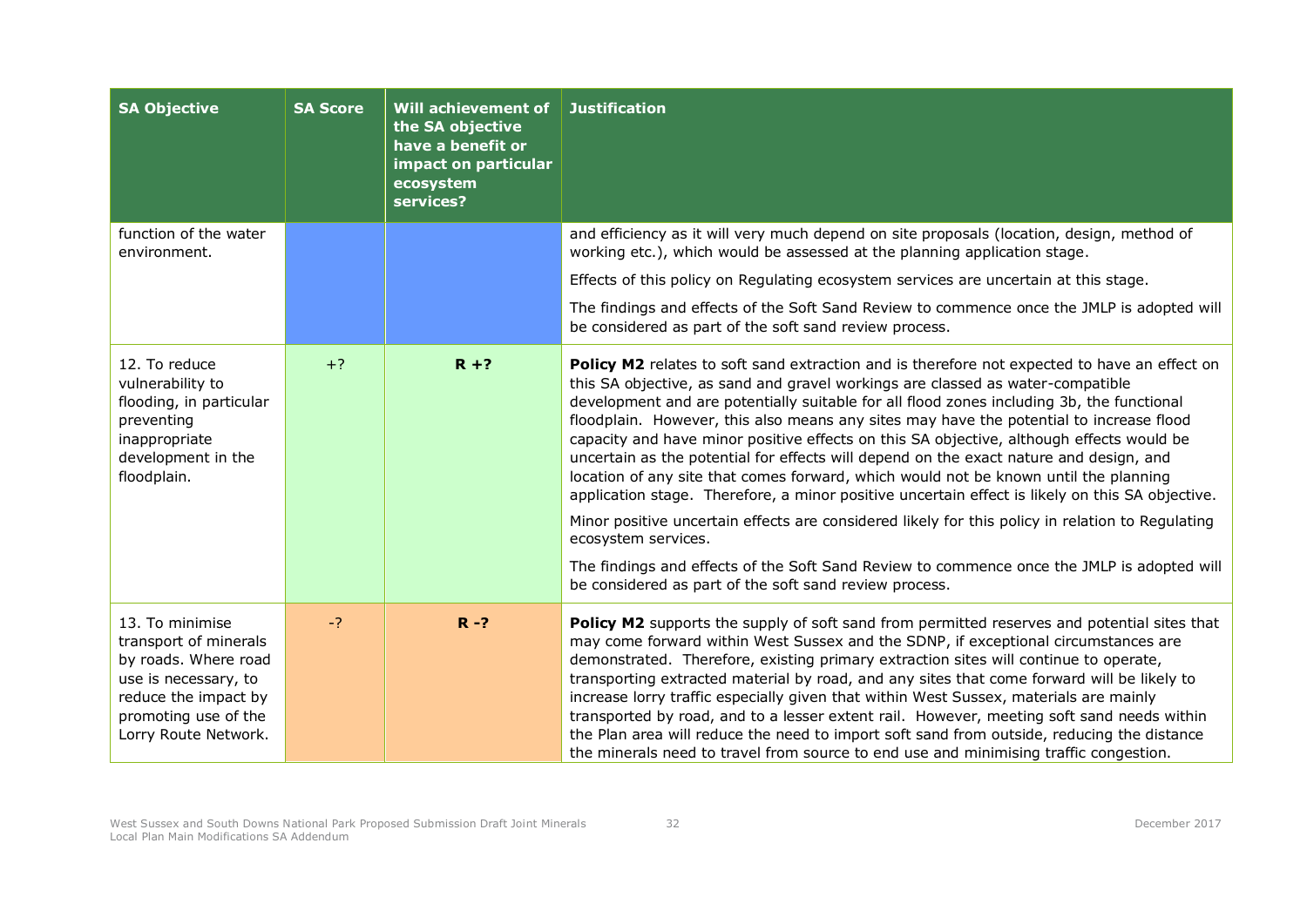| <b>SA Objective</b>                                    | <b>SA Score</b> | Will achievement of<br>the SA objective<br>have a benefit or<br>impact on particular<br>ecosystem<br>services? | <b>Justification</b>                                                                                                                                                                                                                                                                                                                                                                                                                                |
|--------------------------------------------------------|-----------------|----------------------------------------------------------------------------------------------------------------|-----------------------------------------------------------------------------------------------------------------------------------------------------------------------------------------------------------------------------------------------------------------------------------------------------------------------------------------------------------------------------------------------------------------------------------------------------|
|                                                        |                 |                                                                                                                | Therefore, overall, a minor negative effect is anticipated.                                                                                                                                                                                                                                                                                                                                                                                         |
|                                                        |                 |                                                                                                                | This policy is also considered likely to have minor negative effects in relation to Regulating<br>ecosystem services. The findings and effects of the Soft Sand Review to commence once the<br>JMLP is adopted will be considered as part of the soft sand review process.                                                                                                                                                                          |
| 14. To reduce the<br>emissions of<br>greenhouse gases. | $+/-$           | $R + / -$                                                                                                      | <b>Policy M2</b> supports the supply of soft sand from permitted reserves and potential site<br>allocations and/or areas of search that may come forward within West Sussex and the<br>SDNP, if exceptional circumstances are demonstrated. The provision of local sources of soft<br>sand is likely to help reduce greenhouse gas emissions with minor positive effects against<br>this objective. Therefore, a minor positive effect is recorded. |
|                                                        |                 |                                                                                                                | Imports may be required from further afield to meet requirements which cannot be met<br>from indigenous supplies. These imports are likely to increase rates of lorry traffic,<br>increasing greenhouse gas emissions. Therefore a minor negative effect is recorded.                                                                                                                                                                               |
|                                                        |                 |                                                                                                                | Mixed minor positive and minor negative uncertain effects are considered likely for this<br>policy in relation to Regulating ecosystem services.                                                                                                                                                                                                                                                                                                    |
|                                                        |                 |                                                                                                                | The findings and effects of the Soft Sand Review to commence once the JMLP is adopted will<br>be considered as part of the soft sand review process.                                                                                                                                                                                                                                                                                                |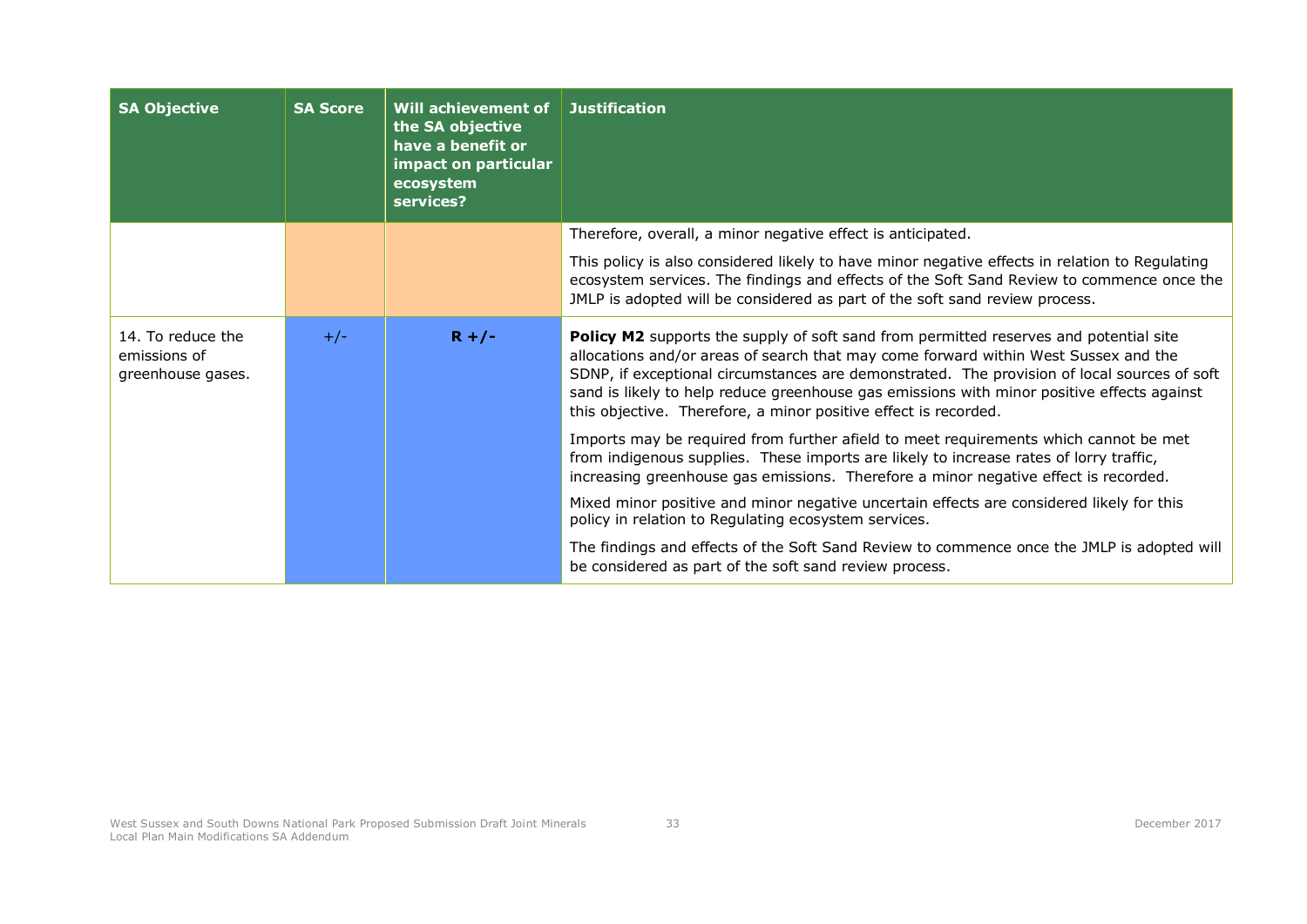| <b>Policy M3 - Silica Sand</b>                                                                                                                                                         |                           |                                                                                                                          |                                                                                                                                                                                                                                                                                                                                                                                                                                                                                                                                                                                                                                                                                                                                                                                                                                                                                                                                |  |
|----------------------------------------------------------------------------------------------------------------------------------------------------------------------------------------|---------------------------|--------------------------------------------------------------------------------------------------------------------------|--------------------------------------------------------------------------------------------------------------------------------------------------------------------------------------------------------------------------------------------------------------------------------------------------------------------------------------------------------------------------------------------------------------------------------------------------------------------------------------------------------------------------------------------------------------------------------------------------------------------------------------------------------------------------------------------------------------------------------------------------------------------------------------------------------------------------------------------------------------------------------------------------------------------------------|--|
| <b>SA Objective</b>                                                                                                                                                                    | <b>SA</b><br><b>Score</b> | <b>Will achievement</b><br>of the SA objective<br>have a benefit or<br>impact on<br>particular<br>ecosystem<br>services? | <b>Justification</b>                                                                                                                                                                                                                                                                                                                                                                                                                                                                                                                                                                                                                                                                                                                                                                                                                                                                                                           |  |
| 1. To protect and,<br>where possible,<br>enhance health, well-<br>being and amenity of<br>residents,<br>neighbouring land<br>uses and visitors to<br>West Sussex.                      | $-2$                      | N/A                                                                                                                      | Policy M3 is likely to have minor negative effects on this SA objective due to sites that may be<br>permitted resulting in negatives effects associated with mineral operations (e.g. dust, noise, and<br>traffic levels), potentially affecting the health, well-being and amenity of people living and<br>working in, and visiting West Sussex. Furthermore, the approach of not identifying sites<br>provides less certainty to communities. Therefore, a minor negative effect is expected for this SA<br>objective. The effects would be uncertain as the potential for effects will depend on the exact<br>nature and design of sites, which would not be known until the planning application stage.<br>Protection of health and well-being would be supported by all four of the categories of ecosystem<br>services, but this policy is unlikely to have a particular impact or benefit on the ecosystem<br>services. |  |
| 2. To protect and,<br>where possible,<br>enhance recreation<br>opportunities for all,<br>including access to<br>the countryside, open<br>spaces and Public<br>Rights of Way<br>(PROW). | $+/-?$                    | $C + / -?$                                                                                                               | <b>Policy M3</b> may permit sites which could have potential negative effects on recreation<br>opportunities (e.g. Public Rights of Way) by restricting access to or affecting the amenity of<br>users. However, sites considered against this policy could provide positive effects through<br>restoration opportunities for recreation. Therefore, Policy M3 is likely to have mixed, minor<br>positive and minor negative effects on this SA objective. The effects would be uncertain as the<br>potential for effects will depend on the exact nature and design of sites, which would not be<br>known until the planning application stage.<br>The policy could have mixed minor positive and minor negative uncertain effects on Cultural<br>ecosystem services.                                                                                                                                                         |  |
| 3. To protect, sustain,<br>and where possible,<br>enhance the vitality<br>and viability of the<br>local economy.                                                                       | $+$                       | N/A                                                                                                                      | Policy M3 provides support to unallocated 'windfall' sites where they accord with the criteria-<br>based policy, thereby making a positive contribution to the local economy via new jobs that may<br>be created. Additionally, the policy states that sites which require significant infrastructure will<br>need to ensure that have permitted reserves of at least 15 years (opposed to the normal 10<br>years) to ensure the site and its associated plant are financially viable. Furthermore, the policy                                                                                                                                                                                                                                                                                                                                                                                                                 |  |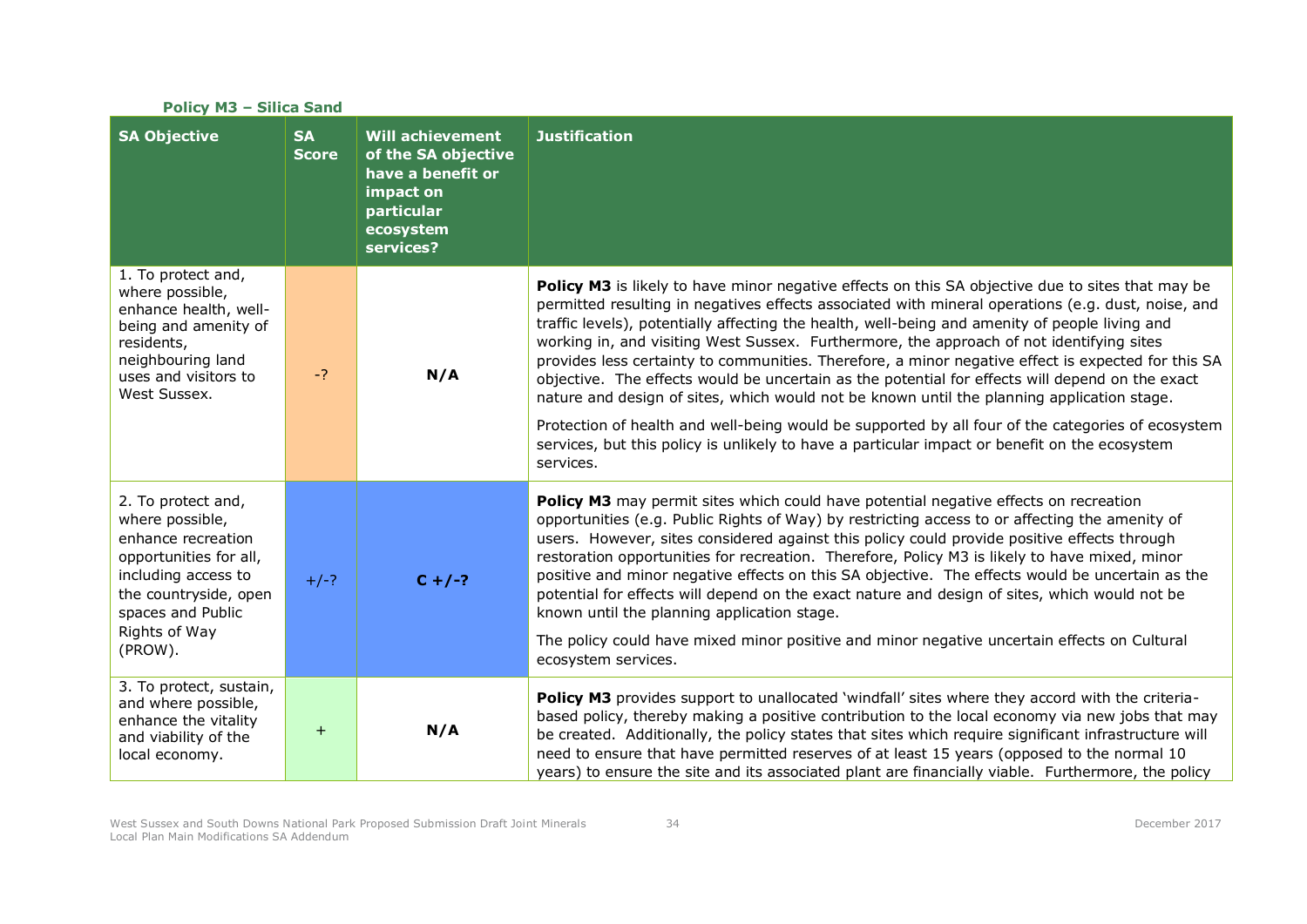| <b>SA Objective</b>                                                                                                                                                                            | <b>SA</b><br><b>Score</b> | <b>Will achievement</b><br>of the SA objective<br>have a benefit or<br>impact on<br>particular<br>ecosystem<br>services? | <b>Justification</b>                                                                                                                                                                                                                                                                                                                                                                                                                                                                                                                                                                                                                                                                                                                                                                                                                                                                                                                                                                                                                                                               |
|------------------------------------------------------------------------------------------------------------------------------------------------------------------------------------------------|---------------------------|--------------------------------------------------------------------------------------------------------------------------|------------------------------------------------------------------------------------------------------------------------------------------------------------------------------------------------------------------------------------------------------------------------------------------------------------------------------------------------------------------------------------------------------------------------------------------------------------------------------------------------------------------------------------------------------------------------------------------------------------------------------------------------------------------------------------------------------------------------------------------------------------------------------------------------------------------------------------------------------------------------------------------------------------------------------------------------------------------------------------------------------------------------------------------------------------------------------------|
|                                                                                                                                                                                                |                           |                                                                                                                          | specifies that that high-grade silica sand deposits must be reserved for industrial end uses<br>thereby ensuring that high-grade silica sand will be used more efficiently. Therefore a minor<br>positive effect is expected on this SA objective.                                                                                                                                                                                                                                                                                                                                                                                                                                                                                                                                                                                                                                                                                                                                                                                                                                 |
|                                                                                                                                                                                                |                           |                                                                                                                          | Protection of the local economy would be supported in particular by Provisioning ecosystem<br>services, but this policy is unlikely to have a particular impact or benefit on the ecosystem<br>service.                                                                                                                                                                                                                                                                                                                                                                                                                                                                                                                                                                                                                                                                                                                                                                                                                                                                            |
| 4. To conserve<br>minerals resources<br>from inappropriate<br>development whilst<br>providing for the<br>supply of aggregates<br>and other minerals<br>sufficient for the<br>needs of society. | $++/-$                    | $S -$                                                                                                                    | Policy M3 is likely to have significant positive effects on this SA objective as unallocated silica<br>sand sites permitted under this policy will not be classed as inappropriate development, as they<br>are contributing to the extraction and supply of mineral resources for the needs of society, not<br>limiting the ability to extract resources. Furthermore, the policy specifies that that high-grade<br>silica sand deposits are reserved for industrial end uses thereby ensuring that high-grade silica<br>sand will be used more efficiently. However, minor negative effects are also likely as sites<br>permitted under a criteria-based policy will not reduce the extraction of virgin materials.<br>Therefore, the policy is likely to have mixed, significant positive and minor negative effects on<br>this SA objective.<br>Conserving minerals from inappropriate development to ensure sufficient minerals supply could<br>have a negative impact on the Supporting ecosystem services, as minerals contribute to soil<br>formation and nutrient cycling. |
| 5. To protect, and<br>where possible,<br>enhance the<br>landscape, local<br>distinctiveness and<br>landscape character in<br>West Sussex.                                                      | $+/--?$                   | $C + / -2$                                                                                                               | Policy M3 could potentially lead to significant negative effects for landscape character, as<br>unallocated sites are likely to be located within the SDNP due to the location of the resource,<br>thereby negatively impacting on this nationally important landscape designation. This is<br>particularly applicable within the SDNP, which is designated for its natural beauty. However, due<br>to the location of the resource in the SDNP, the exceptional circumstances and public interest<br>tests as set out in paragraph 116 of the NPPF would have to be applied to any applications that<br>came forward for development. Sites may also have minor positive effects in the long term as<br>the restoration of sites could lead to positive effects for the landscape. Therefore, this policy is                                                                                                                                                                                                                                                                      |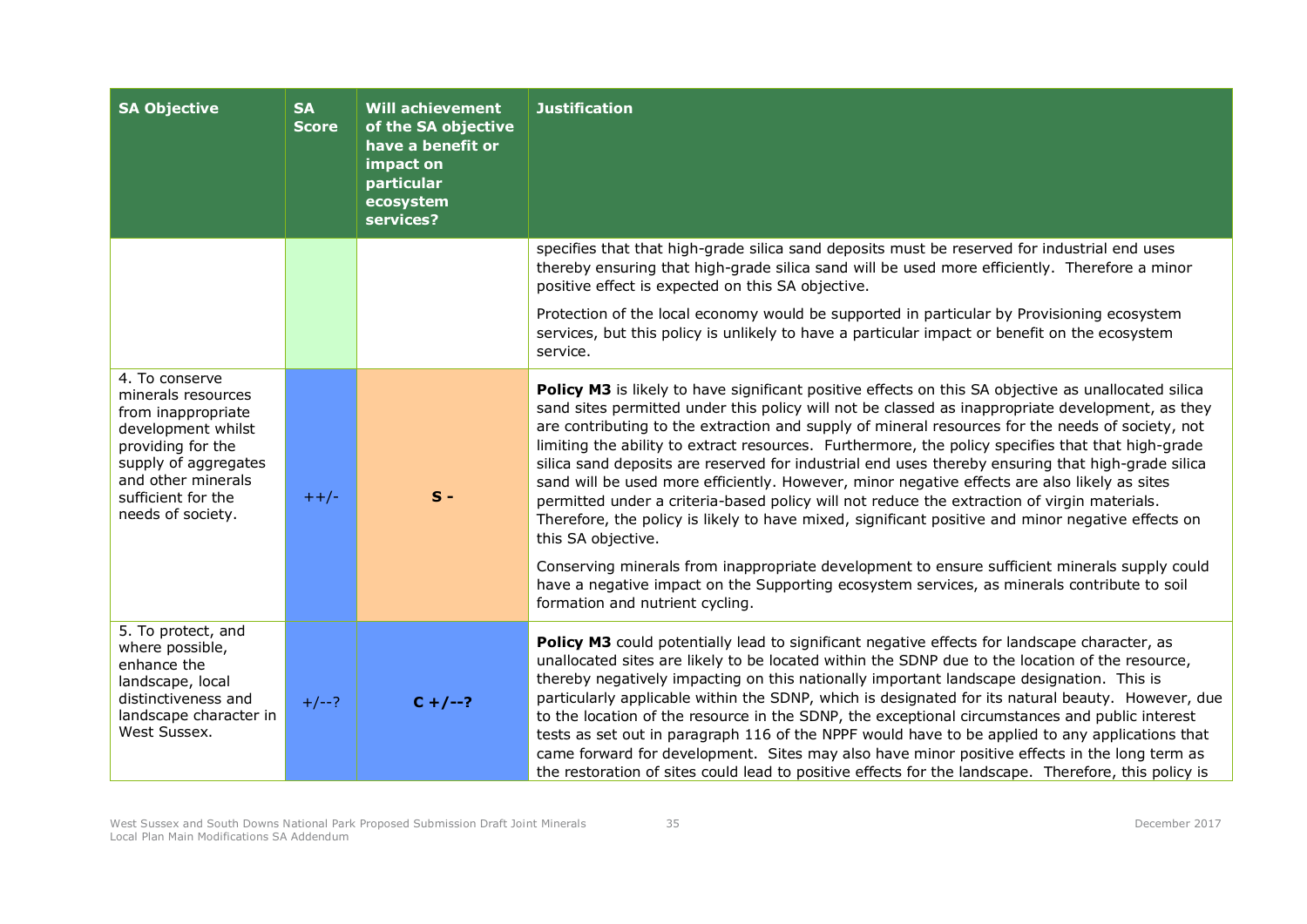| <b>SA Objective</b>                                                                                            | <b>SA</b><br><b>Score</b> | <b>Will achievement</b><br>of the SA objective<br>have a benefit or<br>impact on<br>particular<br>ecosystem<br>services? | <b>Justification</b>                                                                                                                                                                                                                                                                                                                                                                                                                                                                                                                                                                                                                                                                                                                                                      |
|----------------------------------------------------------------------------------------------------------------|---------------------------|--------------------------------------------------------------------------------------------------------------------------|---------------------------------------------------------------------------------------------------------------------------------------------------------------------------------------------------------------------------------------------------------------------------------------------------------------------------------------------------------------------------------------------------------------------------------------------------------------------------------------------------------------------------------------------------------------------------------------------------------------------------------------------------------------------------------------------------------------------------------------------------------------------------|
|                                                                                                                |                           |                                                                                                                          | likely to have mixed, minor positive and significant negative effects on this SA objective. The<br>effects would be uncertain as the potential for effects will depend on the exact nature and design<br>of the sites, which would not be known until the planning application stage.                                                                                                                                                                                                                                                                                                                                                                                                                                                                                     |
|                                                                                                                |                           |                                                                                                                          | Mixed, minor positive and significant negative uncertain effects are considered likely for this<br>policy in relation to Cultural ecosystem services.                                                                                                                                                                                                                                                                                                                                                                                                                                                                                                                                                                                                                     |
| 6. To protect,<br>conserve and enhance<br>biodiversity including<br>natural habitats and<br>protected species. | $-2$                      | $P - ?$<br>$R - ?$<br>$C - ?$                                                                                            | Policy M3 could potentially lead to negative effects for biodiversity, as proposals for unallocated<br>sites could have potential impacts on designated sites, protected species or habitats. Therefore,<br>a minor negative effect is expected for this SA objective. The effects would be uncertain as the<br>potential for effects will depend on the exact nature and design of sites, which would not be<br>known until the planning application stage.<br>Minor negative uncertain effects are considered likely for this policy in relation to Provisioning,<br>Regulatory and Cultural ecosystem services.                                                                                                                                                        |
| 7. To protect and<br>conserve geodiversity.                                                                    | $+/-?$                    | $C + / -?$                                                                                                               | Policy M3 may lead to minor negative effects as proposals for unallocated sites may uncover<br>and harm geological interests. However, sites may also potentially contribute to geodiversity by<br>preserving and conserving geological features or making them visible and available for learning<br>opportunities. Therefore, a mixed minor negative and positive effect is expected for this SA<br>objective. However, the effects would be uncertain as the potential for effects will depend on the<br>exact nature and design, and location of sites, which would not be known until the planning<br>application stage.<br>Mixed minor positive and negative uncertain effects are considered likely for this policy in<br>relation to Cultural ecosystem services. |
| 8. To conserve, and<br>where possible,<br>enhance the historic<br>environment.                                 | $+/-?$                    | $C + / -?$                                                                                                               | Policy M3 provides support to the development of unallocated sites via a criteria-based policy.<br>Sites permitted by the policy may be able to preserve findings and therefore benefit our<br>understanding of the local archaeology. However, the proposed policy may also have minor<br>negative effects on this SA objective, as some sites may involve activities that could negatively                                                                                                                                                                                                                                                                                                                                                                              |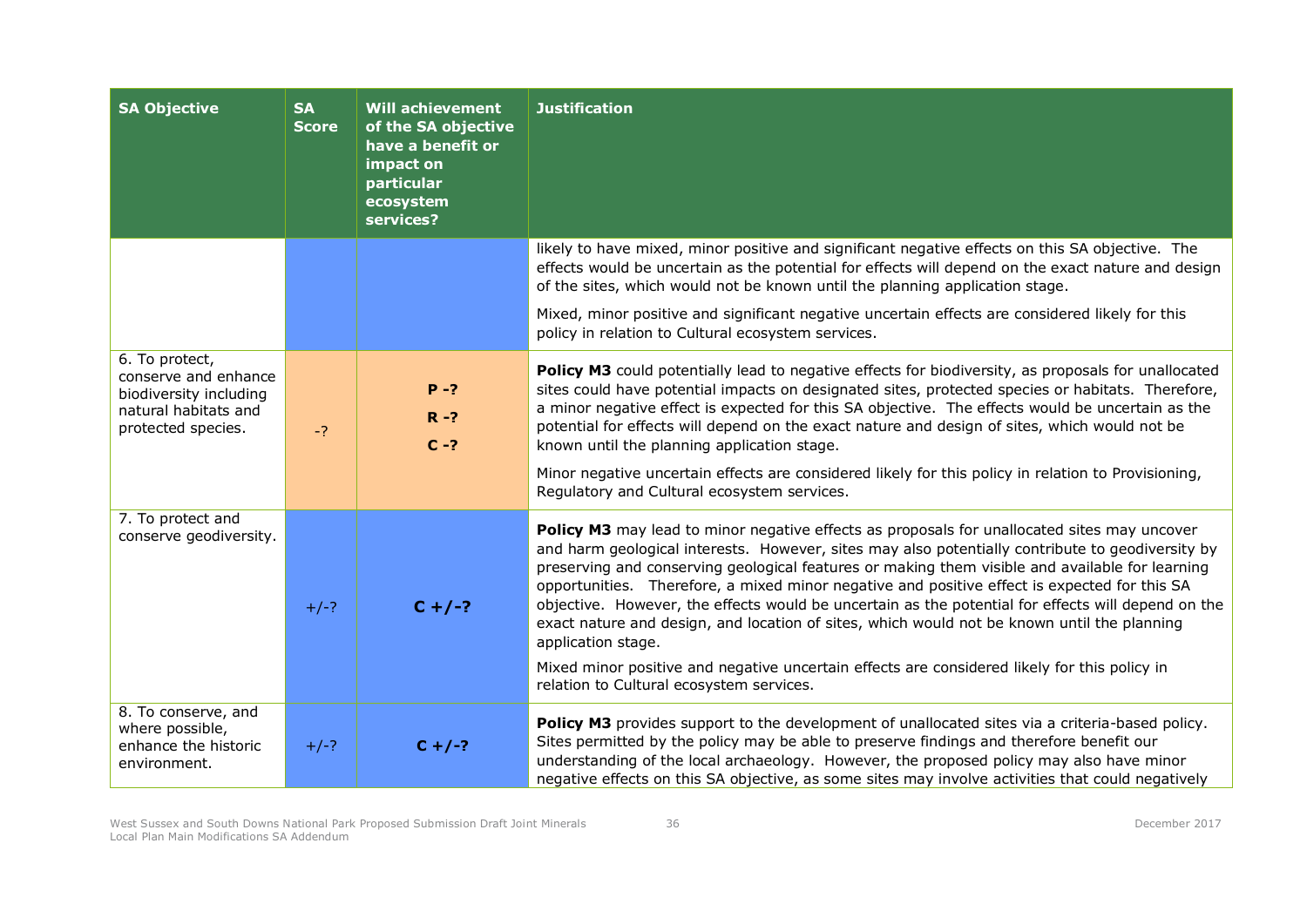| <b>SA Objective</b>                                                                                                            | <b>SA</b><br><b>Score</b> | <b>Will achievement</b><br>of the SA objective<br>have a benefit or<br>impact on<br>particular<br>ecosystem<br>services? | <b>Justification</b>                                                                                                                                                                                                                                                                                                                                                                                                                                                                                                                                                                                                                                                                  |
|--------------------------------------------------------------------------------------------------------------------------------|---------------------------|--------------------------------------------------------------------------------------------------------------------------|---------------------------------------------------------------------------------------------------------------------------------------------------------------------------------------------------------------------------------------------------------------------------------------------------------------------------------------------------------------------------------------------------------------------------------------------------------------------------------------------------------------------------------------------------------------------------------------------------------------------------------------------------------------------------------------|
|                                                                                                                                |                           |                                                                                                                          | affect the historic environment (e.g. archaeology), heritage assets and their setting due to<br>transport, noise or vibration, or extraction methods. Therefore, the policy is likely to have<br>uncertain, mixed minor positive/minor negative effects on this SA objective. Also, the effects<br>would be uncertain as the potential for effects will depend on the exact nature and design, and<br>location of sites, which will not be known until the planning application stage.                                                                                                                                                                                                |
|                                                                                                                                |                           |                                                                                                                          | Mixed, significant positive and minor negative uncertain effects are considered likely for this<br>policy in relation to Cultural ecosystem services.                                                                                                                                                                                                                                                                                                                                                                                                                                                                                                                                 |
| 9. To protect and,<br>where possible,<br>enhance soil quality,<br>and minimise the loss<br>of best and most<br>versatile land. | $-2$                      | $R - ?$                                                                                                                  | Policy M3 with its criteria-based approach is likely to permit sites that may result in the loss of<br>best and most versatile land, although this will depend on the criteria included in the policy.<br>Furthermore, the exact land take and grade of agricultural land quality, and whether<br>improvements to soil quality through site restoration are possible, will not be known until the<br>planning application stage, therefore effects on this SA Objective are likely to be minor negative<br>uncertain.<br>Minor negative uncertain effects are considered likely for this policy in relation to Regulating<br>ecosystem services.                                      |
| 10. To reduce air<br>pollution and to<br>protect and, where<br>possible, enhance air<br>quality.                               | $-2$                      | $R - ?$                                                                                                                  | Unallocated silica sand sites are likely to be predominantly located in rural locations, thereby<br>increasing the mileage of associated traffic movements and their associated emissions.<br>Therefore, this policy is likely to have minor negative effects on this SA objective. However, the<br>exact location of proposals and levels of emissions will not be known until the planning<br>application stage, and the policy states that the proposal needs to be well connected to the Lorry<br>Route Network therefore these effects are uncertain.<br>Minor negative uncertain effects are considered likely for this policy in relation to Regulating<br>ecosystem services. |
| 11. To protect and,                                                                                                            | ?                         | <b>R</b> ?                                                                                                               | While Policy M3 with a criteria-based approach may affect the water resources, water quality or                                                                                                                                                                                                                                                                                                                                                                                                                                                                                                                                                                                       |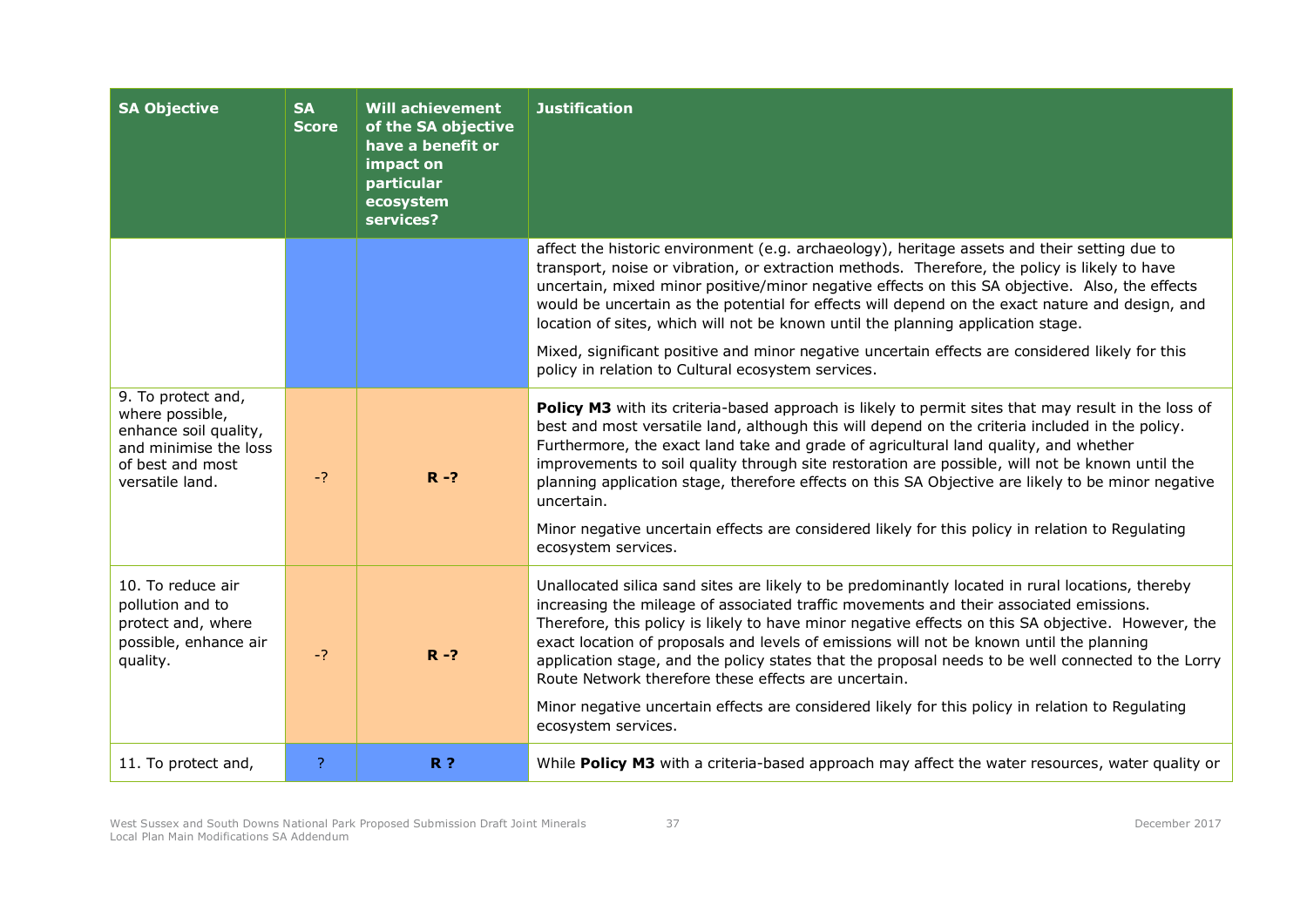| <b>SA Objective</b>                                                                                                                                              | <b>SA</b><br><b>Score</b> | <b>Will achievement</b><br>of the SA objective<br>have a benefit or<br>impact on<br>particular<br>ecosystem<br>services? | <b>Justification</b>                                                                                                                                                                                                                                                                                                                                                                                                                                                                                                                                                                                                                                                                                                                                                                                                                                                                                                                                        |
|------------------------------------------------------------------------------------------------------------------------------------------------------------------|---------------------------|--------------------------------------------------------------------------------------------------------------------------|-------------------------------------------------------------------------------------------------------------------------------------------------------------------------------------------------------------------------------------------------------------------------------------------------------------------------------------------------------------------------------------------------------------------------------------------------------------------------------------------------------------------------------------------------------------------------------------------------------------------------------------------------------------------------------------------------------------------------------------------------------------------------------------------------------------------------------------------------------------------------------------------------------------------------------------------------------------|
| where possible,<br>enhance water<br>resources, water<br>quality and the<br>function of the water<br>environment.                                                 |                           |                                                                                                                          | the function of the water environment in West Sussex, at this stage in the planning process it is<br>not possible to determine the impacts of this policy on water quality (surface or groundwater) or<br>water use and efficiency as it will very much depend on the site proposal (location, design,<br>method of working etc.), which would be assessed at the planning application stage.<br>Effects of this policy on Regulating ecosystem services are uncertain at this stage.                                                                                                                                                                                                                                                                                                                                                                                                                                                                       |
| 12. To reduce<br>vulnerability to<br>flooding, in particular<br>preventing<br>inappropriate<br>development in the<br>floodplain.                                 | $+?$                      | $R + ?$                                                                                                                  | Policy M3 could result in extraction of new silica sand sites. Therefore, the policy is not<br>expected to have an effect on this SA objective, as sand and gravel workings (including silica<br>sand) are classed as water-compatible development and are potentially suitable for all flood<br>zones including 3b, the functional floodplain. However, this also means that any silica sand sites<br>that come forward may have the potential to increase flood capacity and have minor positive<br>effects on this SA objective, although effects would be uncertain as the potential for effects will<br>depend on the exact nature and design, and location of the sites, which would not be known<br>until the planning application stage. Therefore, a minor positive uncertain affect is likely on this<br>SA objective.<br>Minor positive uncertain effects are considered likely for this policy in relation to Regulating<br>ecosystem services. |
| 13. To minimise<br>transport of minerals<br>by roads. Where road<br>use is necessary, to<br>reduce the impact by<br>promoting use of the<br>Lorry Route Network. | $-2$                      | $R - ?$                                                                                                                  | Proposals for new silica sand sites are likely to be predominantly located in rural locations,<br>thereby increasing the mileage of associated lorry traffic movements as rail and water modes of<br>transportation are unlikely to be viable. Therefore, this policy is likely to have minor negative<br>effects on this SA objective. However, the exact location of proposals, traffic levels, lorry routing<br>and access arrangements will not be known until the planning application stage, and the policy<br>states that the proposal needs to be well connected to the Lorry Route Network therefore these<br>effects are uncertain.<br>This policy is considered likely to have minor negative uncertain effects in relation to Regulating                                                                                                                                                                                                        |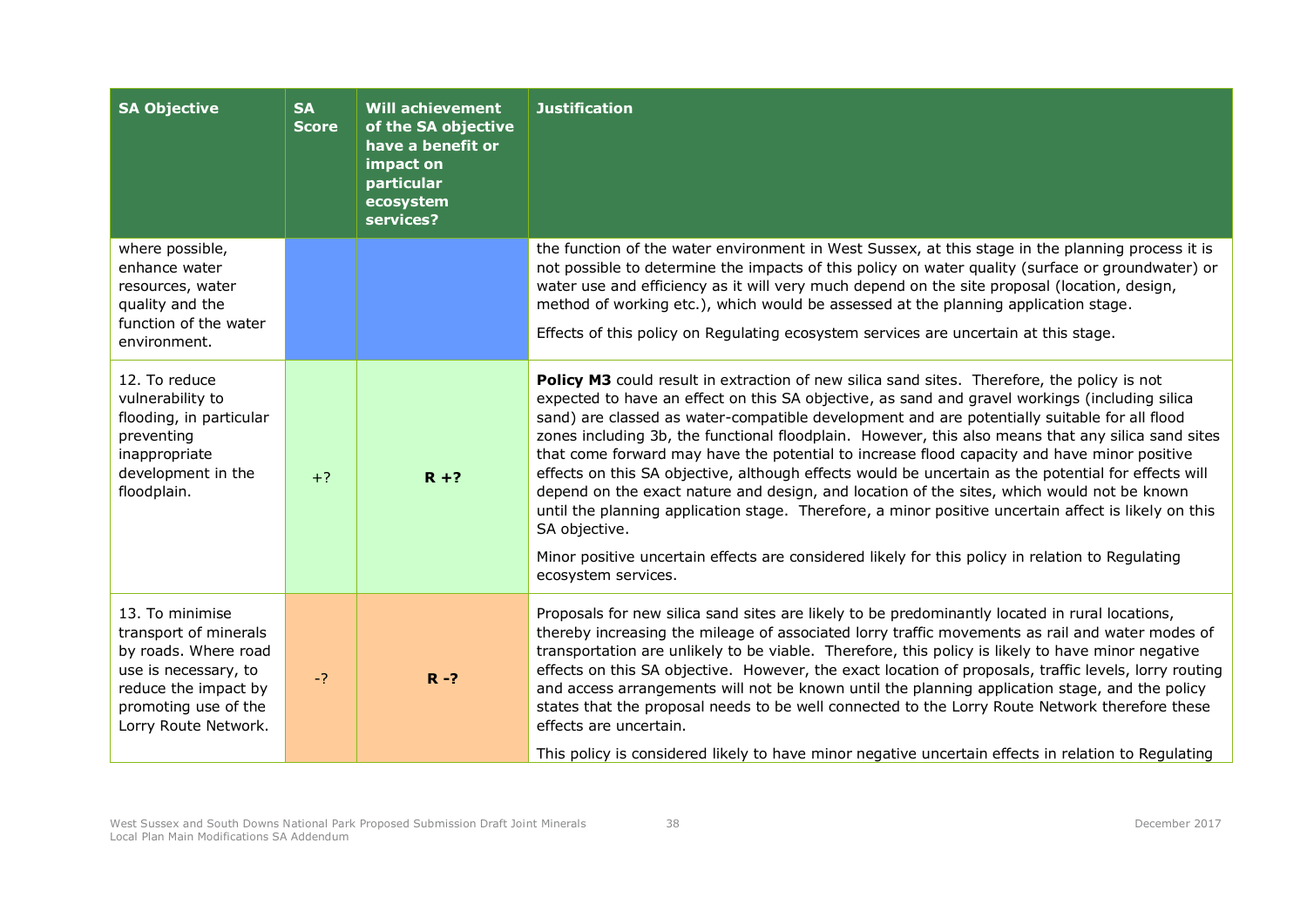| <b>SA Objective</b>                                    | <b>SA</b><br><b>Score</b> | <b>Will achievement</b><br>of the SA objective<br>have a benefit or<br>impact on<br>particular<br>ecosystem<br>services? | <b>Justification</b>                                                                                                                                                                                                                                                                                                                                                                                                                                                                                                                                                                                                                                                                                                                                                                                                                                                                                  |
|--------------------------------------------------------|---------------------------|--------------------------------------------------------------------------------------------------------------------------|-------------------------------------------------------------------------------------------------------------------------------------------------------------------------------------------------------------------------------------------------------------------------------------------------------------------------------------------------------------------------------------------------------------------------------------------------------------------------------------------------------------------------------------------------------------------------------------------------------------------------------------------------------------------------------------------------------------------------------------------------------------------------------------------------------------------------------------------------------------------------------------------------------|
|                                                        |                           |                                                                                                                          | ecosystem services.                                                                                                                                                                                                                                                                                                                                                                                                                                                                                                                                                                                                                                                                                                                                                                                                                                                                                   |
| 14. To reduce the<br>emissions of<br>greenhouse gases. | $+?$                      | $R + ?$                                                                                                                  | <b>Policy M3</b> will have minor positive effects on reducing the emission of greenhouse gases as it<br>encourages the use of rail and water transportation where viable and supports new sites that will<br>work local silica sand, potentially reducing the need for the importation of silica sand into West<br>Sussex. However, to what degree this will reduce the need for imported material is uncertain.<br>Furthermore, at this stage in the planning process it is not possible to determine the impacts of<br>policy options on their ability to help reduce emissions of greenhouse gases as it will depend on<br>the proposals that come forward and how successfully they are implemented, which would not<br>be known until the planning application stage.<br>Minor positive uncertain effects are considered likely for this policy in relation to Regulating<br>ecosystem services. |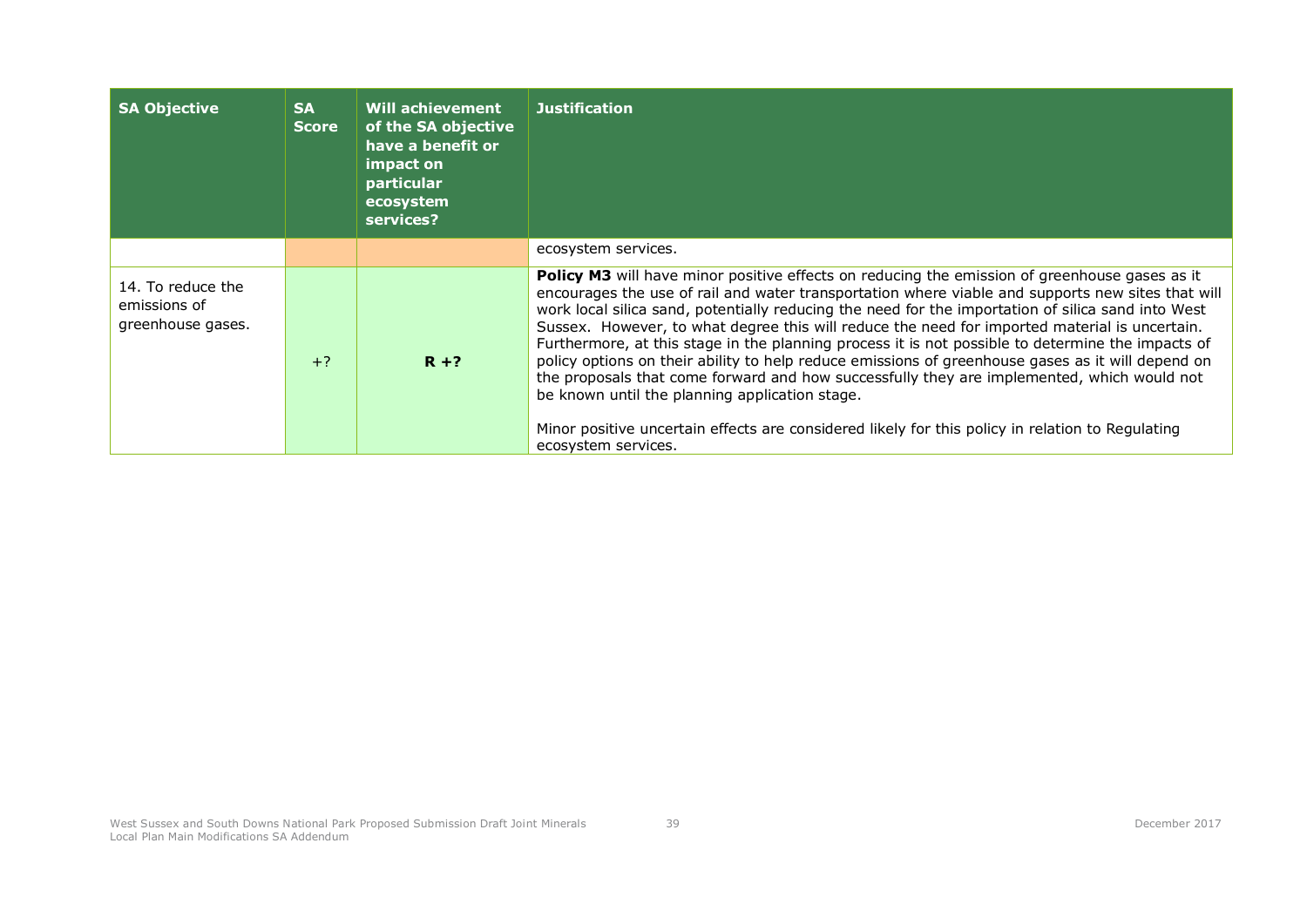| <b>SA Objective</b>                                                                                                                                         | <b>SA Score</b> | Will achievement of<br>the SA objective<br>have a benefit or<br>impact on particular<br>ecosystem services? | <b>Justification</b>                                                                                                                                                                                                                                                                                                                                                                                                                                                                                                                                                                                                                                                                                        |
|-------------------------------------------------------------------------------------------------------------------------------------------------------------|-----------------|-------------------------------------------------------------------------------------------------------------|-------------------------------------------------------------------------------------------------------------------------------------------------------------------------------------------------------------------------------------------------------------------------------------------------------------------------------------------------------------------------------------------------------------------------------------------------------------------------------------------------------------------------------------------------------------------------------------------------------------------------------------------------------------------------------------------------------------|
| 1. To protect and, where<br>possible, enhance health, well-<br>being and amenity of<br>residents, neighbouring land<br>uses and visitors to West<br>Sussex. |                 |                                                                                                             | The extraction of minerals at the allocated site within Policy M11 (West Hoathly<br>Brickworks for brick clay) could have a minor negative impact on amenity for<br>local residents and visitors. The site is within 100m of residential properties.<br>Therefore, there is potential for development at this site to have a minor<br>negative effect on health due to the potential for dust (PM10) and minor<br>negative effects on amenity. These effects are likely to be localised due to the<br>fact that the allocation is not within 100m of any areas allocated for new<br>residential development in Mid Sussex Local Plans or existing mineral or waste<br>site in West Sussex Waste Local Plan. |
|                                                                                                                                                             |                 | N/A                                                                                                         | The impact upon health at the West Hoathly allocation will be dependent on local<br>circumstances and the policy seeks to ensure that these are addressed through<br>specific development principles set out for the site, e.g. Screening, an<br>assessment of the impact on the amenity of dwellings nearby and<br>implementation of measures to ensure that services and utilities are avoided.                                                                                                                                                                                                                                                                                                           |
|                                                                                                                                                             |                 |                                                                                                             | The policy also safeguards the allocated site from development on or adjoining<br>the site that would prejudice its development. This will be important at West<br>Hoathly Brickworks, where it has been identified that land to the south west of<br>the site could be utilised for housing development (West Hoathly Neighbourhood<br>Plan 2014-2031 Submission Document, September, 2014). Overall, an<br>uncertain minor negative effect is therefore likely as the policy is likely to impact<br>upon health and well-being of local residents and visitors to West Sussex.                                                                                                                            |
|                                                                                                                                                             |                 |                                                                                                             | Protection of health and well-being would be supported by all ecosystem<br>services, but is unlikely to have a particular impact or benefit on the ecosystem<br>services.                                                                                                                                                                                                                                                                                                                                                                                                                                                                                                                                   |
| 2. To protect and, where<br>possible, enhance recreation<br>opportunities for all, including                                                                |                 | $C -$                                                                                                       | The allocation at West Hoathly Brickworks is within the High Weald AONB. In<br>addition, the site includes recreational facilities such as the Bluebell Railway, a<br>heritage railway line which uses steam trains. Therefore, there is potential for a                                                                                                                                                                                                                                                                                                                                                                                                                                                    |

**Policy M11 – Strategic Minerals Site Allocations**

West Sussex and South Downs National Park Proposed Submission Draft Joint Minerals Local Plan Main Modifications SA Addendum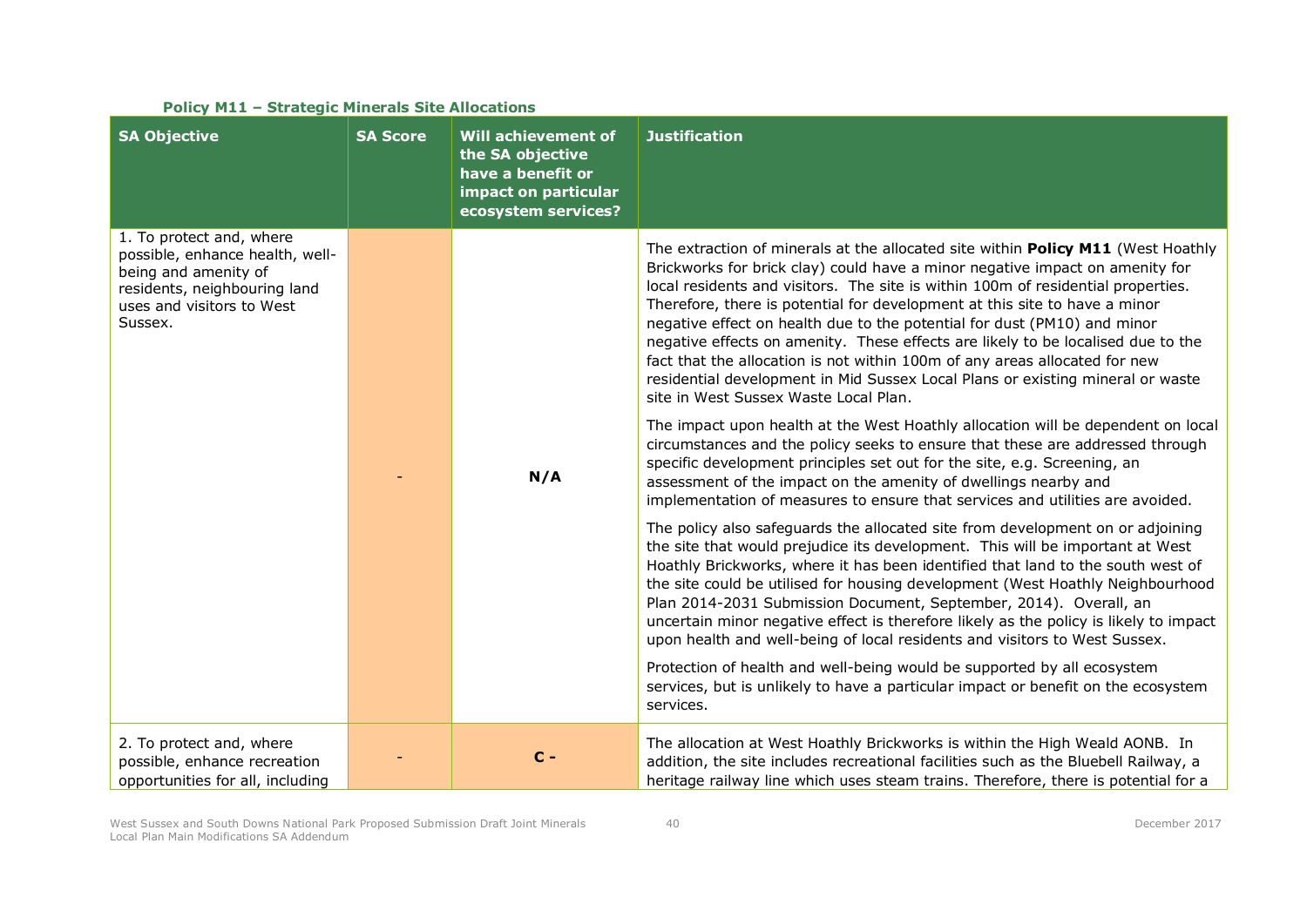| <b>SA Objective</b>                                                                                                                                                                   | <b>SA Score</b> | <b>Will achievement of</b><br>the SA objective<br>have a benefit or<br>impact on particular<br>ecosystem services? | <b>Justification</b>                                                                                                                                                                                                                                                                                                                                                                                                                                                                                                                                                                                                                                                                                                                                                                                                                                                                                                |
|---------------------------------------------------------------------------------------------------------------------------------------------------------------------------------------|-----------------|--------------------------------------------------------------------------------------------------------------------|---------------------------------------------------------------------------------------------------------------------------------------------------------------------------------------------------------------------------------------------------------------------------------------------------------------------------------------------------------------------------------------------------------------------------------------------------------------------------------------------------------------------------------------------------------------------------------------------------------------------------------------------------------------------------------------------------------------------------------------------------------------------------------------------------------------------------------------------------------------------------------------------------------------------|
| access to the countryside,                                                                                                                                                            |                 |                                                                                                                    | minor negative effect from the site allocation supported by Policy M11.                                                                                                                                                                                                                                                                                                                                                                                                                                                                                                                                                                                                                                                                                                                                                                                                                                             |
| open spaces and Public Rights<br>of Way (PROW).                                                                                                                                       |                 |                                                                                                                    | The policy includes specific site related development principles, which proposals<br>at West Hoathly Brickworks will need to include at the planning stage which<br>includes an assessment of the visual intrusion.                                                                                                                                                                                                                                                                                                                                                                                                                                                                                                                                                                                                                                                                                                 |
|                                                                                                                                                                                       |                 |                                                                                                                    | Overall, development at the site could have a minor negative effect on the local<br>recreational facilities and users of the countryside and AONB, although some of<br>these effects may be able to be mitigated through adherence to the site<br>development principles.                                                                                                                                                                                                                                                                                                                                                                                                                                                                                                                                                                                                                                           |
|                                                                                                                                                                                       |                 |                                                                                                                    | The policy is likely to have minor negative effects on Cultural ecosystem<br>services.                                                                                                                                                                                                                                                                                                                                                                                                                                                                                                                                                                                                                                                                                                                                                                                                                              |
| 3. To protect, sustain, and<br>where possible, enhance the<br>vitality and viability of the local<br>economy.                                                                         | $+$             | N/A                                                                                                                | The West Hoathly Brickworks mineral site allocated in Policy M11 could have a<br>direct and indirect positive effect on increasing employment levels during site<br>preparation, operation and restoration, as they are likely to result in a small<br>amount of job creation for local people in both rural and urban areas, thereby<br>encouraging the provision of more local based skills. However, job creation is<br>not expected to be significant within the West Sussex economy; and given that<br>the overall number of mineral sites likely to be developed in the County will not<br>be a large number each year, the total numbers of new employment<br>opportunities likely to be provided within the County is not considered to be<br>significant. Furthermore, as the site is an extension to an existing site, there<br>may not be a net increase in employment but a continuation in employment. |
| 4. To conserve minerals<br>resources from inappropriate<br>development whilst providing<br>for the supply of aggregates<br>and other minerals sufficient<br>for the needs of society. | $\ddot{}$       | $S -$                                                                                                              | New potential mineral sites (such as the West Hoathly Brickworks allocated by<br>Policy M11) are not classed as inappropriate development with respect to<br>sterilisation of mineral resources, as the allocation of this potential mineral site<br>would have a positive effect on this objective as it would provide a degree of<br>protection to minerals resources from inappropriate non-mineral development,<br>and would contribute to the supply of aggregates to meet the needs of society.                                                                                                                                                                                                                                                                                                                                                                                                               |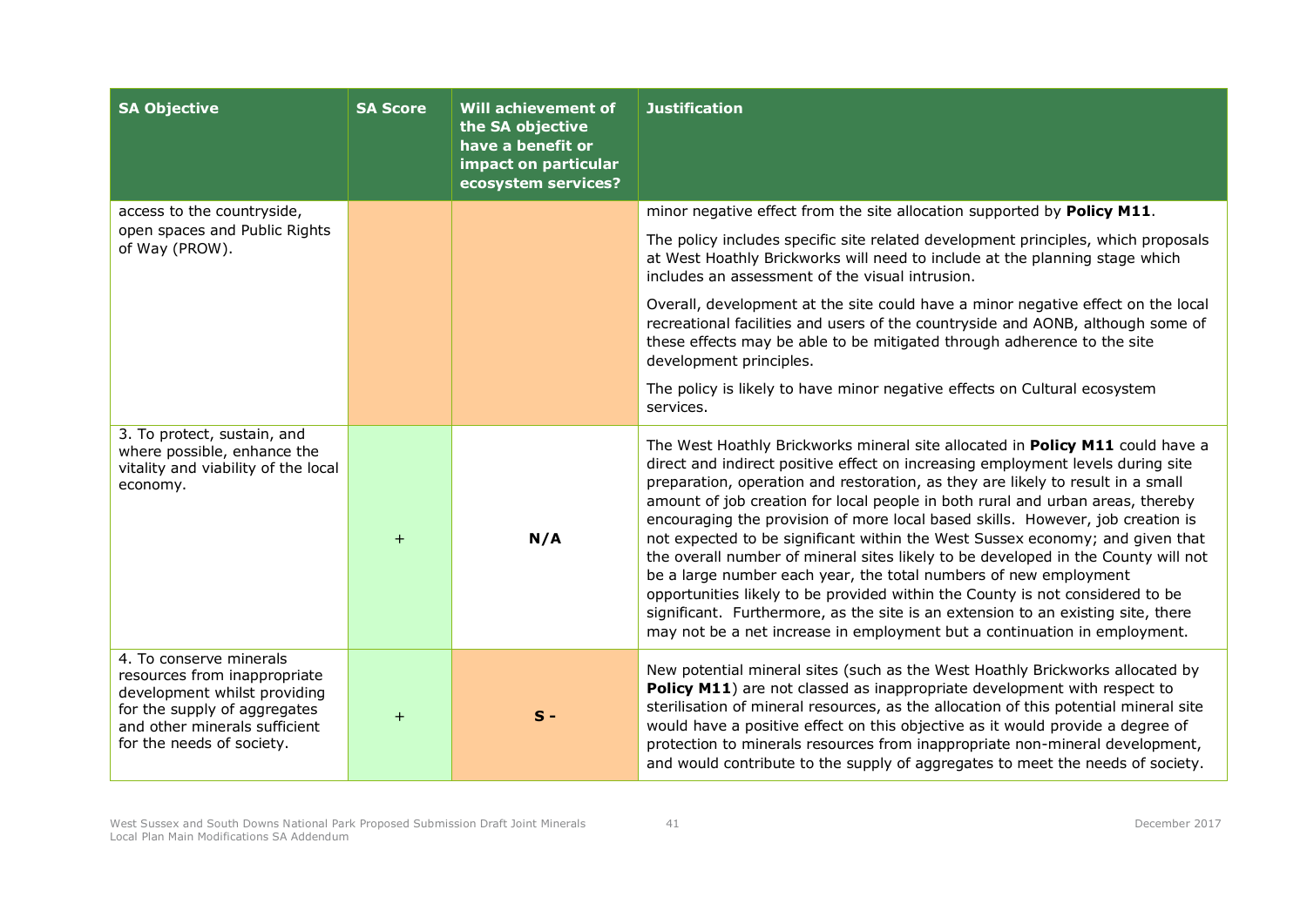| <b>SA Objective</b>                                                                                                                 | <b>SA Score</b> | <b>Will achievement of</b><br>the SA objective<br>have a benefit or<br>impact on particular<br>ecosystem services? | <b>Justification</b>                                                                                                                                                                                                                                                                                                                                                                                                                                                                                                                                                                                                                                                                                                                                                                                                                                                                                                                                                                                                                                                                                                                                                                                                                                                                                                                                                                                                                                                                                                                                                                                                                                                                                                                                                                                                                                                                                                                            |
|-------------------------------------------------------------------------------------------------------------------------------------|-----------------|--------------------------------------------------------------------------------------------------------------------|-------------------------------------------------------------------------------------------------------------------------------------------------------------------------------------------------------------------------------------------------------------------------------------------------------------------------------------------------------------------------------------------------------------------------------------------------------------------------------------------------------------------------------------------------------------------------------------------------------------------------------------------------------------------------------------------------------------------------------------------------------------------------------------------------------------------------------------------------------------------------------------------------------------------------------------------------------------------------------------------------------------------------------------------------------------------------------------------------------------------------------------------------------------------------------------------------------------------------------------------------------------------------------------------------------------------------------------------------------------------------------------------------------------------------------------------------------------------------------------------------------------------------------------------------------------------------------------------------------------------------------------------------------------------------------------------------------------------------------------------------------------------------------------------------------------------------------------------------------------------------------------------------------------------------------------------------|
|                                                                                                                                     |                 |                                                                                                                    | Conserving minerals from inappropriate development to ensure sufficient<br>minerals supply could have a negative impact on the Supporting ecosystem<br>services, as minerals contribute to soil formation and nutrient cycling.                                                                                                                                                                                                                                                                                                                                                                                                                                                                                                                                                                                                                                                                                                                                                                                                                                                                                                                                                                                                                                                                                                                                                                                                                                                                                                                                                                                                                                                                                                                                                                                                                                                                                                                 |
| 5. To protect, and where<br>possible, enhance the<br>landscape, local distinctiveness<br>and landscape character in<br>West Sussex. |                 | $C -$                                                                                                              | There are two Areas of Outstanding Natural Beauty (AONBs) in the County, as<br>well as the South Downs National Park (SDNP) and other important Landscape<br>Character Areas. Therefore the impact of minerals working is an important<br>factor to consider. The West Hoathly allocation is within the High Weald AONB.<br>The allocation at West Hoathly Brickworks was assessed as having a medium to<br>high sensitivity impact, with the east of the site of higher sensitivity due to the<br>proximity of the village of Sharpthorne, the Historic Park and Garden to the<br>south and the higher visual sensitivity of the area. Subtle complexity of the<br>landscape structure reduces the capacity of the site to accommodate<br>development without some erosion of the character value of the surrounding<br>area. However, the low-lying topography allows scope for the mitigation of<br>visual intrusion by planting to reduce visibility from the hills to the northwest.<br>The site specific development principles for this site include mitigation measures<br>to be provided such as screening and protection of existing hedgerows and the<br>phasing of extraction activities to limit the visual impact. Adherence to these<br>development principles is likely to reduce the potential for unacceptable impact<br>on the character, distinctiveness or sense of place of West Sussex and the<br>AONB. The policy further supports this by stating how specific mineral<br>development should mitigate against any potential negative impact on the<br>character of the local amenity.<br>The West Hoathly Brickworks allocation is likely to affect a designated landscape<br>and local landscape characters within the County and therefore the potential for<br>a significant negative effect is likely.<br>The policy is considered likely to have significant negative effect on Supporting<br>ecosystem services. |
| 6. To protect, conserve and<br>enhance biodiversity including                                                                       | $-2$            | $P - 2$                                                                                                            | West Hoathly Brickworks is adjacent to Ancient Woodland (Front Wood to the                                                                                                                                                                                                                                                                                                                                                                                                                                                                                                                                                                                                                                                                                                                                                                                                                                                                                                                                                                                                                                                                                                                                                                                                                                                                                                                                                                                                                                                                                                                                                                                                                                                                                                                                                                                                                                                                      |

West Sussex and South Downs National Park Proposed Submission Draft Joint Minerals Local Plan Main Modifications SA Addendum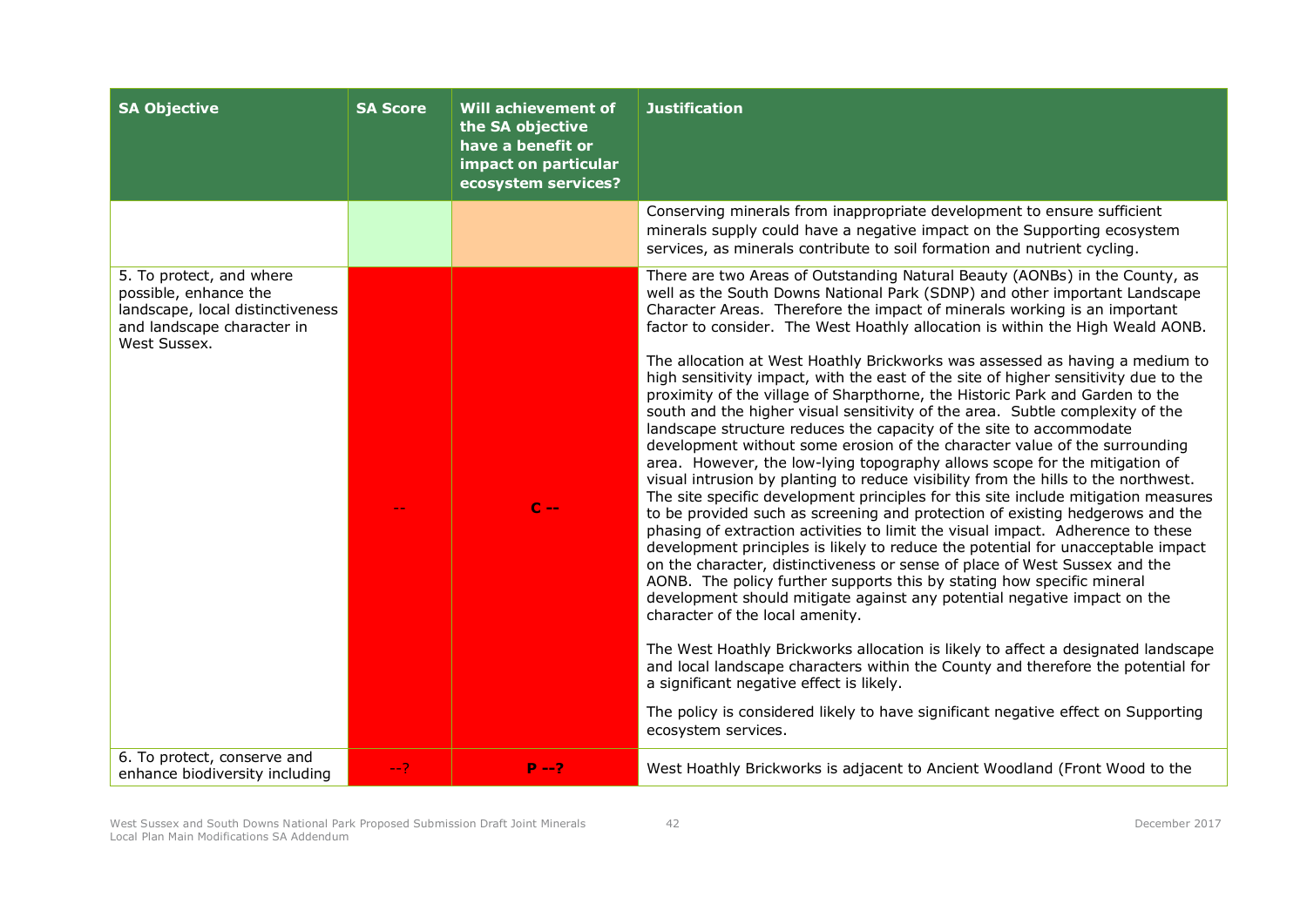| <b>SA Objective</b>                                                         | <b>SA Score</b> | <b>Will achievement of</b><br>the SA objective<br>have a benefit or<br>impact on particular<br>ecosystem services? | <b>Justification</b>                                                                                                                                                                                                                                                                                                                                                                                                                                                                                                                                                                                                                                                                                                                                                                                                                                                                                                                                                                                                                                                                                                                             |
|-----------------------------------------------------------------------------|-----------------|--------------------------------------------------------------------------------------------------------------------|--------------------------------------------------------------------------------------------------------------------------------------------------------------------------------------------------------------------------------------------------------------------------------------------------------------------------------------------------------------------------------------------------------------------------------------------------------------------------------------------------------------------------------------------------------------------------------------------------------------------------------------------------------------------------------------------------------------------------------------------------------------------------------------------------------------------------------------------------------------------------------------------------------------------------------------------------------------------------------------------------------------------------------------------------------------------------------------------------------------------------------------------------|
| natural habitats and protected<br>species.                                  |                 | $R - 2$<br>$C - 2$                                                                                                 | north east, Blackwood Wood and Cookhams Shaw to the west); West Hoathly<br>SSSI is approximately 310m west of the site. In relation to international sites,<br>Ashdown Forest SPA/SAC is approximately 1.5km east of the allocation. In<br>addition, this site also includes a small waterway which feeds into a number of<br>tributaries which eventually reach the Medway Estuary and Marshes<br>SPA/Ramsar. The site was 'screened in' to the HRA, which concluded that there<br>would not be significant effects on the integrity of European designated sites.<br>Suitable mitigation has been provided through the site-specific development<br>principles in the supporting text to <b>Policy M11</b> , including assessment of nearby<br>woodland and the protection of local vegetation.<br>Nonetheless, the West Hoathly Brickworks is in close proximity to a local<br>biodiversity site or habitat and as such, there is potential for significant negative<br>effects on this SA objective.<br>The policy is considered likely to have significant negative effects on<br>Provisioning, Regulating and Cultural ecosystem services. |
| 7. To protect and conserve<br>geodiversity.                                 |                 | $C -$                                                                                                              | The West Hoathly Brickworks site allocation is approximately 310m east of the<br>West Hoathly Brickworks SSSI and 140m from the LGS at West Hoathly<br>Brickworks, Sharpthorne.<br>Therefore, this policy is expected to result in a minor negative effect for this SA<br>objective.<br>The policy is considered to have a minor negative effect on Cultural ecosystem<br>services                                                                                                                                                                                                                                                                                                                                                                                                                                                                                                                                                                                                                                                                                                                                                               |
| 8. To conserve, and where<br>possible, enhance the historic<br>environment. | $-2$            | $C - ?$                                                                                                            | The West Hoathly Brickworks site allocated through Policy M11 are within 1km<br>of several historic assets. At West Hoathly Brickworks, Courtlands West Hoathly<br>Historic Parkscape is located to the south of Top Road. Also to the south is<br>Northwood House Historic Parkscape 880m away and Aldern House Grade II<br>Listed Building. In addition, there are two other Listed Buildings to the north;                                                                                                                                                                                                                                                                                                                                                                                                                                                                                                                                                                                                                                                                                                                                    |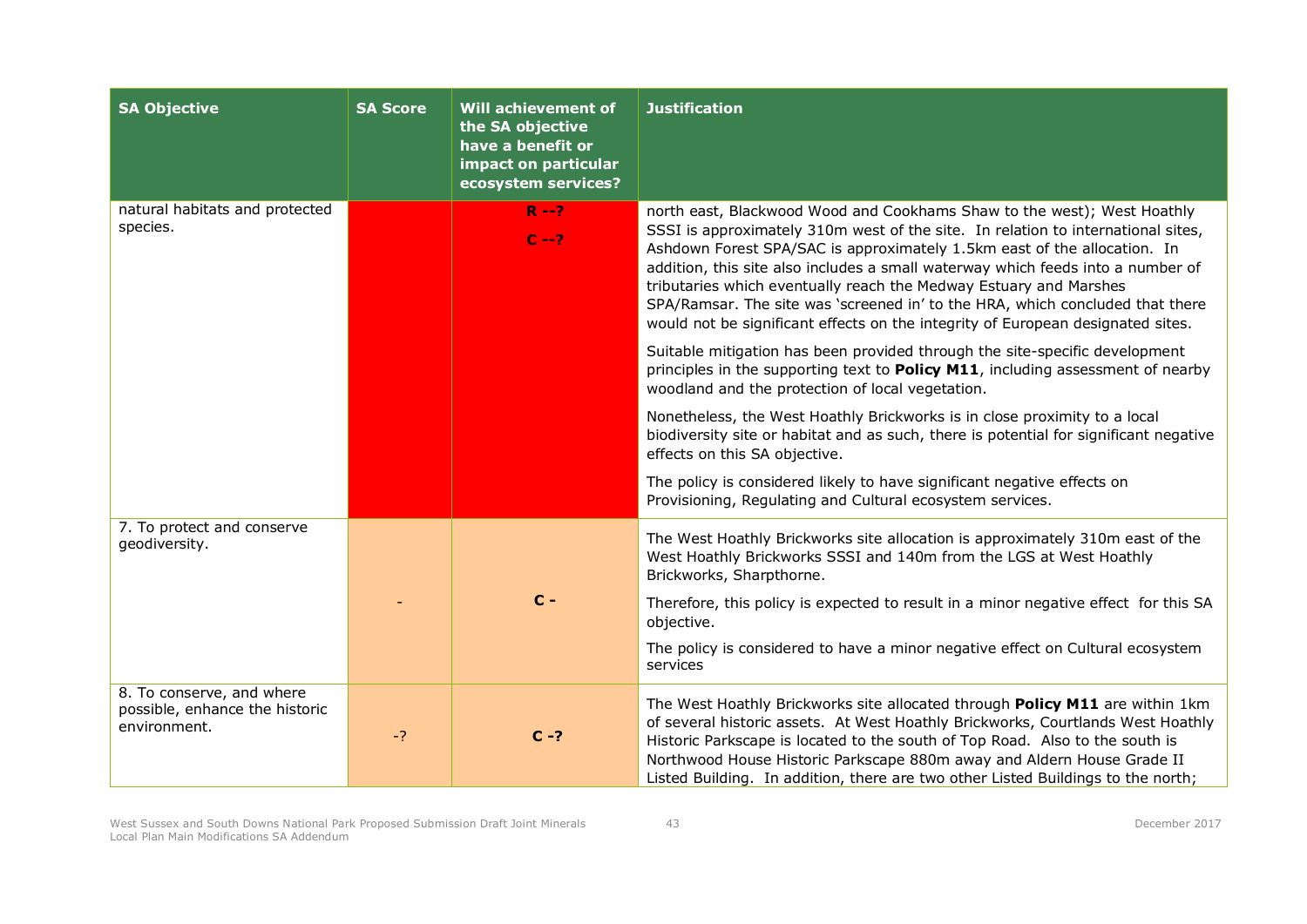| <b>SA Objective</b>                                                                                                      | <b>SA Score</b> | Will achievement of<br>the SA objective<br>have a benefit or<br>impact on particular<br>ecosystem services? | <b>Justification</b>                                                                                                                                                                                                                                                                                                                                                                                                                                                                                                                                  |
|--------------------------------------------------------------------------------------------------------------------------|-----------------|-------------------------------------------------------------------------------------------------------------|-------------------------------------------------------------------------------------------------------------------------------------------------------------------------------------------------------------------------------------------------------------------------------------------------------------------------------------------------------------------------------------------------------------------------------------------------------------------------------------------------------------------------------------------------------|
|                                                                                                                          |                 |                                                                                                             | Old Coombe House, 861m away and Blackland Farmhouse 930m away.                                                                                                                                                                                                                                                                                                                                                                                                                                                                                        |
|                                                                                                                          |                 |                                                                                                             | This site may also contain archaeological remains and artefacts.                                                                                                                                                                                                                                                                                                                                                                                                                                                                                      |
|                                                                                                                          |                 |                                                                                                             | These historic assets could therefore be affected by minerals extraction at West<br>Hoathly Brickworks, however the supporting text to Policy M11 incorporates<br>development principles, which aim to protect specific heritage assets. For<br>example, an assessment of the impact on nearby listed buildings (Aldern House,<br>Old Coombe House and Blackland Farmhouse) and the Historic Parkscapes<br>(Courtlands and Horthwood House). In addition, a Lidar survey and mitigation<br>will also be required at the West Hoathly Brickworks site. |
|                                                                                                                          |                 |                                                                                                             | Therefore, although the policy ensures that some historic designations are<br>conserved, overall a minor negative effect on this SA objective is likely.                                                                                                                                                                                                                                                                                                                                                                                              |
|                                                                                                                          |                 |                                                                                                             | The policy is considered likely to have a minor negative effect on Cultural<br>ecosystem services.                                                                                                                                                                                                                                                                                                                                                                                                                                                    |
| 9. To protect and, where<br>possible, enhance soil quality,<br>and minimise the loss of best<br>and most versatile land. |                 | $R -$                                                                                                       | The allocation at West Hoathly Brickworks is entirely on grade 3 agricultural<br>land. Therefore, Policy M11 could have a minor negative effect on protecting<br>or enhancing soil/land quality.<br>The policy is likely to have a minor negative effect on regulating ecosystem                                                                                                                                                                                                                                                                      |
|                                                                                                                          |                 |                                                                                                             | services.                                                                                                                                                                                                                                                                                                                                                                                                                                                                                                                                             |
| 10. To reduce air pollution and<br>to protect and, where possible,<br>enhance air quality.                               |                 |                                                                                                             | The West Hoathly Brickworks allocation identified in Policy M11 is over 1km<br>from an Air Quality Management Area (AQMA). A negligible effect on air<br>pollution is identified for the West Hoathly Brickworks site.                                                                                                                                                                                                                                                                                                                                |
|                                                                                                                          | $\pmb{0}$       | <b>R0</b>                                                                                                   | Suitable mitigation has been incorporated into the supporting text to Policy M11<br>through the design and development principles including requiring an<br>assessment of the cumulative impact, which includes transport considerations.                                                                                                                                                                                                                                                                                                             |
|                                                                                                                          |                 |                                                                                                             | Overall, this policy is considered likely to have a negligible effect on protecting                                                                                                                                                                                                                                                                                                                                                                                                                                                                   |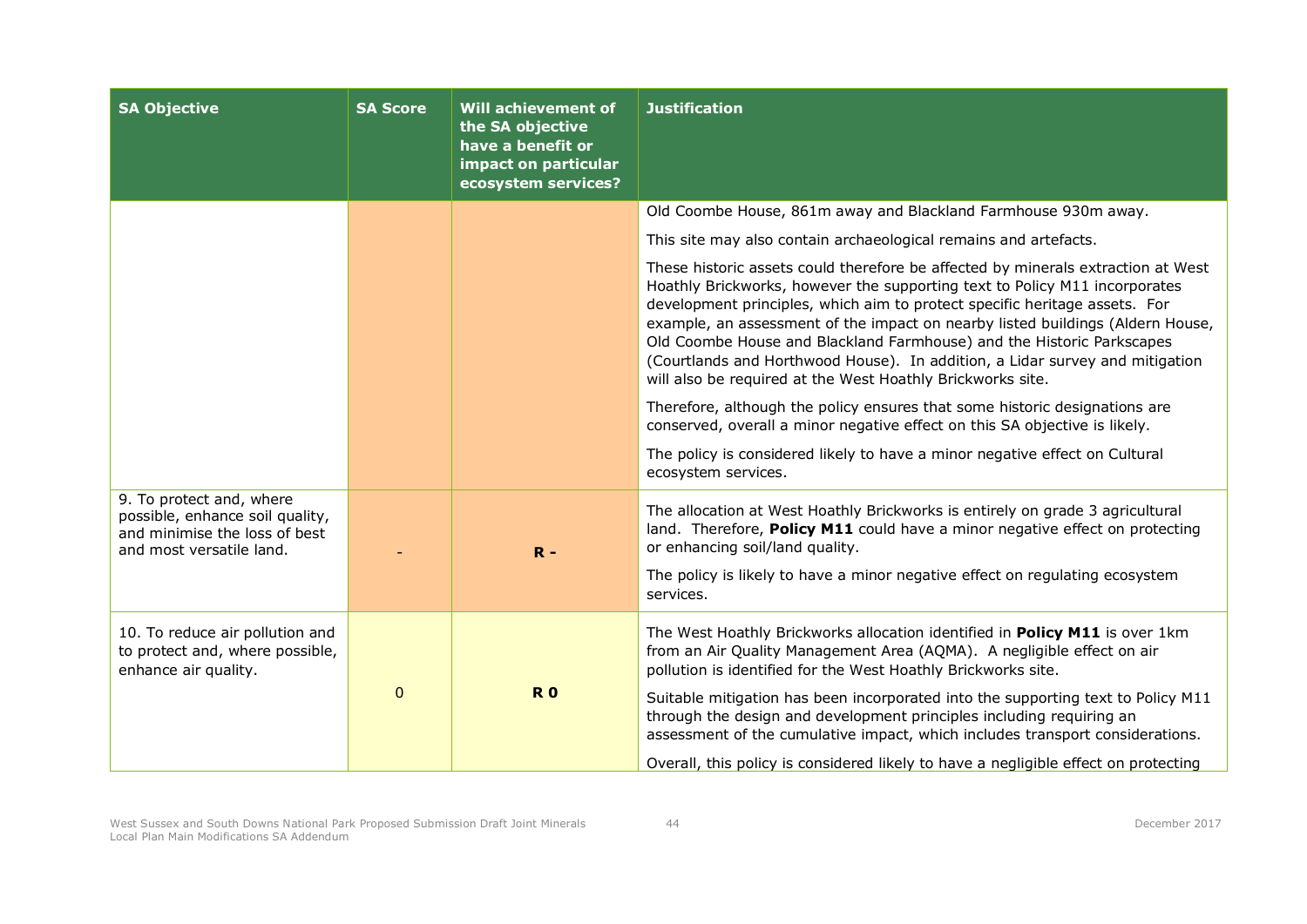| <b>SA Objective</b>                                                                                                               | <b>SA Score</b> | <b>Will achievement of</b><br>the SA objective<br>have a benefit or<br>impact on particular<br>ecosystem services? | <b>Justification</b>                                                                                                                                                                                                                                                                                                                                                                                                                                                                                                                                                                                                                                                                                                                                                                                                                                    |
|-----------------------------------------------------------------------------------------------------------------------------------|-----------------|--------------------------------------------------------------------------------------------------------------------|---------------------------------------------------------------------------------------------------------------------------------------------------------------------------------------------------------------------------------------------------------------------------------------------------------------------------------------------------------------------------------------------------------------------------------------------------------------------------------------------------------------------------------------------------------------------------------------------------------------------------------------------------------------------------------------------------------------------------------------------------------------------------------------------------------------------------------------------------------|
|                                                                                                                                   |                 |                                                                                                                    | air quality for human sensitive receptors. Although this impact is very<br>dependent on the type of mineral site, likely routes to be taken by HGVs, the<br>scale of the operations and the potential mitigation measures proposed, which<br>would need to be incorporated in planning application proposals.                                                                                                                                                                                                                                                                                                                                                                                                                                                                                                                                           |
|                                                                                                                                   |                 |                                                                                                                    | The policy is considered to have a negligible effect on Regulating ecosystem<br>services.                                                                                                                                                                                                                                                                                                                                                                                                                                                                                                                                                                                                                                                                                                                                                               |
| 11. To protect and, where<br>possible, enhance water<br>resources, water quality and<br>the function of the water<br>environment. | 0?              | <b>R0?</b>                                                                                                         | The West Hoathly Brickworks site allocation identified in Policy M11 does not lie<br>within SPZ1.<br>Suitable mitigation has been incorporated into the supporting text to Policy M11<br>through the development principles, which will require the developer to ensure<br>that buffers are created and retained around water courses on the West Hoathly<br>Brickworks site.<br>Overall, a negligible effect is likely for this objective.<br>The policy is considered to have a negligible effect on Regulating ecosystem<br>services.                                                                                                                                                                                                                                                                                                                |
| 12. To reduce vulnerability to<br>flooding, in particular<br>preventing inappropriate<br>development in the floodplain.           | 0?              | <b>R0?</b>                                                                                                         | The West Hoathly Brickworks allocation identified in Policy M11 lies within Flood<br>Zone 1.<br>According to the SFRA Update and Sequential Test of Mineral Sites (July 2015)<br>the allocation at West Hoathly Brickworks was found to have no effect (green)<br>on most of the flooding sources, with the exception to surface water where a low<br>risk (yellow) was identified for a small part of the site (10%). Therefore,<br>development is considered to have a negligible effect on flood-risk areas.<br>Suitable mitigation has been incorporated into the supporting text to Policy M11<br>through the development principles for planning proposals on the West Hoathly<br>Brickworks allocation, which will need to ensure that buffers are created and<br>retained around water courses. Overall, a negligible effect is likely for this |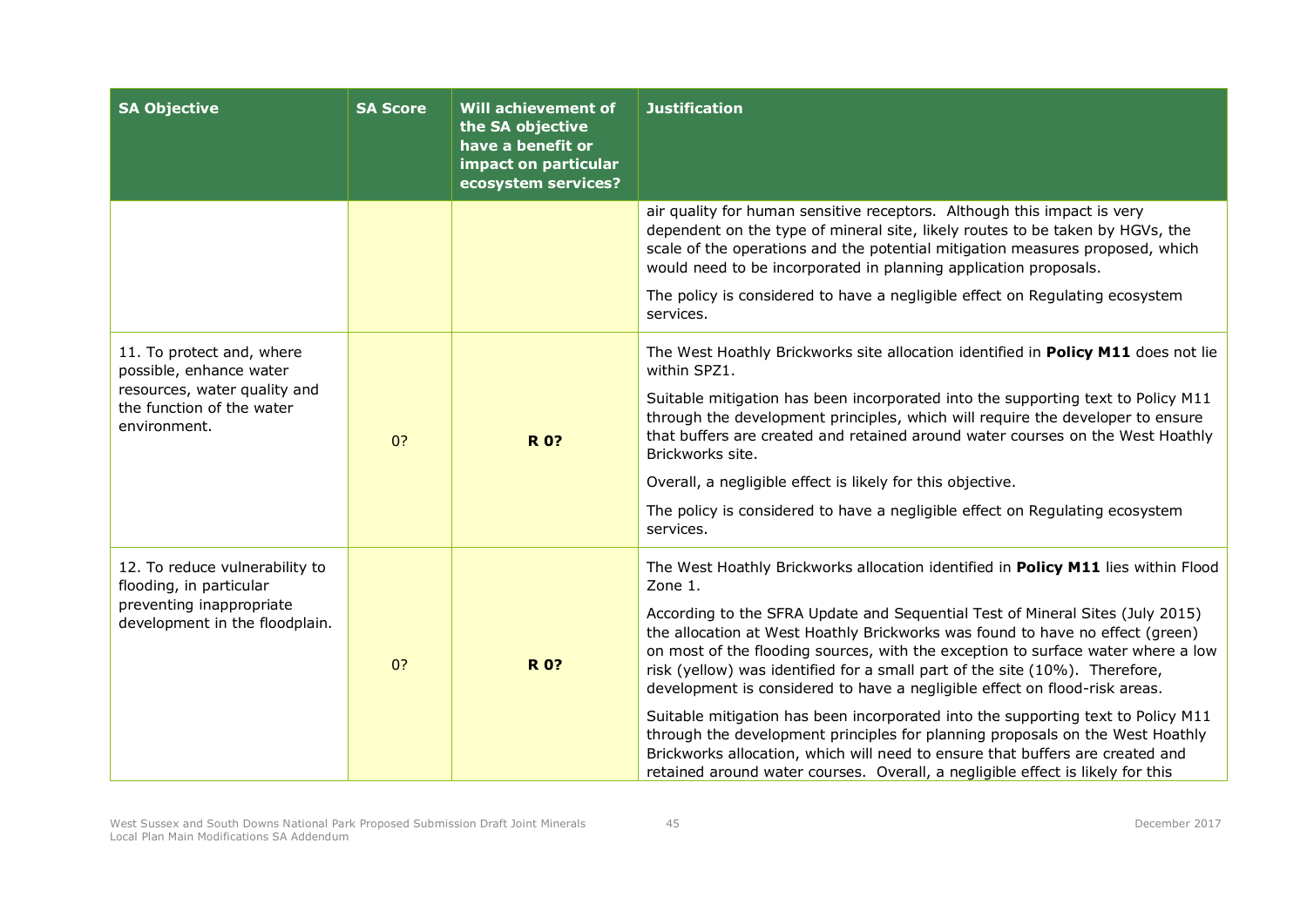| <b>SA Objective</b>                                                                              | <b>SA Score</b> | <b>Will achievement of</b><br>the SA objective<br>have a benefit or<br>impact on particular<br>ecosystem services? | <b>Justification</b>                                                                                                                                                                                                                                                                                                                                                                                                                                                                                     |
|--------------------------------------------------------------------------------------------------|-----------------|--------------------------------------------------------------------------------------------------------------------|----------------------------------------------------------------------------------------------------------------------------------------------------------------------------------------------------------------------------------------------------------------------------------------------------------------------------------------------------------------------------------------------------------------------------------------------------------------------------------------------------------|
|                                                                                                  |                 |                                                                                                                    | objective.                                                                                                                                                                                                                                                                                                                                                                                                                                                                                               |
|                                                                                                  |                 |                                                                                                                    | The policy is considered to have a negligible effect on Regulating ecosystem<br>services.                                                                                                                                                                                                                                                                                                                                                                                                                |
| 13. To minimise transport of<br>minerals by roads. Where road<br>use is necessary, to reduce the | $+/-$           | $R + / -$                                                                                                          | The allocation of a clay extraction site at West Hoathly would enable the<br>brickworks to continue to be supplied from an adjacent site, which would<br>minimise clay transport distances with minor positive effects.                                                                                                                                                                                                                                                                                  |
| impact by promoting use of<br>the Lorry Route Network.                                           |                 |                                                                                                                    | According to The West Sussex Minerals Local Plan: Transport Assessment (2015)<br>the West Hoathly Brickworks allocation in Policy M11 has a 'High' acceptability<br>rating. However, this site is unlikely to have opportunities for non-road based<br>transport, therefore leading to minor negative effects on this objective.                                                                                                                                                                         |
|                                                                                                  |                 |                                                                                                                    | This policy includes appropriate development principles for planning proposals<br>for the West Hoathly Brickworks allocation with transport route and access<br>arrangements to avoid cumulative impacts.                                                                                                                                                                                                                                                                                                |
|                                                                                                  |                 |                                                                                                                    | Therefore, overall, a mixed minor positive/minor negative effect is likely.                                                                                                                                                                                                                                                                                                                                                                                                                              |
|                                                                                                  |                 |                                                                                                                    | The policy could have mixed minor positive/minor negative effects on regulating<br>ecosystem services.                                                                                                                                                                                                                                                                                                                                                                                                   |
| 14. To reduce the emissions of<br>greenhouse gases.                                              |                 |                                                                                                                    | The allocation of a clay extraction site at West Hoathly would enable the<br>brickworks to continue to be supplied from an adjacent site, which would reduce<br>clay transport distances.                                                                                                                                                                                                                                                                                                                |
|                                                                                                  | $+/-$           | $R + / -$                                                                                                          | However, the West Hoathly Brickworks allocation identified within Policy M11<br>could lead to the production of carbon dioxide or other greenhouse gases from<br>on-site vehicles and machinery, although sand and gravel sites, and clay sites<br>(such as this site) are likely to be less intensive than crushed rock sites thus<br>having lower effects. Therefore, this site is likely to have minor negative effects<br>on the production of greenhouse gases from on-site vehicles and machinery. |